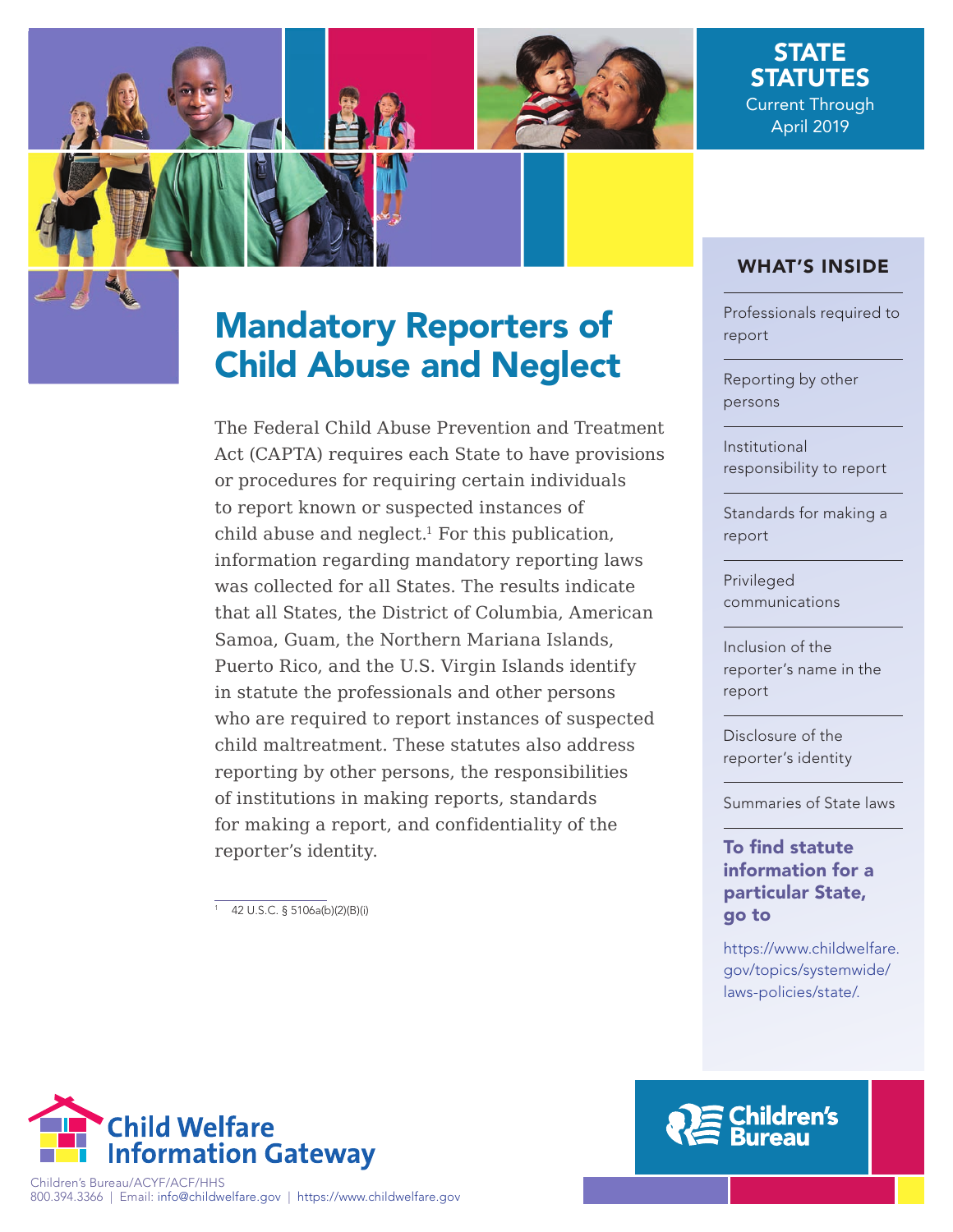## <span id="page-1-0"></span>Professionals Required to Report

Approximately 47 States, the District of Columbia, American Samoa, Guam, the Northern Mariana Islands, Puerto Rico, and the Virgin Islands designate professions whose members are mandated by law to report child maltreatment.2 Individuals designated as mandatory reporters typically have frequent contact with children. The professionals most commonly mandated to report across the States include the following:

- **Social workers**
- Teachers, principals, and other school personnel
- Physicians, nurses, and other health-care workers
- Counselors, therapists, and other mental health professionals
- Child care providers
- Medical examiners or coroners
- Law enforcement officers

Additional professionals who are mandated to report suspected or known maltreatment by some States include the following:

- **Commercial film or photograph processors (12 States,** Guam, and Puerto Rico)3
- Computer technicians (in 6 States)4
- Substance abuse counselors (14 States)<sup>5</sup>
- Probation or parole officers (17 States)<sup>6</sup>
- Directors, employees, and volunteers at entities that provide organized activities for children, such as camps, day camps, youth centers, and recreation centers (13 States)<sup>7</sup>

Alaska, California, Colorado, Georgia, Illinois, Iowa, Louisiana, Maine, Missouri, Oklahoma, South Carolina, and West Virginia.

- Domestic violence workers (6 States and the District of Columbia)8
- Animal control or humane officers (7 States and the District of Columbia)<sup>9</sup>
- Court-appointed special advocates (11 States)<sup>10</sup>
- Members of the clergy (28 States and Guam)<sup>11</sup>
- Faculty, administrators, athletics staff, or other employees and volunteers at institutions of higher learning, including public and private colleges and universities and vocational and technical schools (11 States)<sup>12</sup>

## Reporting by Other Persons

In approximately 18 States and Puerto Rico, any person who suspects child abuse or neglect is required to report. Of these 18 States, 15 States and Puerto Rico specify certain professionals who must report but also require all persons to report suspected abuse or neglect, regardless of profession.13 The other three States— Indiana, New Jersey, and Wyoming—require all persons to report without specifying any professions. In all other States, territories, and the District of Columbia, any person is permitted to report. These voluntary reporters of maltreatment are often referred to as "permissive reporters."

The word "approximately" is used to stress the fact that States frequently amend their laws. This information is current only through April 2019. As of this date, Indiana, New Jersey, and Wyoming are the only States that do not enumerate specific professional groups as mandated reporters but require all persons to report.

<sup>4</sup> Alaska, California, Illinois, Missouri, Oklahoma, and South Carolina. Alaska, California, Connecticut, Illinois, Iowa, Kansas, Massachusetts, Nevada, New York, North Dakota, Oregon, South Carolina, South Dakota, and Wisconsin.

Arkansas, California, Colorado, Connecticut, Hawaii, Illinois, Louisiana, Massachusetts, Minnesota, Missouri, Nevada, North Dakota, South Dakota, Texas, Vermont, Virginia, and Washington.

California, Hawaii, Illinois, Louisiana, Maine, Nevada, New York, Ohio, Oregon, Pennsylvania, Vermont, Virginia, and West Virginia.

Alaska, Arizona, Arkansas, Connecticut, Maine, and South Dakota.

California, Colorado, Maine, Massachusetts, Ohio, Virginia, and West Virginia.

Arkansas, California, Louisiana, Maine, Montana, Ohio, Oregon, South Carolina, Virginia, Washington, and Wisconsin.

Alabama, Arizona, Arkansas, California, Colorado, Connecticut, Georgia, Illinois, Louisiana, Maine, Massachusetts, Michigan, Minnesota, Mississippi, Missouri, Montana, Nevada, New Hampshire, New Mexico, North Dakota, Ohio, Oregon, Pennsylvania, South Carolina, Vermont, Virginia, West Virginia, and Wisconsin have this requirement. For more information, see Child Welfare Information Gateway's Clergy as Mandatory Reporters of Child Abuse and Neglect at [https://www.childwelfare.gov/topics/systemwide/laws-policies/](https://www.childwelfare.gov/topics/systemwide/laws-policies/statutes/clergymandated/)

[statutes/clergymandated/.](https://www.childwelfare.gov/topics/systemwide/laws-policies/statutes/clergymandated/)<br><sup>12</sup> Alabama, Arkansas, California, Georgia, Illinois, Iowa (includes only instructors at community colleges), Louisiana, Oregon, Pennsylvania, Virginia, and Washington.

<sup>13</sup> Delaware, Florida, Idaho, Kentucky, Maryland, Mississippi, Nebraska, New Hampshire, New Mexico, North Carolina, Oklahoma, Rhode Island, Tennessee, Texas, and Utah.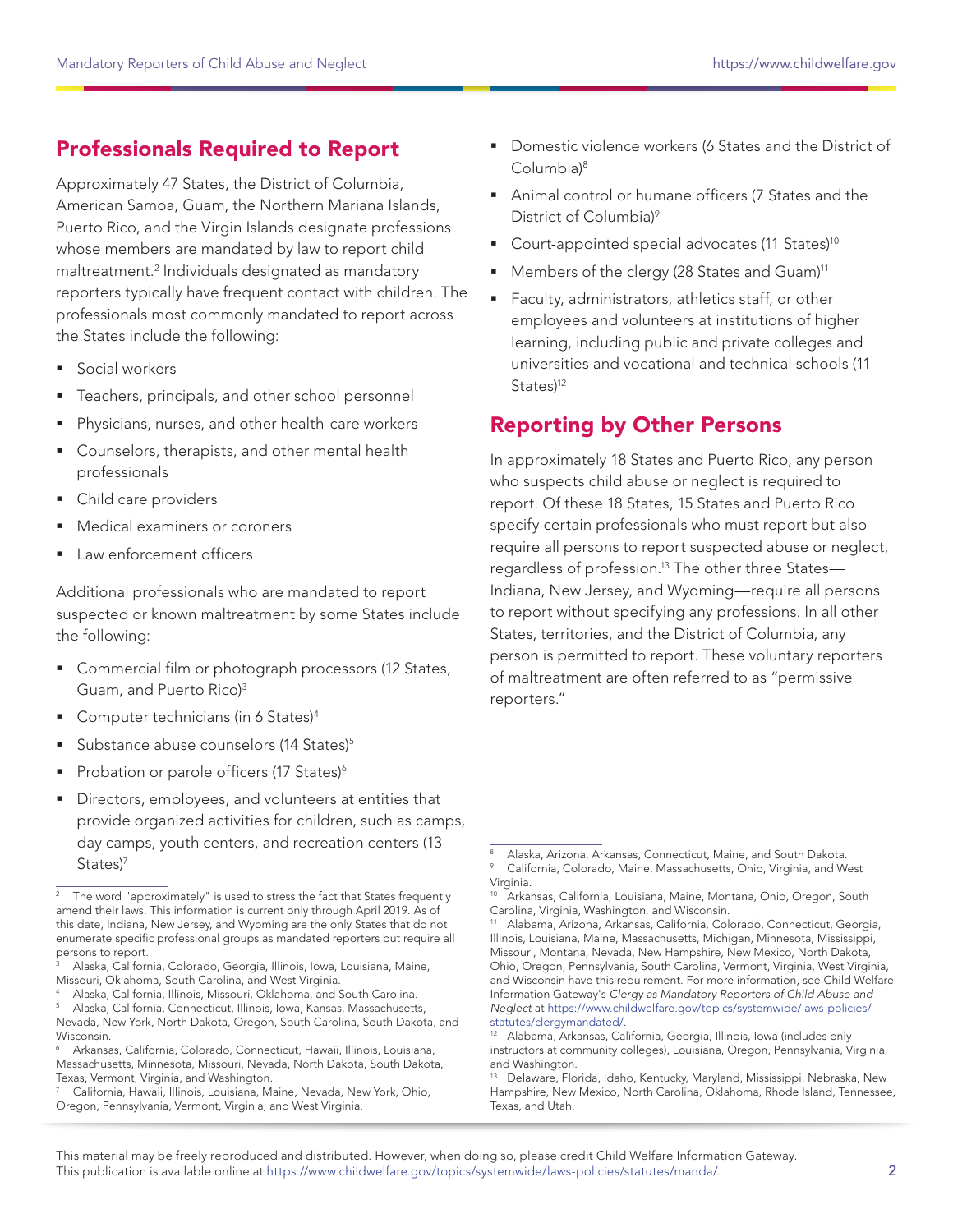## <span id="page-2-0"></span>Institutional Responsibility to Report

The term "institutional reporting" refers to those situations in which the mandated reporter is working (or volunteering) as a staff member of an institution, such as a school or hospital, at the time he or she gains the knowledge that leads him or her to suspect that abuse or neglect has occurred. Many institutions have internal policies and procedures for handling reports of maltreatment, and these usually require the person who suspects maltreatment to notify the head of the institution that abuse or neglect has been discovered or is suspected and needs to be reported to child protective services or other appropriate authorities.

Statutes in 32 States, the District of Columbia, and the Virgin Islands provide procedures that must be followed in those cases.14 In 18 States, the District of Columbia, and the Virgin Islands, any staff member who suspects maltreatment must notify the head of the institution when the staff member feels that maltreatment or possible maltreatment should be reported to an appropriate authority.15 In nine States, the District of Columbia, and the Virgin Islands, the staff member who suspects maltreatment notifies the head of the institution first, and then the head or his or her designee is required to make the report.<sup>16</sup> In nine States, the individual reporter must make the report to the appropriate child protection authority first and then notify the institution that a report has been made.17

Laws in 17 States, the District of Columbia, and the Virgin Islands make clear that, regardless of any policies within the organization, the mandatory reporter is not relieved

of his or her responsibility to report.<sup>18</sup> In 12 States, an employer is expressly prohibited from taking any action to prevent or discourage an employee from making a report.<sup>19</sup> In 17 States, an employer is expressly prohibited from retaliating against an employee who has made a report.20 Retaliation is any adverse employment action, including, but not limited to, demotion, a reduction in pay or benefits, a negative performance evaluation, suspension, or termination of employment.

## Standards for Making a Report

The circumstances under which a mandatory reporter must make a report vary from State to State. Typically, a report must be made when the reporter, in his or her official capacity, suspects or has reason to believe that a child has been abused or neglected. Another frequently used standard is the requirement to report in situations in which the reporter has knowledge of, or observes a child being subjected to, conditions that would reasonably result in harm to the child. In Maine, a mandatory reporter must report when he or she has reasonable cause to suspect that a child is not living with the child's family.

Mandatory reporters are required to report the facts and circumstances that led them to suspect that a child has been abused or neglected. They do not have the burden of providing proof that abuse or neglect has occurred. Permissive reporters follow the same standards when electing to make a report.

## Privileged Communications

Mandatory reporting statutes also may specify when a communication is privileged. "Privileged communications" is the statutory recognition of the right to maintain confidential communications between professionals and their clients, patients, or congregants. To enable States to provide protection to maltreated

<sup>14</sup> Alaska, Arkansas, California, Connecticut, Florida, Georgia, Hawaii, Idaho, Illinois, Indiana, Iowa, Kentucky, Maine, Maryland, Massachusetts, Michigan, Minnesota, Missouri, New York, North Dakota, Ohio, Oklahoma, Oregon, Pennsylvania, South Dakota, Tennessee, Texas, Vermont, Virginia, West Virginia, Wisconsin, and Wyoming.

<sup>15</sup> California, Connecticut, Georgia, Hawaii, Idaho, Illinois, Indiana (applies staff of a licensed hospital), Maine, Maryland, Massachusetts, Michigan, New York, Pennsylvania, South Dakota, Tennessee, Virginia, West Virginia, and Wyoming.

<sup>&</sup>lt;sup>16</sup> Georgia, Idaho, Indiana (applies staff of a licensed hospital), Kentucky, Maine, Massachusetts, South Dakota, Virginia, and Wyoming

<sup>&</sup>lt;sup>17</sup> California, Connecticut (the commissioner of Children and Families makes the notification to the institution upon receiving a report), Hawaii, Illinois, Indiana (applies to staff of a school or other institution), Michigan, New York, Pennsylvania, Tennessee, and West Virginia.

<sup>18</sup> Alaska, California, Florida, Indiana, Iowa, Kentucky, Maine, Michigan, Missouri, North Dakota, Oklahoma, Oregon, South Carolina, Tennessee, Texas, West Virginia, and Wyoming.

<sup>19</sup> Arkansas, California, Connecticut, Georgia, Illinois, Indiana, Iowa, Maine, Missouri, New York, Oklahoma, and Tennessee.

<sup>20</sup> Alabama, California, Connecticut, Iowa, Kansas, Massachusetts, Michigan, Missouri, New York, North Dakota, Oklahoma, Pennsylvania, South Carolina, Texas, Vermont, Wisconsin, and Wyoming.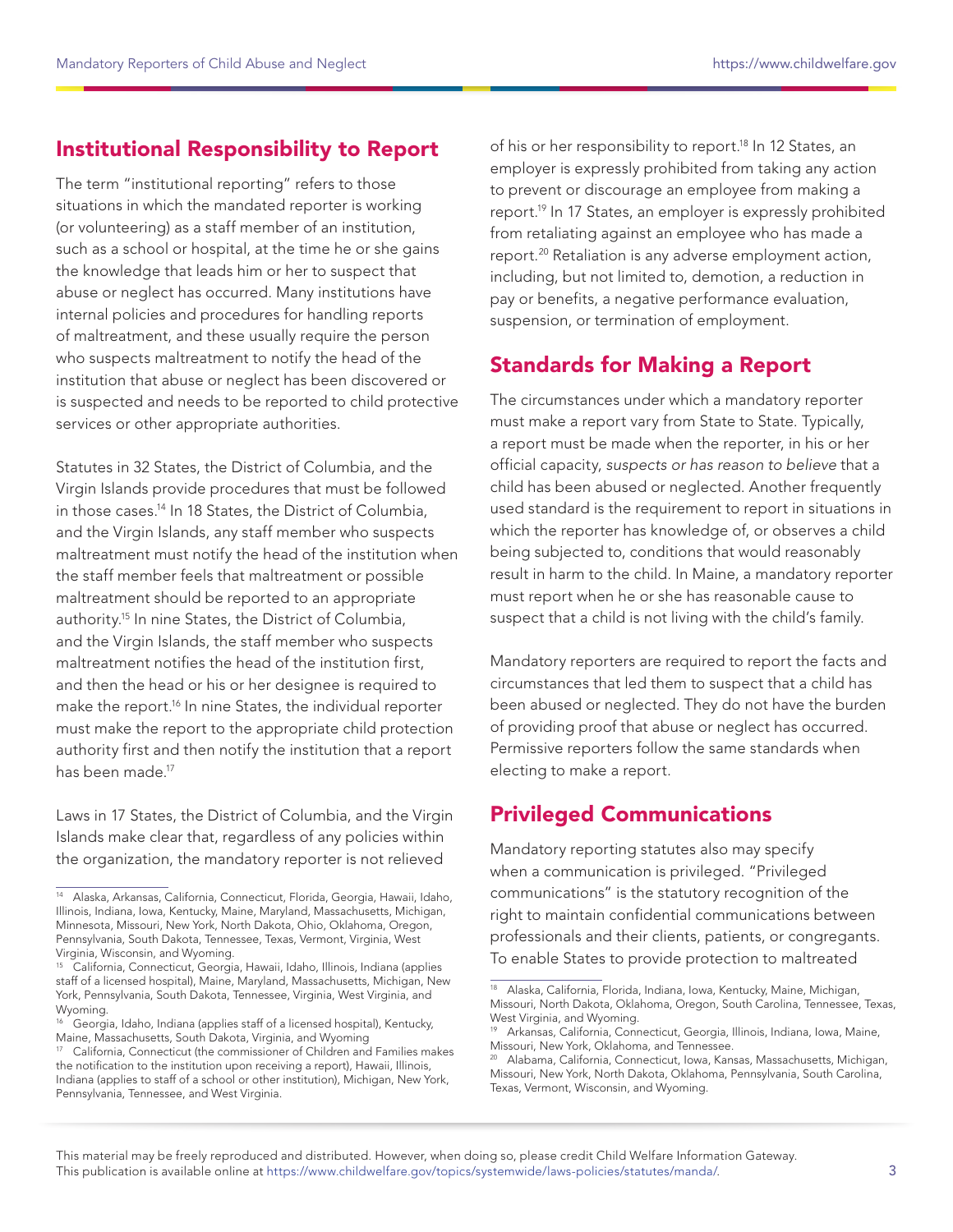<span id="page-3-0"></span>children, the reporting laws in most States and territories restrict this privilege for mandated reporters. All but three States and Puerto Rico currently address the issue of privileged communications within their reporting laws, either affirming the privilege or denying it (i.e., not allowing privilege to be grounds for failing to report).<sup>21</sup> The physician-patient and husband-wife privileges are the most common to be denied by States, and the attorneyclient privilege is most commonly affirmed. The clergypenitent privilege is also widely affirmed, although that privilege usually is limited to confessional communications and, in some States, denied altogether.<sup>22</sup> In Louisiana, a mental health or social services practitioner is not required to report if the practitioner is engaged by an attorney to assist in the provision of legal services to a child.

## Inclusion of the Reporter's Name in the Report

Most States maintain toll-free telephone numbers for receiving reports of abuse or neglect.<sup>23</sup> Reports may be made anonymously to most of these reporting numbers, but States find it helpful to their investigations to know the identity of reporters. Approximately 19 States, the District of Columbia, American Samoa, Guam, and the Virgin Islands currently require mandatory reporters to provide their names and contact information, either at the time of the initial oral report or as part of a written report.24 The laws in Connecticut, Delaware, and Washington allow child protection workers to request the name of the reporter. In Wyoming, the reporter does not have to provide his or her identity as part of the written

report, but if the person takes and submits photographs or x-rays of the child, his or her name must be provided.

## Disclosure of the Reporter's Identity

All jurisdictions have provisions in statute to maintain the confidentiality of abuse and neglect records. The identity of the reporter is specifically protected from disclosure to the alleged perpetrator in 44 States, the District of Columbia, American Samoa, Guam, the Northern Mariana Islands, and Puerto Rico.<sup>25</sup> This protection is maintained even when other information from the report may be disclosed.

Release of the reporter's identity is allowed in some jurisdictions under specific circumstances or to specific departments or officials, for example, when information is needed for conducting an investigation or family assessment or upon a finding that the reporter knowingly made a false report.<sup>26</sup> In six States,<sup>27</sup> the District of Columbia, and Guam, the reporter can waive confidentiality and give consent to the release of his or her name.

This publication is a product of the State Statutes Series prepared by Child Welfare Information Gateway. While every attempt has been made to be complete, additional information on these topics may be in other sections of a State's code as well as agency regulations, case law, and informal practices and procedures.

Suggested Citation: Child Welfare Information Gateway. (2019). Mandatory reporters of child abuse and neglect. Washington, DC: U.S. Department of Health and Human Services, Children's Bureau.

<sup>&</sup>lt;sup>21</sup> Connecticut, Mississippi, and New Jersey do not currently address the issue of privileged communications within their reporting laws. The issue of privilege may be addressed elsewhere in the statutes of these States, such as rules of evidence.

<sup>&</sup>lt;sup>22</sup> New Hampshire, North Carolina, Oklahoma, Rhode Island, Texas, West Virginia, and Guam disallow the use of the clergy-penitent privilege as grounds for failing to report suspected child abuse or neglect. For a more complete discussion of the requirement for clergy to report child abuse and neglect, see Information Gateway's Clergy as Mandatory Reporters of Child Abuse and Neglect at [https://www.childwelfare.gov/topics/systemwide/](https://www.childwelfare.gov/topics/systemwide/laws-policies/statutes/clergymandated/)

<sup>&</sup>lt;sup>23</sup> For State-specific information about these hotlines, see Information Gateway's State Child Abuse Reporting Numbers at [https://www.](https://www.childwelfare.gov/organizations/?CWIGFunctionsaction=rols:main.dspROL&rolType=Custom&RS_ID= 5) [childwelfare.gov/organizations/?CWIGFunctionsaction=rols:main.](https://www.childwelfare.gov/organizations/?CWIGFunctionsaction=rols:main.dspROL&rolType=Custom&RS_ID= 5) [dspROL&rolType=Custom&RS\\_ID= 5](https://www.childwelfare.gov/organizations/?CWIGFunctionsaction=rols:main.dspROL&rolType=Custom&RS_ID= 5).<br><sup>24</sup> Arizona, California, Colorado, Florida, Illinois, Indiana, Iowa, Louisiana,

Maine, Massachusetts, Minnesota, Mississippi, Missouri, Nebraska, New Mexico, New York, North Carolina, Pennsylvania, and Vermont.

 $25$  The statutes in Alaska, Delaware, Idaho, Massachusetts, Rhode Island, Wyoming, and the Virgin Islands do not specifically protect reporter identity but do provide for confidentiality of records in general. For more information about this issue, see the Information Gateway publication Disclosure of Confidential Child Abuse and Neglect Records at [https://www.childwelfare.](https://www.childwelfare.gov/topics/systemwide/laws-policies/statutes/confide/) [gov/topics/systemwide/laws-policies/statutes/confide/](https://www.childwelfare.gov/topics/systemwide/laws-policies/statutes/confide/).

In Alabama, Arkansas, Connecticut, Kentucky, Louisiana, Minnesota, Nevada, South Dakota, Vermont, and Virginia, the name of the reporter may be disclosed if it is determined that the reporter knowingly made a false report. California, Florida, Minnesota, Tennessee, Texas, and Vermont.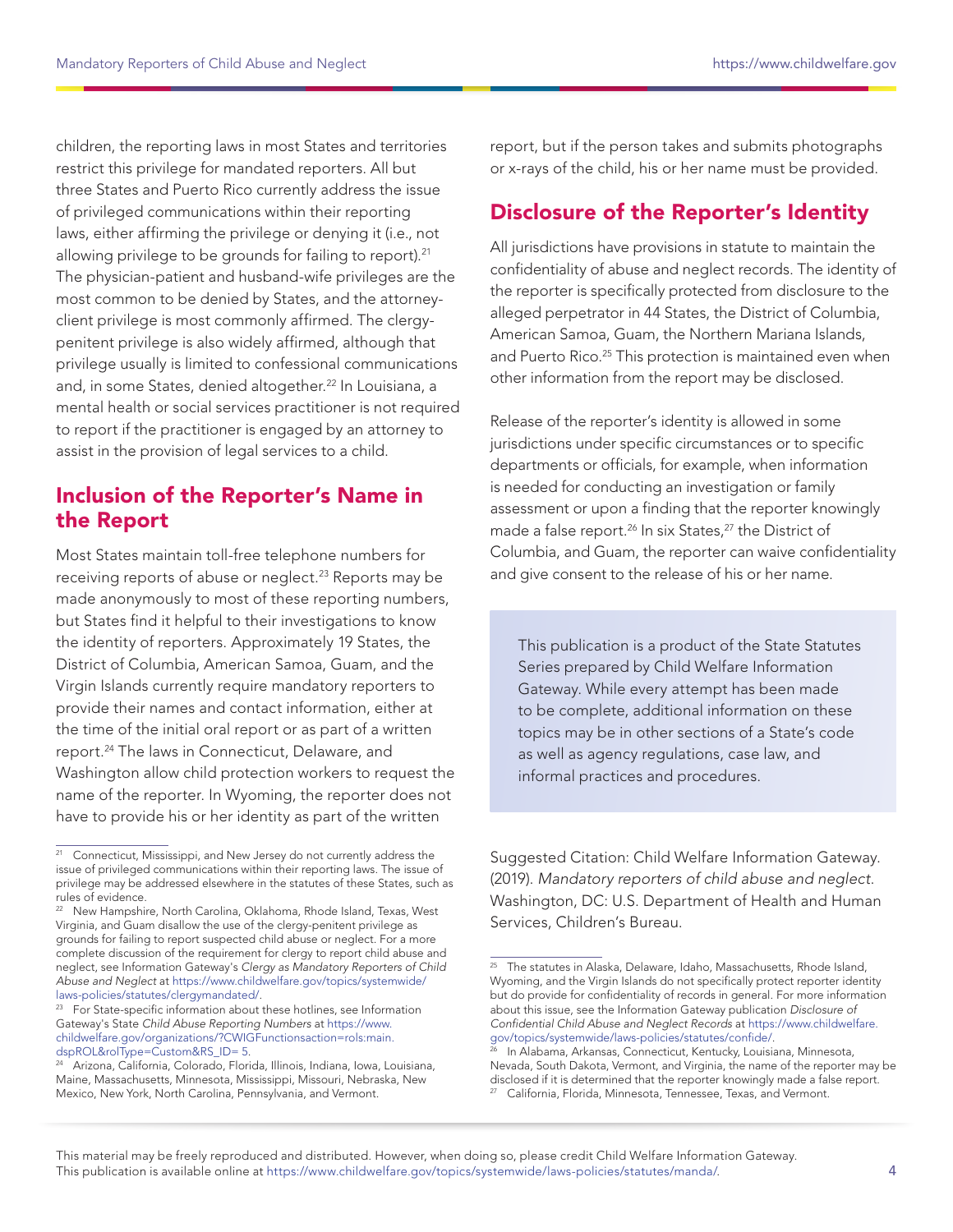## <span id="page-4-0"></span>Alabama

Current Through April 2019

Professionals Required to Report Citation: Ala. Code § 26-14-3

Reports are required from all of the following:

- Hospitals, clinics, sanitariums, doctors, physicians, surgeons, medical examiners, coroners, dentists, osteopaths, optometrists, chiropractors, podiatrists, pharmacists, physical therapists, and nurses
- Public and private K–12 employees, teachers, and school officials
- Peace officers and law enforcement officials
- Social workers
- Daycare workers or employees
- Mental health professionals
- Employees of public and private institutions of postsecondary and higher education
- Members of the clergy
- Any other person called upon to render aid or medical assistance to a child

## Reporting by Other Persons Citation: Ala. Code § 26-14-4

Any other person who has reasonable cause to suspect that a child is being abused or neglected may report.

## Institutional Responsibility to Report Citation: Ala. Code § 26-14-3

A public or private employer who discharges, suspends, disciplines, or penalizes an employee solely for reporting suspected child abuse or neglect pursuant to this section shall be guilty of a class C misdemeanor.

## Standards for Making a Report Citation: Ala. Code § 26-14-3

A report must be made when the child is known or suspected of being a victim of abuse or neglect.

#### Privileged Communications Citation: Ala. Code §§ 26-14-3; 26-14-10

Only clergy-penitent and attorney-client privileges are permitted.

## Inclusion of Reporter's Name in Report

The reporter is not specifically required by statute to provide his or her name in the report.

#### Disclosure of Reporter Identity Citation: Ala. Code § 26-14-8

The department will not release the identity of the reporter except under court order when the court has determined that the reporter knowingly made a false report.

## Alaska

Current Through April 2019

#### Professionals Required to Report Citation: Alaska Stat. §§ 47.17.020; 47.17.023

The following persons are required to report:

- Health practitioners or administrative officers of institutions
- Teachers and school administrators, including athletic coaches, of public and private schools
- Child care providers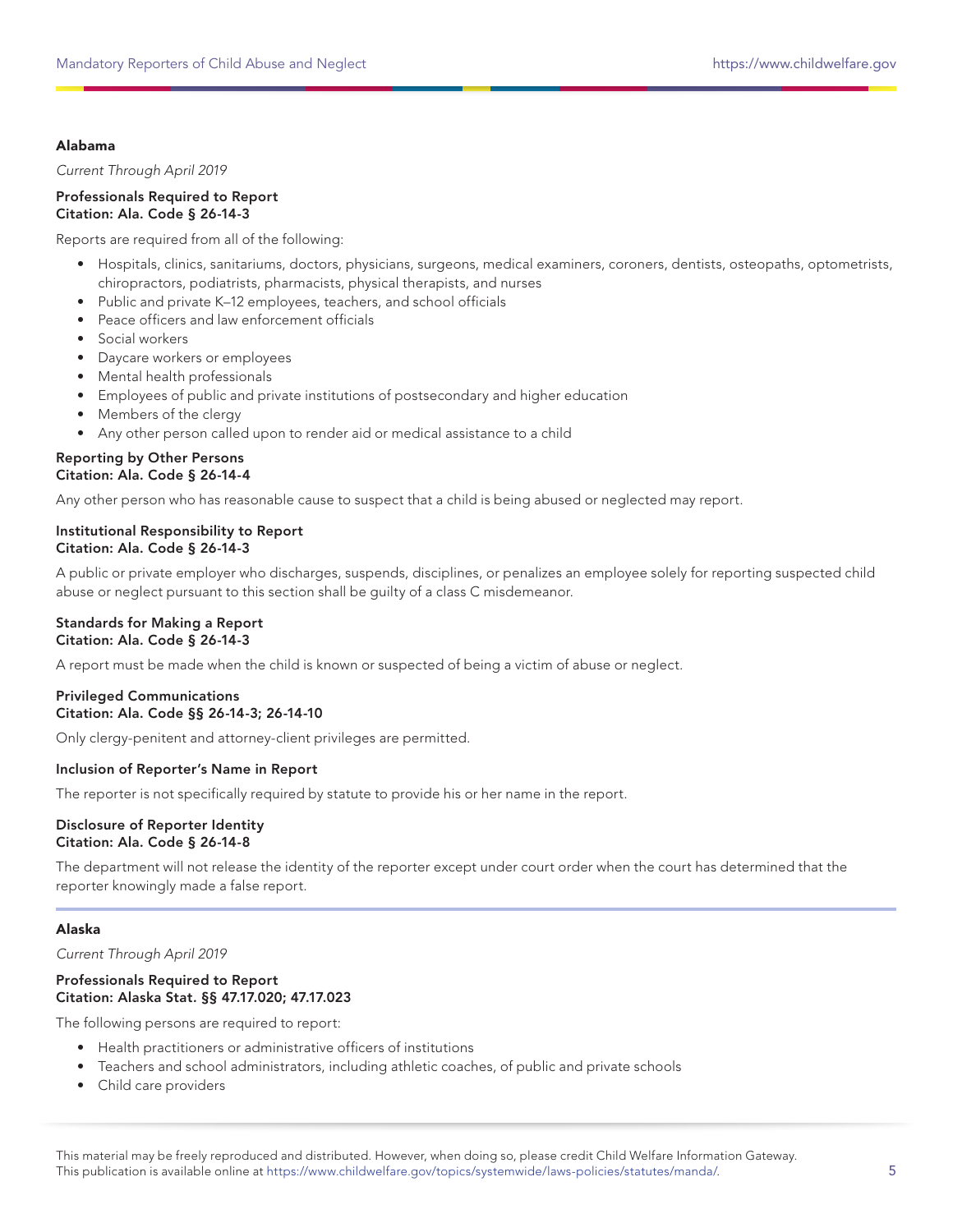- Paid employees of domestic violence and sexual assault programs, crisis intervention and prevention programs, or organizations that provide counseling or treatment to individuals seeking to control their use of drugs or alcohol
- Peace officers or officers of the Department of Corrections
- Persons who process or produce visual or printed matter, either privately or commercially
- Members of a child fatality review team or the multidisciplinary child protection team
- Volunteers who interact with children in a public or private school for more than 4 hours a week

#### Reporting by Other Persons Citation: Alaska Stat. § 47.17.020

Mandated reporters may report cases that come to their attention in their nonoccupational capacities. Any other person who has reasonable cause to suspect that a child has been harmed may report.

#### Institutional Responsibility to Report Citation: Alaska Stat. § 47.17.020(g)

A person required to report child abuse or neglect who makes the report to the person's job supervisor or to another individual working for the entity that employs the person is not relieved of the obligation to make the report to the department as required by law.

## Standards for Making a Report Citation: Alaska Stat. §§ 47.17.020; 47.17.023

A report must be made when, in the performance of his or her occupational or appointed duties, a reporter has reasonable cause to suspect that a child has suffered harm as a result of abuse or neglect.

A person providing—either privately or commercially—film, photo, visual, printed-matter processing, production, or finishing services; or computer installation, repair, or other services; or internet or cellular telephone services; who in the process of providing those services observes a film, photo, picture, computer file, image, or other matter and has reasonable cause to suspect that the film, photo, picture, computer file, image, or other matter visually depicts a child engaged in conduct described in § 11.41.455(a) (sexual exploitation of a minor or child pornography) shall immediately report the observation to the nearest law enforcement agency.

## Privileged Communications Citation: Alaska Stat. § 47.17.060

Neither the physician-patient nor the husband-wife privilege is recognized.

## Inclusion of Reporter's Name in Report

The reporter is not specifically required by statute to provide his or her name in the report.

## Disclosure of Reporter Identity

This issue is not addressed in the statutes reviewed.

## American Samoa

Current Through April 2019

#### Professionals Required to Report Citation: Ann. Code § 45.2002

The following persons are required to report:

- Physicians or surgeons, including physicians in training, osteopaths, optometrists, chiropractors, podiatrists, child health associates, medical examiners or coroners, dentists, nurses, or hospital personnel
- Christian Science practitioners
- School officials or employees
- Social workers or workers in family care homes or child care centers
- Mental health professionals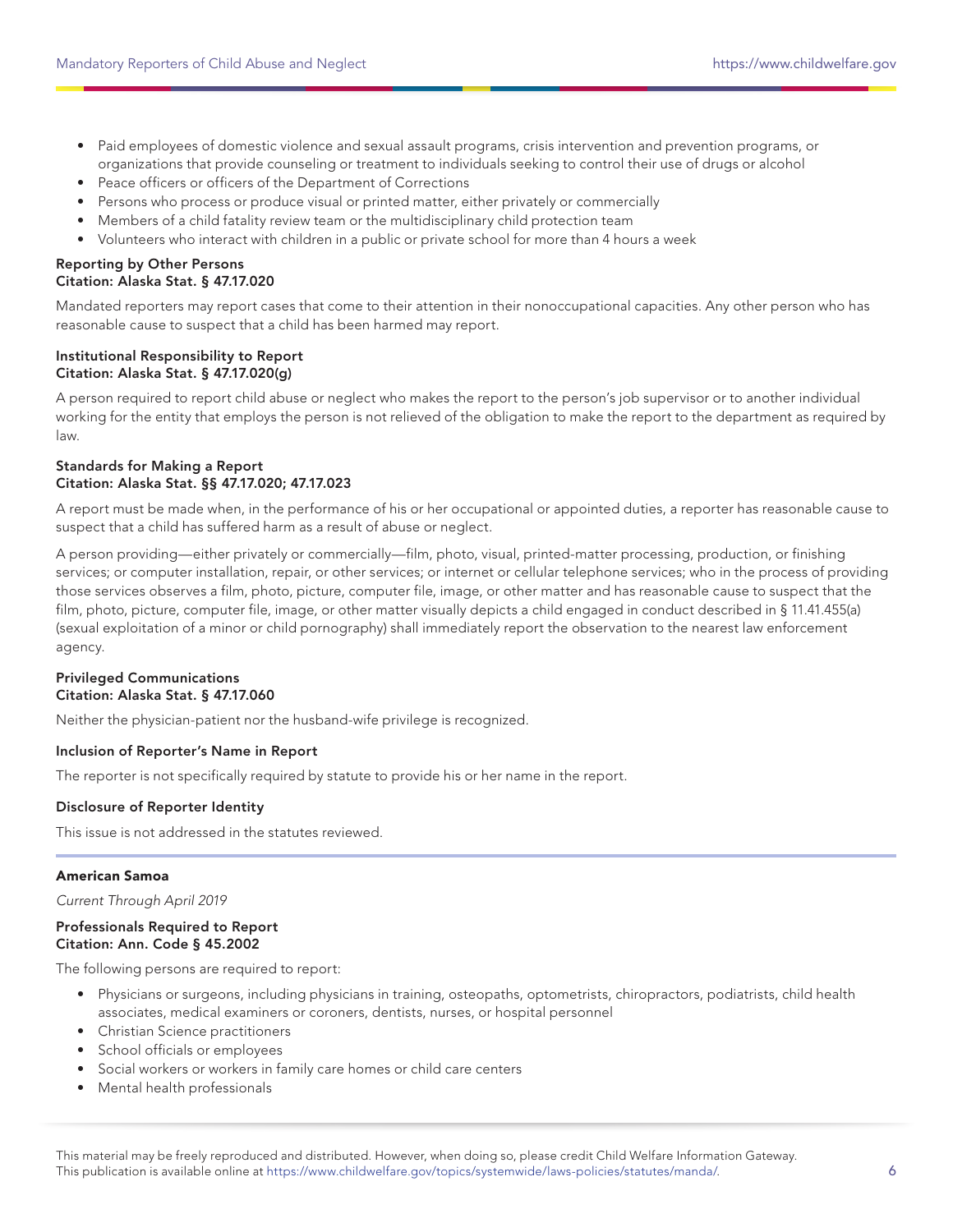## Reporting by Other Persons Citation: Ann. Code § 45.2002

All other persons are urged and authorized to report.

## Institutional Responsibility to Report

This issue is not addressed in the statutes reviewed.

#### Standards for Making a Report Citation: Ann. Code § 45.2002

A report is required under the following circumstances:

- A reporter has reasonable cause to know or suspect that a child has been subjected to abuse or neglect.
- A reporter has observed the child being subjected to circumstances or conditions that would result in abuse or neglect.

#### Privileged Communications Citation: Ann. Code § 45.2016

The physician-patient privilege and the husband-wife privilege are not recognized as grounds for excluding evidence.

## Inclusion of Reporter's Name in Report Citation: Ann. Code § 45.2010

The name, address, and occupation of the person making the report must be included in the report.

## Disclosure of Reporter Identity Citation: Ann. Code § 45.2027

The identity of the reporter is not released to the subject of the report if that release would be detrimental to the safety or interests of the reporter.

## Arizona

Current Through April 2019

## Professionals Required to Report Citation: Rev. Stat. § 13-3620

The following persons are required to report:

- Physicians, physician's assistants, optometrists, dentists, behavioral health professionals, nurses, psychologists, counselors, or social workers
- Peace officers, child welfare investigators, or child protective services workers
- Members of the clergy, priests, or Christian Science practitioners
- Parents, stepparents, or guardians
- School personnel, domestic violence victim advocates, or sexual assault victim advocates
- Any other person who has responsibility for the care or treatment of minors

#### Reporting by Other Persons Citation: Rev. Stat. § 13-3620

Any other person who reasonably believes that a minor is a victim of abuse or neglect may report.

## Institutional Responsibility to Report

This issue is not addressed in the statutes reviewed.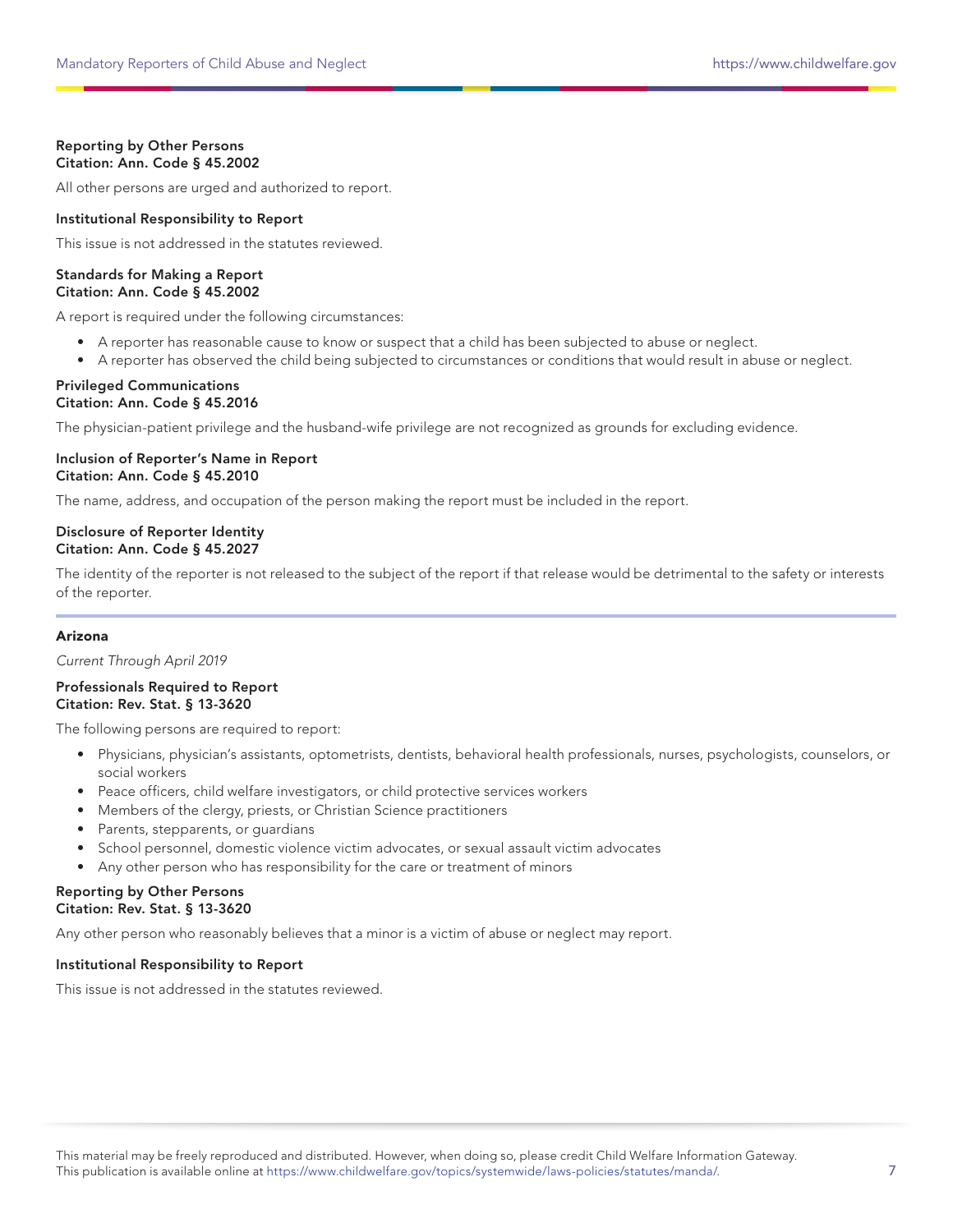## Standards for Making a Report Citation: Rev. Stat. § 13-3620

A report is required when a person reasonably believes that a minor is or has been the victim of physical injury, abuse, child abuse, a reportable offense, or neglect that appears to have been inflicted on the minor by other than accidental means or that is not explained by the available medical history as being accidental in nature.

A 'reportable offense' means any of the following:

- Any offense listed in chapters 14 and 35.1 of this title or § 13-3506.01
- Surreptitious photographing, videotaping, filming, or digitally recording or viewing a minor pursuant to § 13-3019
- Child sex trafficking pursuant to § 13-3212
- Incest pursuant to § 13-3608
- Unlawful mutilation pursuant to § 13-1214

#### Privileged Communications Citation: Rev. Stat. § 13-3620

Only the attorney-client and the clergy-penitent privileges are recognized.

## Inclusion of Reporter's Name in Report Citation: Rev. Stat. § 8-455

A report made to the child abuse hotline that is maintained by the Department of Child Safety must include the name and address or contact information for the person making the report.

## Disclosure of Reporter Identity Citation: Rev. Stat. § 8-807

Before it releases records pertaining to child maltreatment investigations, the department shall take whatever precautions it determines are reasonably necessary to protect the identity and safety of a person who reports child abuse or neglect.

## Arkansas

Current Through April 2019

#### Professionals Required to Report Citation: Ann. Code § 12-18-402

The following individuals are mandated reporters:

- Child care, daycare, or foster care workers
- Coroners
- Dentists and dental hygienists
- Domestic abuse advocates and domestic violence shelter employees or volunteers
- Employees of the Department of Human Services
- Employees working under contract for the Division of Youth Services of the Department of Human Services
- Foster parents
- Judges, law enforcement officials, peace officers, and prosecuting attorneys
- Licensed nurses, physicians, mental health professionals or paraprofessionals, surgeons, resident interns, osteopaths, and medical personnel who may be engaged in the admission, examination, care, or treatment of persons
- Public or private school counselors; school officials, including, without limitation, institutions of higher education; and teachers
- Social workers and juvenile intake or probation officers
- Court-appointed special advocate program staff members or volunteers
- Attorneys ad litem
- Clergy members, which includes ministers, priests, rabbis, accredited Christian Science practitioners, or other similar functionaries of a religious organization
- Employees of a child advocacy center or a child safety center
- Sexual abuse advocates or volunteers who work with victims of sexual abuse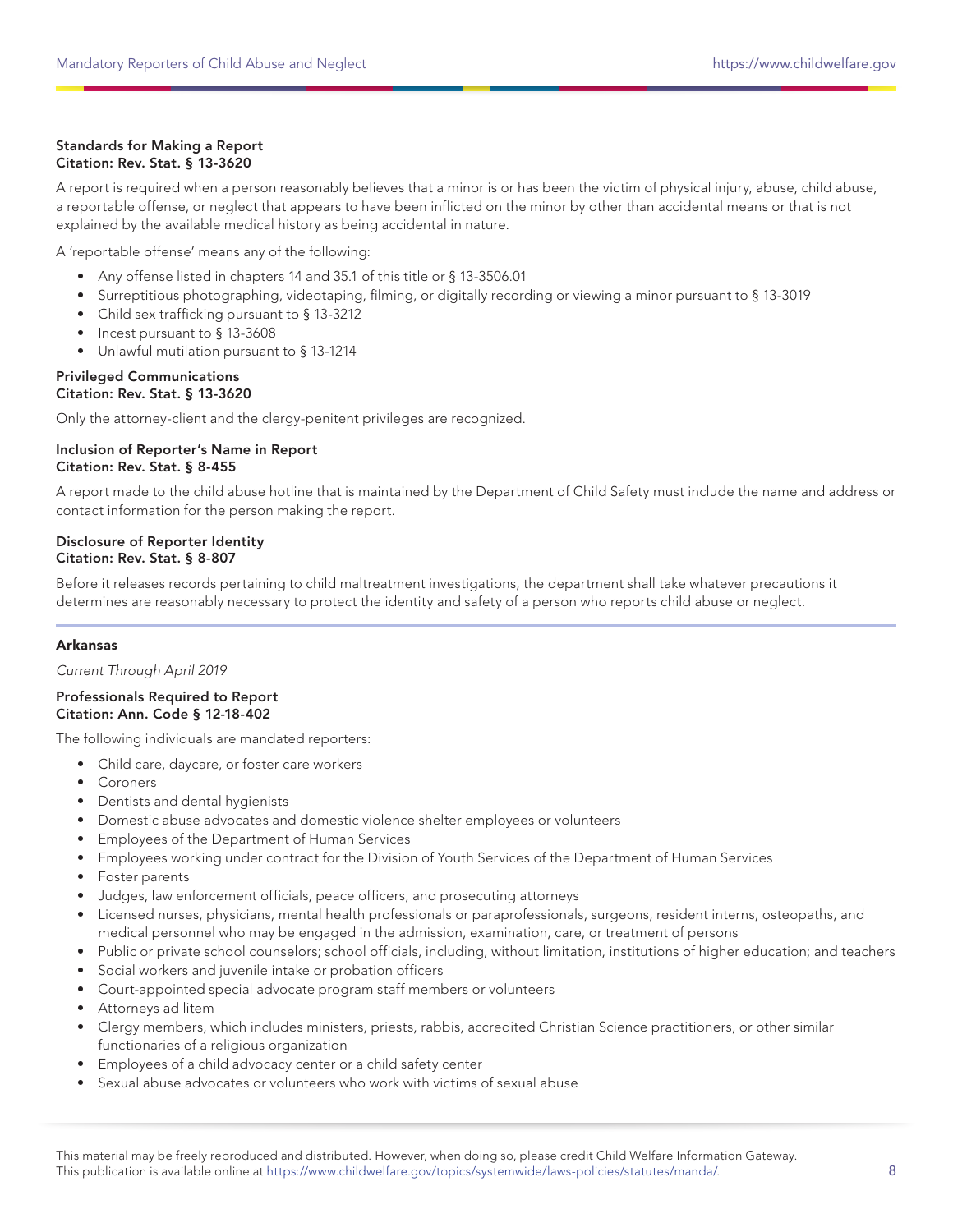- Child abuse advocates or volunteers who work with child victims of abuse or maltreatment as employees of a communitybased victim service or a mental health agency
- Victim/witness coordinators
- Victim assistance professionals or volunteers
- Employees of the Crimes Against Children Division of the Department of Arkansas State Police
- Employees or volunteers at reproductive health-care facilities
- An individual not otherwise identified in this subsection who is engaged in performing his or her employment duties with a nonprofit charitable organization other than a nonprofit hospital

## Reporting by Other Persons Citation: Ann. Code § 12-18-401

Any person who has reasonable cause to suspect child maltreatment may report.

## Institutional Responsibility to Report Citation: Ann. Code §§ 12-18-402(c); 12-18-204

An employer or supervisor of an employee identified as a mandated reporter shall not prohibit an employee or a volunteer from directly reporting child maltreatment to the child abuse hotline.

An employer or supervisor of an employee identified as a mandated reporter shall not require an employee or a volunteer to obtain permission or notify any person, including an employee or a supervisor, before reporting child maltreatment to the child abuse hotline.

Nothing in the reporting laws shall prohibit any person or institution from requiring an employee or volunteer who is a mandatory reporter to inform a representative of that person or institution that the reporter has made a report to the child abuse hotline.

#### Standards for Making a Report Citation: Ann. Code § 12-18-402

An individual listed as a mandatory reporter shall immediately notify the child abuse hotline in the following circumstances:

- He or she has reasonable cause to suspect that a child has been subjected to maltreatment, has died as a result of maltreatment, or died suddenly and unexpectedly.
- He or she observes a child being subjected to conditions or circumstances that would reasonably result in maltreatment.

#### Privileged Communications Citation: Ann. Code §§ 12-18-402(c); 12-18-803

A privilege or contract shall not prevent a person from reporting child maltreatment when he or she is a mandated reporter and required to report under this section.

No privilege, except that between a lawyer and a client and between a minister, including a Christian Science practitioner, and a person confessing to or being counseled by a minister, shall prevent anyone from testifying concerning child maltreatment.

When a physician, psychologist, psychiatrist, counselor, or therapist conducts interviews with or provides therapy to a subject of a report of suspected child maltreatment for purposes related to child maltreatment, the physician, psychologist, psychiatrist, licensed counselor, or therapist is deemed to be performing services on behalf of the child.

An adult subject of a report of suspected child maltreatment cannot invoke privilege on the child's behalf.

## Inclusion of Reporter's Name in Report Citation: Ann. Code § 12-18-302

A mandated reporter may report child maltreatment or suspected child maltreatment by telephone call, facsimile transmission, or online reporting.

Facsimile transmission and online reporting may be used in nonemergency situations by an identified mandated reporter who provides the following contact information:

- Name and phone number
- In the case of online reporting, his or her email address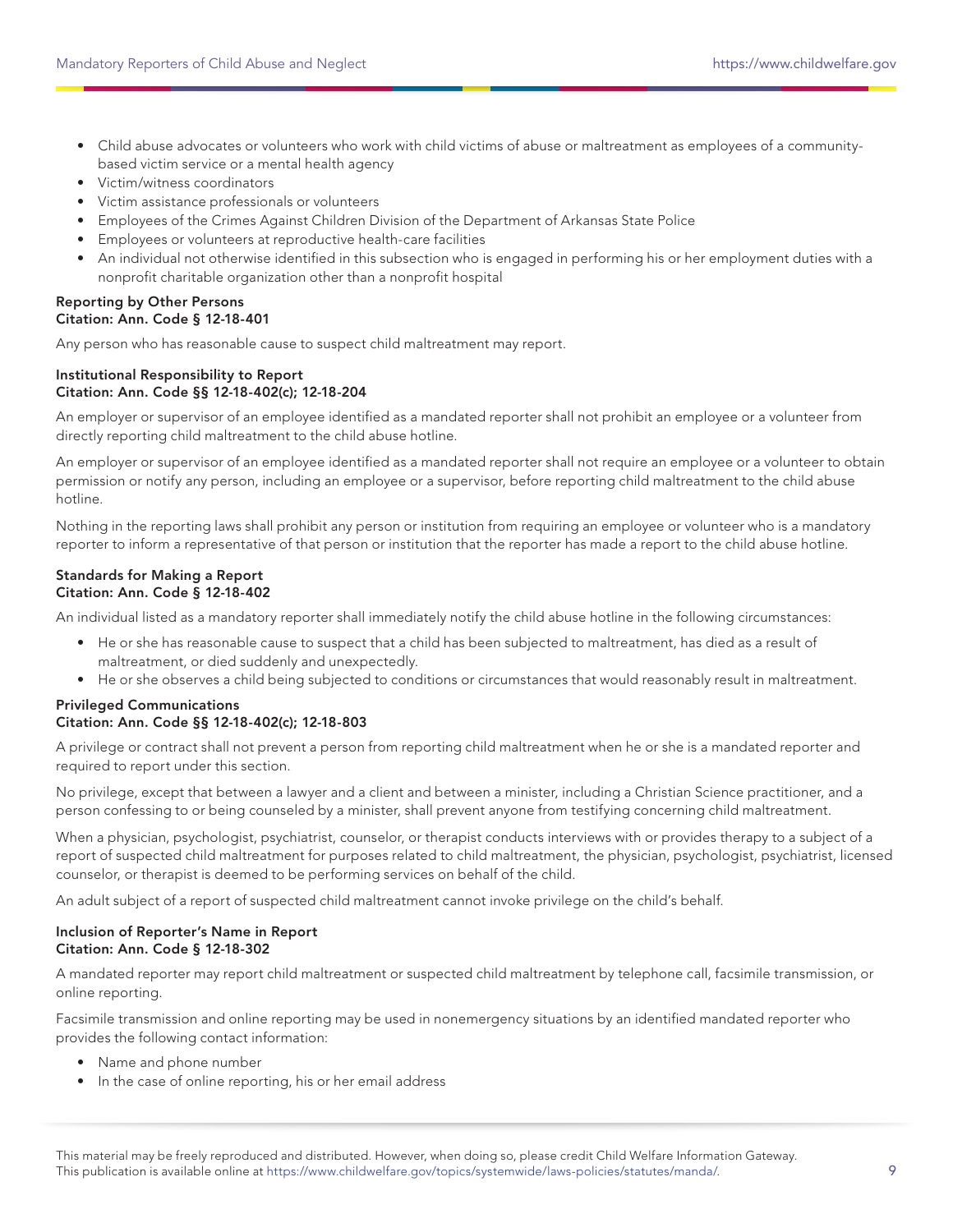A mandated reporter who wishes to remain anonymous shall make a report through the toll-free child abuse hotline telephone system.

#### Disclosure of Reporter Identity Citation: Ann. Code § 12-18-909

The identity of the reporter shall not be disclosed unless a court determines that the reporter knowingly made a false report.

## California

Current Through April 2019

#### Professionals Required to Report Citation: Penal Code § 11165.7

Mandated reporters include the following:

- Teachers, teacher's aides, administrators, and employees of public or private schools
- Administrators or employees of day camps, youth centers, or youth recreation programs
- Administrators or employees of licensed community care or child daycare facilities
- Head Start program teachers
- Public assistance workers
- Foster parents, group home personnel, and personnel of residential care facilities
- Social workers, probation officers, and parole officers
- Employees of school district police or security departments
- District attorney investigators, inspectors, or local child support agency caseworkers
- Peace officers and firefighters, except for volunteer firefighters
- Physicians, surgeons, psychiatrists, psychologists, dentists, residents, interns, podiatrists, chiropractors, licensed nurses, dental hygienists, optometrists, marriage and family therapists, or social workers
- State or county public health employees who treat minors for venereal diseases or other conditions
- Coroners and medical examiners
- Commercial film and photographic print or image processors
- Computer technicians
- Child visitation monitors
- Animal control or humane society officers
- Clergy members and custodians of records of clergy members
- Employees of police departments, county sheriff's departments, county probation departments, or county welfare departments
- Employees or volunteers of a court-appointed special advocate program
- Alcohol and drug counselors
- Employees or administrators of public or private postsecondary institutions
- Athletic coaches, athletic administrators, or athletic directors employed by any public or private schools
- Athletic coaches, including, but not limited to, assistant coaches or graduate assistants involved in coaching at public or private postsecondary institutions

## Reporting by Other Persons Citation: Penal Code §§ 11165.7; 11166

Volunteers of public or private organizations whose duties require direct contact with and supervision of children are not mandated reporters but are encouraged to obtain training in the identification and reporting of child abuse and neglect and are further encouraged to report known or suspected instances of child abuse or neglect.

Any other person who reasonably suspects that a child is a victim of abuse or neglect may report.

For the purposes of this section, 'any other person' includes a mandated reporter who acts in his or her private capacity and not in his or her professional capacity or within the scope of his or her employment.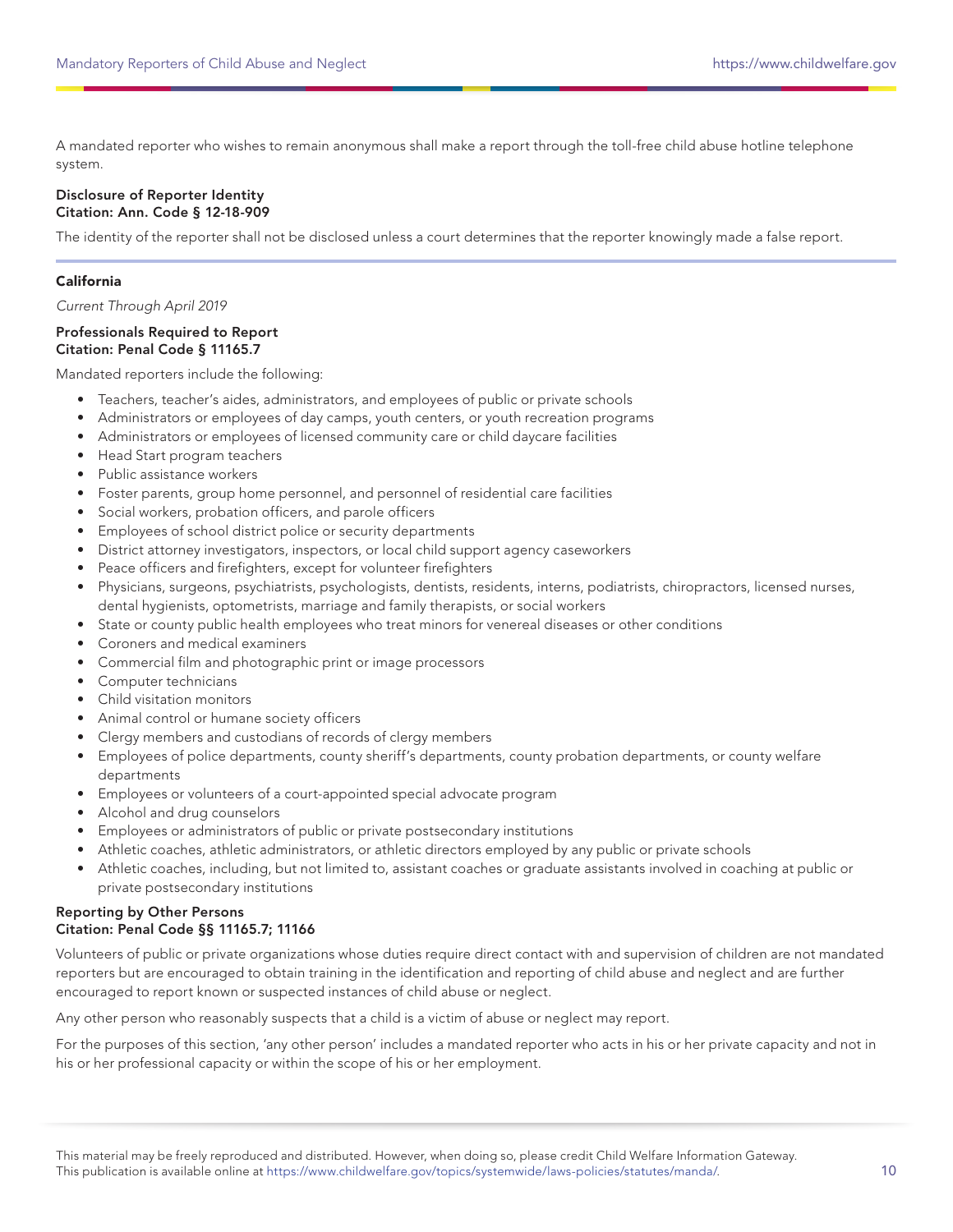## Institutional Responsibility to Report Citation: Penal Code § 11166(h)-(i)

When two or more persons who are required to report have joint knowledge of a known or suspected instance of child abuse or neglect, and when there is agreement among them, the telephone report may be made by a member of the team selected by mutual agreement, and a single report may be made and signed by the selected member of the reporting team. Any member who has knowledge that the member who was originally designated to report has failed to do so shall thereafter make the report.

The reporting duties under this section are individual. No supervisor or administrator may impede or inhibit the reporting duties, and no person making a report shall be subject to any sanction for making the report. However, internal procedures to facilitate reporting and apprise supervisors and administrators of reports may be established, provided that they are not inconsistent with this article. An internal policy shall not direct an employee to allow his or her supervisor to file or process a mandated report under any circumstances.

The internal procedures shall not require any employee required to make reports to disclose his or her identity to the employer.

Reporting the information regarding a case of possible child abuse or neglect to an employer, supervisor, school principal, school counselor, coworker, or other person shall not be a substitute for making a mandated report to an agency specified in § 11165.9.

## Standards for Making a Report Citation: Penal Code §§ 11166; 11165.7

A report is required when the following circumstances apply:

- A mandated reporter, in his or her professional capacity or within the scope of his or her employment, has knowledge of or observes a child whom the reporter knows or reasonably suspects is the victim of abuse or neglect.
- Commercial film and photographic print processors have knowledge of or observe any film, photograph, videotape, negative, or slide depicting a child under age 16 engaged in an act of sexual conduct.
- Commercial computer technicians have knowledge of or observe, within the scope of their professional capacity or employment, any representation of information, data, or an image, including, but not limited to, any computer hardware, software, file, floppy disk, data storage medium, CD-ROM, computer-generated equipment, or computer-generated image, that is retrievable in perceivable form and that is intentionally saved, transmitted, or organized on an electronic medium, depicting a child under age 16 engaged in an act of sexual conduct.

For the purposes of this article, 'reasonable suspicion' means that it is objectively reasonable for a person to entertain a suspicion based upon facts that could cause a reasonable person in a like position, drawing, when appropriate, on his or her training and experience, to suspect child abuse or neglect. 'Reasonable suspicion' does not require certainty that child abuse or neglect has occurred nor does it require a specific medical indication of child abuse or neglect; any 'reasonable suspicion' is sufficient. For the purposes of this article, the pregnancy of a minor does not, in and of itself, constitute a basis for a reasonable suspicion of sexual abuse.

## Privileged Communications Citation: Penal Code § 11166

The clergy-penitent privilege is permitted for penitential communications. This does not modify or limit a clergy member's duty to report known or suspected child abuse or neglect when the clergy member is acting in some other capacity that would otherwise make the clergy member a mandated reporter.

## Inclusion of Reporter's Name in Report Citation: Penal Code § 11167

Reports of mandated reporters shall include the following:

- The name, business address, and telephone number of the mandated reporter
- The capacity that makes the person a mandated reporter

Reports of other persons do not require the reporter's name.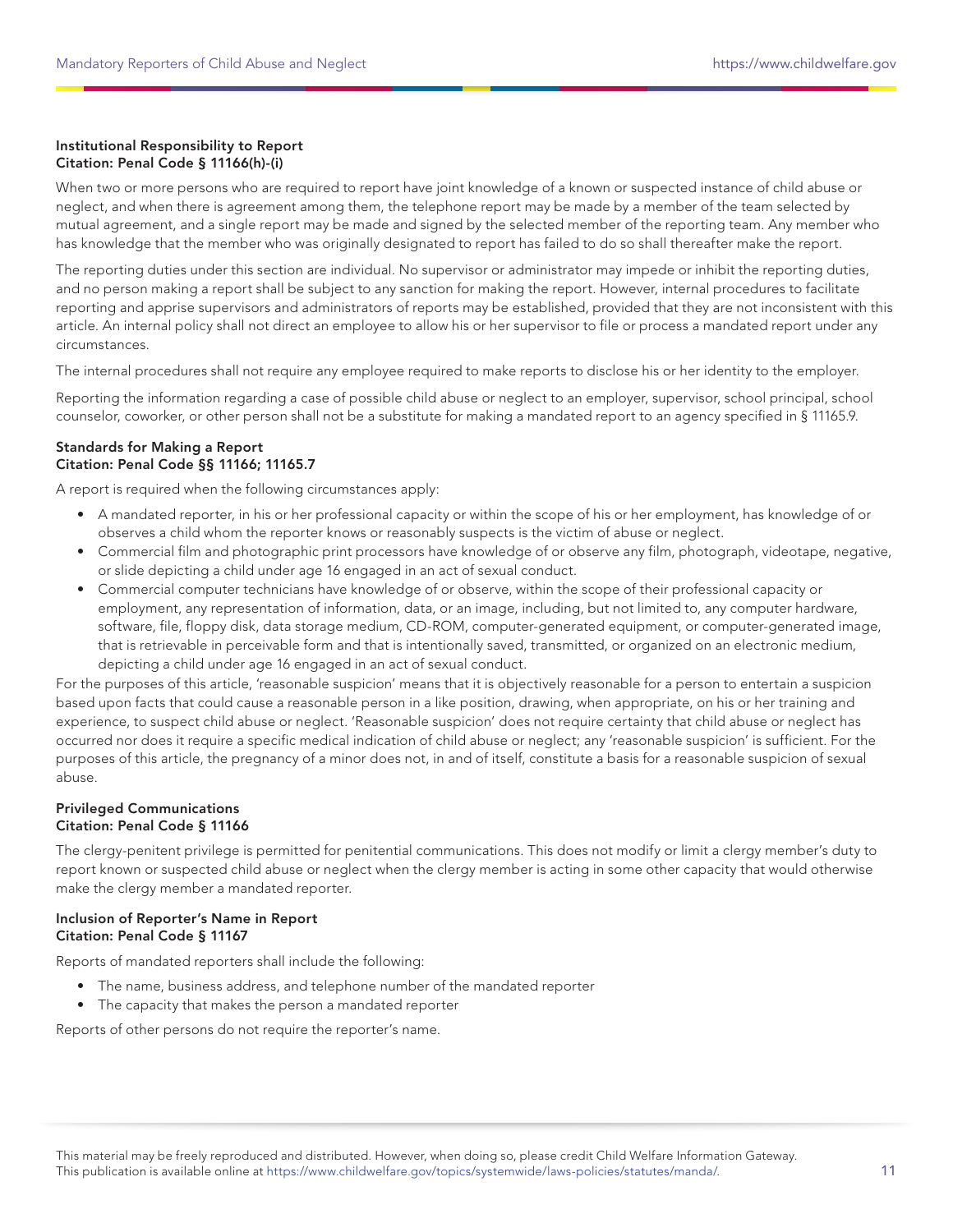## Disclosure of Reporter Identity Citation: Penal Code § 11167

The identity of the reporter shall be confidential and disclosed only as follows:

- Among agencies receiving or investigating mandated reports
- To the prosecutor in a criminal prosecution or in an action initiated under § 602 of the Welfare and Institutions Code arising from alleged child abuse
- To counsel appointed pursuant to § 317(c) of the Welfare and Institutions Code
- To the county counsel or prosecutor in a proceeding under part 4 (commencing with section 7800) of division 12 of the Family Code or § 300 of the Welfare and Institutions Code
- To a licensing agency when abuse or neglect in out-of-home care is reasonably suspected
- When the reporter waives confidentiality
- By court order

## Colorado

Current Through April 2019

## Professionals Required to Report Citation: Rev. Stat. § 19-3-304

Persons required to report include the following:

- Physicians, surgeons, physicians in training, child health associates, medical examiners, coroners, dentists, osteopaths, optometrists, chiropractors, podiatrists, nurses, hospital personnel, dental hygienists, physical therapists, pharmacists, or registered dieticians
- Public or private school officials or employees
- Social workers, Christian Science practitioners, mental health professionals, psychologists, professional counselors, and marriage and family therapists
- Veterinarians, peace officers, firefighters, or victim's advocates
- Commercial film and photographic print processors
- Counselors, marriage and family therapists, or psychotherapists
- Clergy members, including priests; rabbis; duly ordained, commissioned, or licensed ministers of a church; members of religious orders; or recognized leaders of any religious bodies
- Workers in the State Department of Human Services
- Juvenile parole and probation officers
- Child and family investigators
- Officers and agents of the State Bureau of Animal Protection and animal control officers
- The child protection ombudsman
- Educators providing services through a Federal special supplemental nutrition program for women, infants, and children, as provided for in 42 U.S.C. § 1786
- Directors, coaches, assistant coaches, or athletic program personnel employed by private sports organizations or programs
- Persons registered as psychologist candidates, marriage and family therapist candidates, or licensed professional counselor candidates
- Emergency medical service providers
- Officials or employees of county departments of health, human services, or social services
- Registered naturopathic doctors

#### Reporting by Other Persons Citation: Rev. Stat. § 19-3-304

Any other person may report known or suspected child abuse or neglect.

## Institutional Responsibility to Report

This issue is not addressed in the statutes reviewed.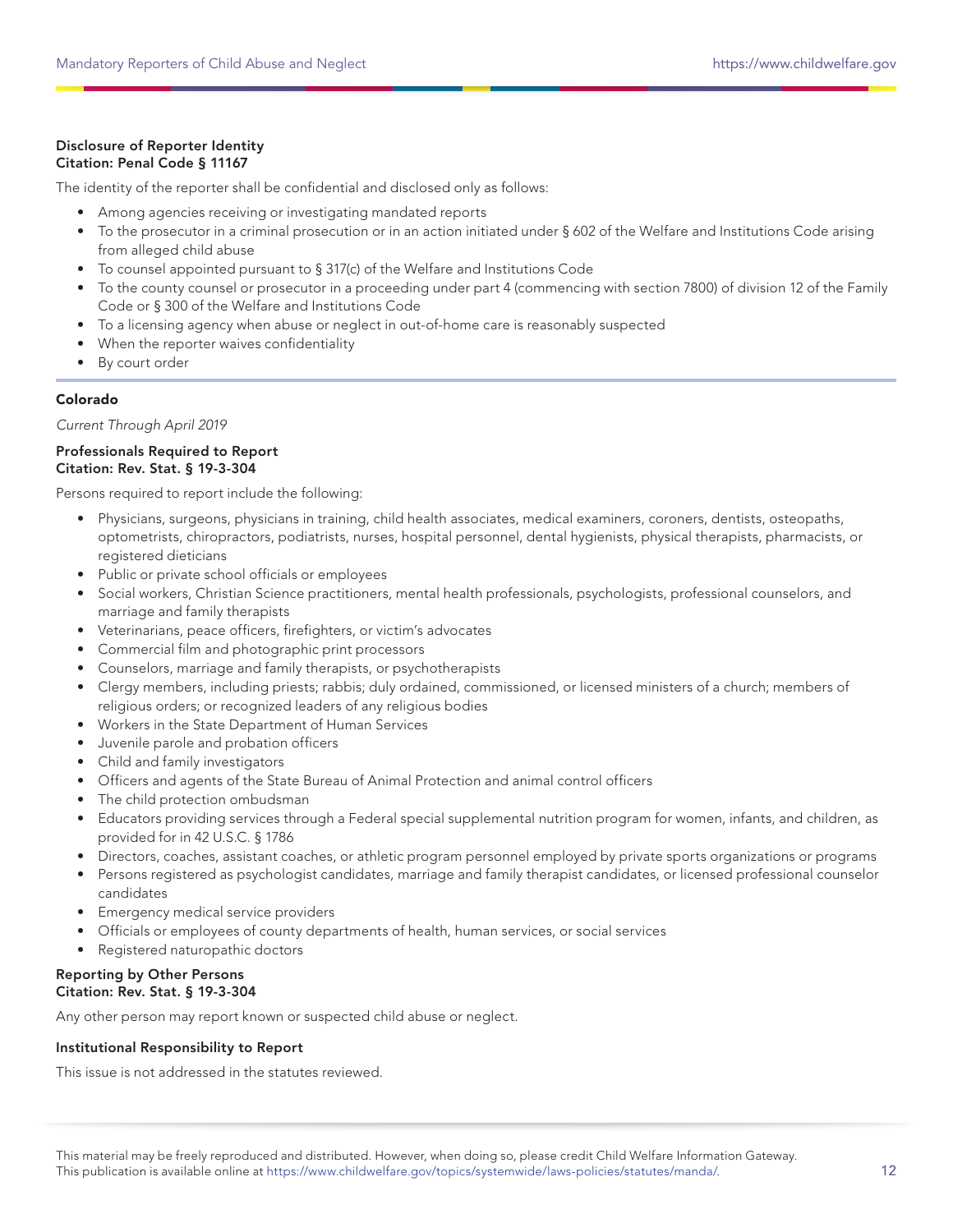## Standards for Making a Report Citation: Rev. Stat. § 19-3-304

A report is required when any of the following apply:

- A mandated reporter has reasonable cause to know or suspect child abuse or neglect.
- A reporter has observed a child being subjected to circumstances or conditions that would reasonably result in abuse or neglect.
- Commercial film and photographic print processors have knowledge of or observe any film, photograph, videotape, negative, or slide depicting a child engaged in an act of sexual conduct.

## Privileged Communications Citation: Rev. Stat. §§ 19-3-304; 19-3-311

The clergy-penitent privilege is permitted. The physician-patient, psychologist-client, and husband-wife privileges are not allowed as grounds for failing to report.

Inclusion of Reporter's Name in Report Citation: Rev. Stat. § 19-3-307

The report shall include the name, address, and occupation of the person making the report.

Disclosure of Reporter Identity Citation: Rev. Stat. § 19-1-307

The identity of the reporter shall be protected.

## **Connecticut**

Current Through April 2019

#### Professionals Required to Report Citation: Gen. Stat. §§ 17a-101; 53a-65

The following persons are required to report:

- Physicians, surgeons, residents, interns, nurses, medical examiners, dentists, dental hygienists, optometrists, chiropractors, podiatrists, physician assistants, pharmacists, or physical therapists
- Psychologists or other mental health professionals
- School employees, as defined by § 53a-65
- Social workers
- Police officers, juvenile or adult probation officers, or parole officers
- Members of the clergy
- Alcohol and drug counselors, marital and family therapists, professional counselors, sexual assault counselors, or domestic violence counselors
- Licensed foster parents
- Licensed behavior analysts
- Emergency medical services providers
- Any person paid to care for a child in any public or private facility, child daycare center, group daycare home, or family daycare home that is licensed by the State
- Employees of the Department of Children and Families (DCF), the Department of Public Health, and the Office of Early Childhood who are responsible for the licensing of child daycare centers, group daycare homes, family daycare homes, or youth camps
- The Child Advocate and any employee of the Office of Child Advocate
- Family relations counselor trainees or family services supervisors employed by the Judicial Department

The term 'school employee' includes teachers, substitute teachers, school administrators, school superintendents, guidance counselors, psychologists, social workers, nurses, physicians, school paraprofessionals, or coaches employed by a local or regional board of education or a private elementary, middle, or high school or any other person who, in the performance of his or her duties, has regular contact with students.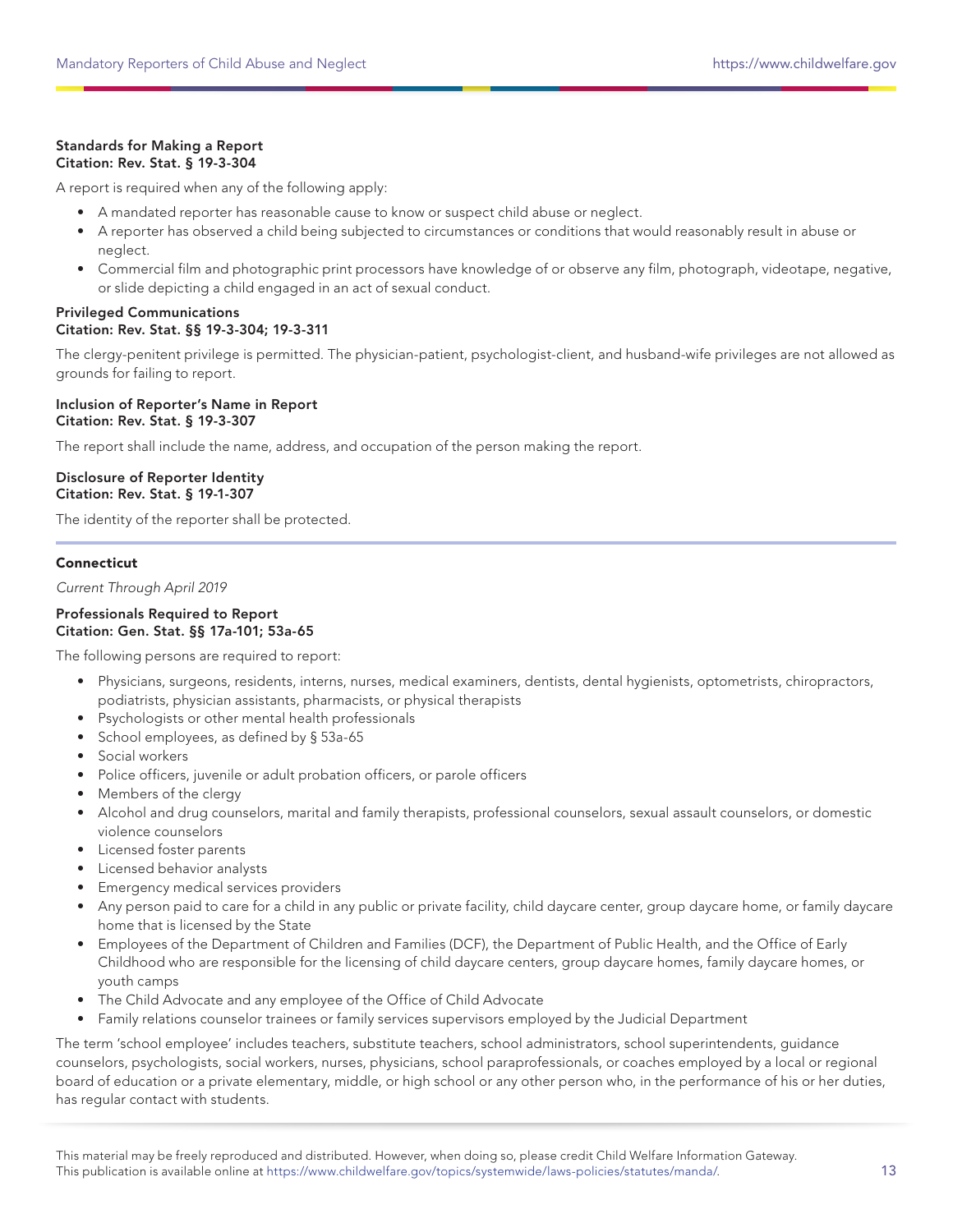## Reporting by Other Persons Citation: Gen. Stat. § 17a-103

Any mandated reporter acting outside his or her professional capacity, or any other person having reasonable cause to suspect that a child is being abused or neglected, may report.

## Institutional Responsibility to Report Citation: Gen. Stat. §§ 17a-101b(d); 17a-101e(a)

Whenever a mandated reporter has reasonable cause to suspect or believe that any child has been abused or neglected by a member of the staff of a public or private institution or facility that provides care for such child or a public or private school, the mandated reporter shall report as required by law. The DCF commissioner or the commissioner's designee shall notify the principal, headmaster, executive director, or other person in charge of the institution, facility, or school, or that person's designee, unless that person is the alleged perpetrator of the abuse or neglect of the child. In the case of a public school, the commissioner also shall notify the person's employing superintendent. The person in charge or the person's designee then shall immediately notify the child's parent or other person responsible for the child's care that a report has been made.

No employer shall do any of the following:

- Discharge or in any manner discriminate or retaliate against any employee who in good faith makes a report of child abuse or neglect, testifies, or is about to testify in any proceeding involving child abuse or neglect
- Hinder, prevent, or attempt to hinder or prevent any employee from making a report as required or testifying in any proceeding involving child abuse or neglect

## Standards for Making a Report Citation: Gen. Stat. § 17a-101a

A report is required when, in the ordinary course of his or her employment or profession, a reporter has reasonable cause to suspect or believe the following of any child under age 18:

- Has been abused or neglected
- Has had a nonaccidental physical injury or an injury that is at variance with the history given of the injury
- Is placed at imminent risk of serious harm

Any school employee shall report when, in the ordinary course of his or her employment or profession, he or she has reasonable cause to suspect or believe that any person who is being educated by the technical high school system or a local or regional board of education, other than as part of an adult education program, is a victim of abuse and the perpetrator is a school employee.

A mandated reporter's suspicion or belief may be based on factors, including, but not limited to, observations, allegations, facts, or statements by a child, victim, or a third party. Such suspicion or belief does not require certainty or probable cause.

## Privileged Communications

This issue is not addressed in the statutes reviewed.

#### Inclusion of Reporter's Name in Report Citation: Gen. Stat. §§ 17a-101d; 17a-103

The reporter is not specifically required by statute to include his or her name in the report. The DCF commissioner shall use his or her best efforts to obtain the name and address of the reporter.

#### Disclosure of Reporter Identity Citation: Gen. Stat. § 17a-28(f)

The name of an individual reporting suspected child abuse or neglect or cooperating with an investigation of child abuse or neglect shall be kept confidential upon request or upon determination by the department that disclosure of such information may be detrimental to the safety or interests of the individual. The following are exceptions for which the name of the reporter may be disclosed:

- An employee of the department for reasons reasonably related to the business of the department
- A law enforcement officer for purposes of investigating the following:
	- » Abuse or neglect of a child or youth
	- » An allegation that the individual falsely reported the suspected abuse or neglect of a child or youth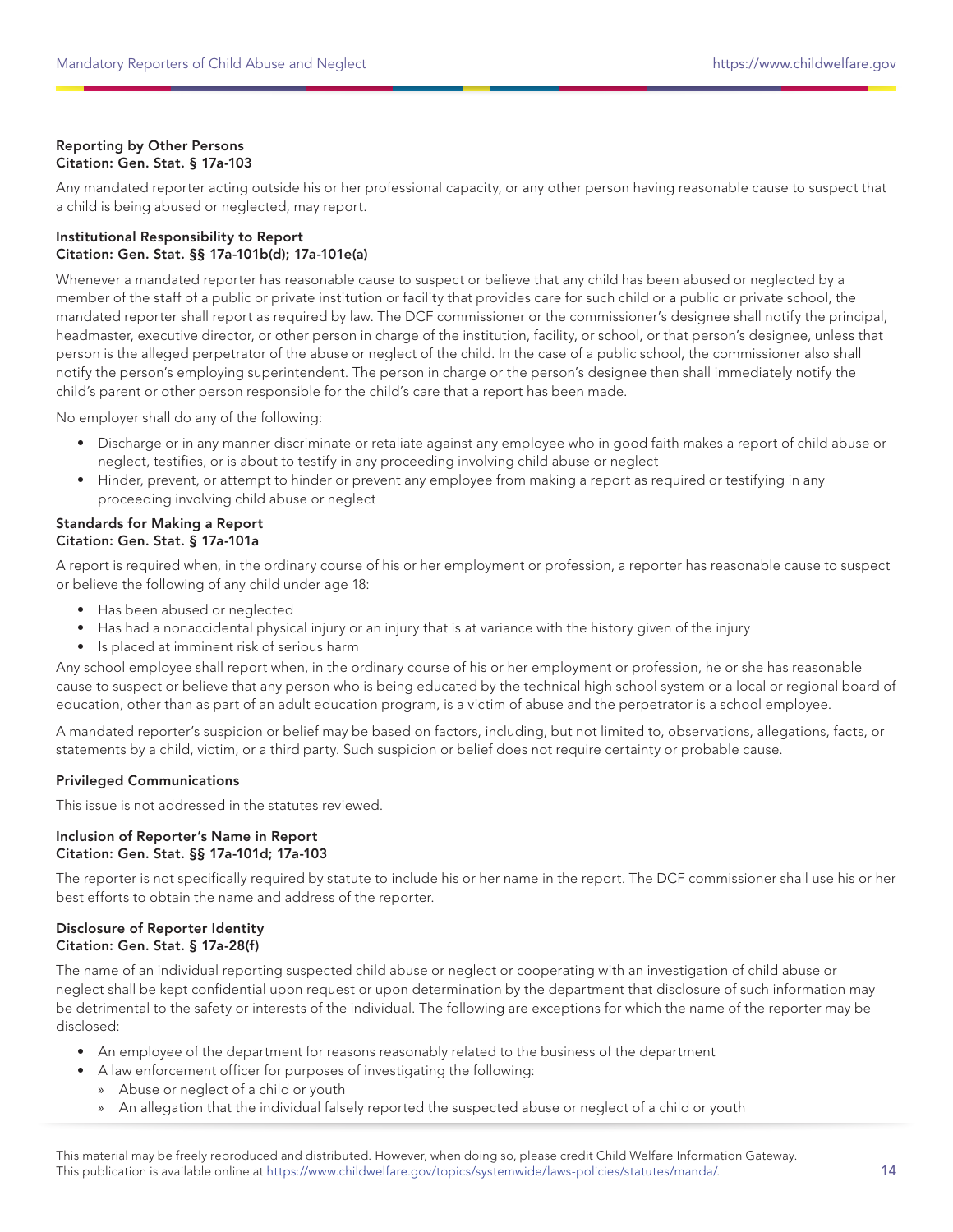- A State's attorney for purposes of investigating or prosecuting the following:
	- » Abuse or neglect of a child or youth
	- » An allegation that the individual falsely reported the suspected abuse or neglect of a child or youth
- An assistant attorney general or other legal counsel representing the department
- A judge of the Superior Court and all necessary parties in a court proceeding pursuant to § 17a-112 or 46b-129, or a criminal prosecution involving child abuse or neglect
- A State child care licensing agency
- The executive director of any institution, school, or facility or superintendent of schools pursuant to § 17a-101i

## Delaware

Current Through April 2019

#### Professionals Required to Report Citation: Ann. Code Tit. 16, § 903

Any person, agency, organization, or entity that knows or in good faith suspects child abuse or neglect shall make a report. For purposes of this section, 'person' shall include, but not be limited to, the following:

- Physicians, interns, residents, nurses, or medical examiners
- Other persons in the healing arts, including persons licensed to render services in medicine, osteopathy, or dentistry
- School employees, social workers, or psychologists
- Hospitals or health-care institutions
- The Medical Society of Delaware
- Law enforcement agencies

#### Reporting by Other Persons Citation: Ann. Code Tit. 16, § 903

Any person who knows or in good faith suspects child abuse or neglect shall make a report.

## Institutional Responsibility to Report

This issue is not addressed in the statutes reviewed.

## Standards for Making a Report Citation: Ann. Code Tit. 16, § 903

A report is required when the reporter knows or in good faith suspects child abuse or neglect.

#### Privileged Communications Citation: Ann. Code Tit. 16, § 909

Only attorney-client and clergy-penitent privileges are recognized.

## Inclusion of Reporter's Name in Report Citation: Ann. Code Tit. 16, § 905

Although reports may be made anonymously, the Division of Family Services shall request the name and address of any person making a report.

## Disclosure of Reporter Identity

This issue is not addressed in the statutes reviewed.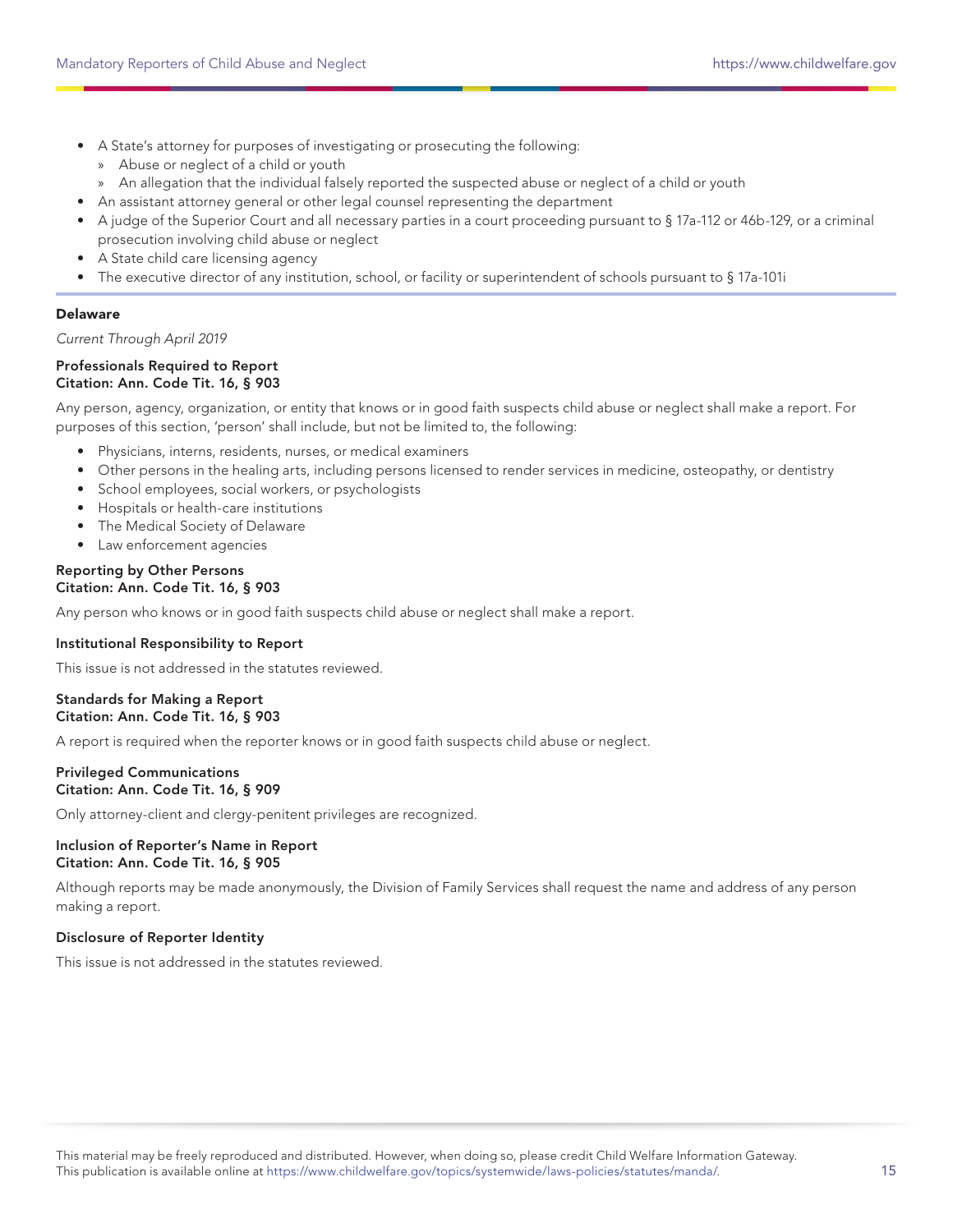## District of Columbia

Current Through April 2019

#### Professionals Required to Report Citation: Ann. Code § 4-1321.02

Persons required to report include the following:

- Child and Family Services Agency employees, agents, and contractors
- Physicians, psychologists, medical examiners, dentists, chiropractors, registered nurses, licensed practical nurses, or persons involved in the care and treatment of patients
- Law enforcement officers or humane officers of any agency charged with the enforcement of animal cruelty laws
- School officials, teachers, or athletic coaches
- Department of Parks and Recreation employees, public housing resident managers, social service workers, or daycare workers
- Human trafficking counselors
- Domestic violence counselors or mental health professionals

#### Reporting by Other Persons Citation: Ann. Code § 4-1321.02

Any other person who knows or has reason to suspect that a child is being abused or neglected may report.

## Institutional Responsibility to Report Citation: Ann. Code § 4-1321.02

Whenever a person is required to report in his or her capacity as a member of the staff of a hospital, school, social agency, or similar institution, he or she shall immediately notify the person in charge of the institution, or his or her designated agent, who shall then be required to make the report. The fact that such a notification has been made does not relieve the person who was originally required to report from his or her duty to report.

#### Standards for Making a Report Citation: Ann. Code § 4-1321.02

A report is required when any of the following apply:

- A mandated reporter knows or has reasonable cause to suspect that a child known to him or her in his or her professional or official capacity has been or is in immediate danger of being a mentally or physically abused or neglected child.
- A health professional, law enforcement officer, or humane officer, except an undercover officer whose identity or investigation might be jeopardized, has reasonable cause to believe that a child is abused as a result of inadequate care, control, or subsistence in the home environment due to exposure to drug-related activity.
- A mandated reporter knows or has reasonable cause to suspect that a child known to him or her in his or her professional or official capacity has been, or is in immediate danger of being, the victim of sexual abuse or attempted sexual abuse; the child was assisted, supported, caused, encouraged, commanded, enabled, induced, facilitated, or permitted to become a prostitute; the child has an injury caused by a bullet; or the child has an injury caused by a knife or other sharp object that was caused by other than accidental means.
- A licensed health professional who in his or her own professional or official capacity knows that a child under 12 months of age is diagnosed as having a fetal alcohol spectrum disorder.

## Privileged Communications Citation: Ann. Code §§ 4-1321.02(b); 4-1321.05

A mandated reporter is not required to report when employed by a lawyer who is providing representation in a criminal, civil (including family law), or delinquency matter and the basis for the suspicion arises solely in the course of that representation.

Neither the husband-wife nor the physician-patient privilege is permitted.

## Inclusion of Reporter's Name in Report Citation: Ann. Code § 4-1321.03

Mandated reporters are required to provide their names, occupations, and contact information.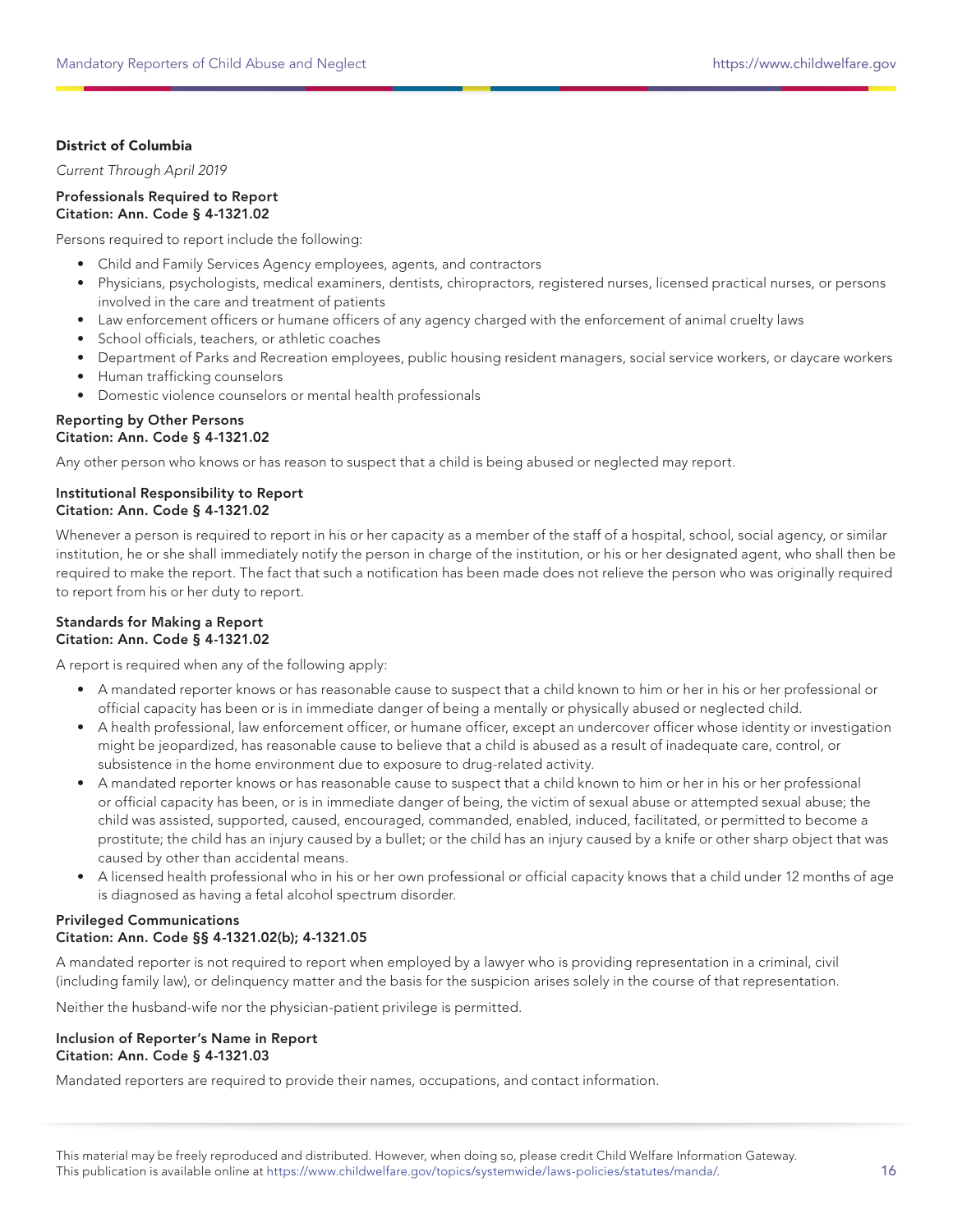## Disclosure of Reporter Identity Citation: Ann. Code § 4-1302.03

The child protection register staff shall not release any information that identifies the source of a report or the witnesses to the incident referred to in a report to the alleged perpetrator of the abuse, the child's parent or guardian, or a child-placing agency investigating a foster or adoptive placement, unless said staff first obtains permission from the source of the report or from the witnesses named in the report.

## Florida

Current Through April 2019

## Professionals Required to Report Citation: Ann. Stat. § 39.201

The following persons are mandated reporters:

- Physicians, osteopaths, medical examiners, chiropractors, nurses, or hospital personnel
- Other health or mental health professionals
- Practitioners who rely solely on spiritual means for healing
- Teachers or other school officials or personnel
- Social workers, daycare center workers, or other professional child care, foster care, residential, or institutional workers
- Law enforcement officers or judges

## Reporting by Other Persons Citation: Ann. Stat. § 39.201

Any person who knows or has reasonable cause to suspect that a child is abused, abandoned, or neglected by a parent, legal custodian, caregiver, or other person responsible for the child's welfare or that a child is in need of supervision and care and has no parent, legal custodian, or responsible adult relative immediately known and available to provide supervision and care shall report such knowledge or suspicion to the department.

Any person who knows or who has reasonable cause to suspect that a child is abused by an adult other than a parent, legal custodian, caregiver, or other person responsible for the child's welfare shall report such knowledge or suspicion to the department.

Any person who knows or has reasonable cause to suspect that a child is the victim of childhood sexual abuse or the victim of a known or suspected juvenile sexual offender shall report such knowledge or suspicion to the department.

## Institutional Responsibility to Report Citation: Ann. Stat. § 39.201

Nothing in this chapter or in the contracting with community-based care providers for foster care and related services as specified in § 409.1671 shall be construed to remove or reduce the duty and responsibility of any person, including any employee of the community-based care provider, to report a suspected or actual case of child abuse, abandonment, or neglect or the sexual abuse of a child to the central abuse hotline.

## Standards for Making a Report Citation: Ann. Stat. § 39.201

A report is required when either of the following apply:

- A person knows or has reasonable cause to suspect that a child is abused, abandoned, or neglected.
- A person knows that a child is in need of supervision and care and has no parent, legal custodian, or responsible adult relative immediately known and available to provide supervision and care.

## Privileged Communications Citation: Ann. Stat. § 39.204

Only attorney-client and clergy-penitent privileges are permitted.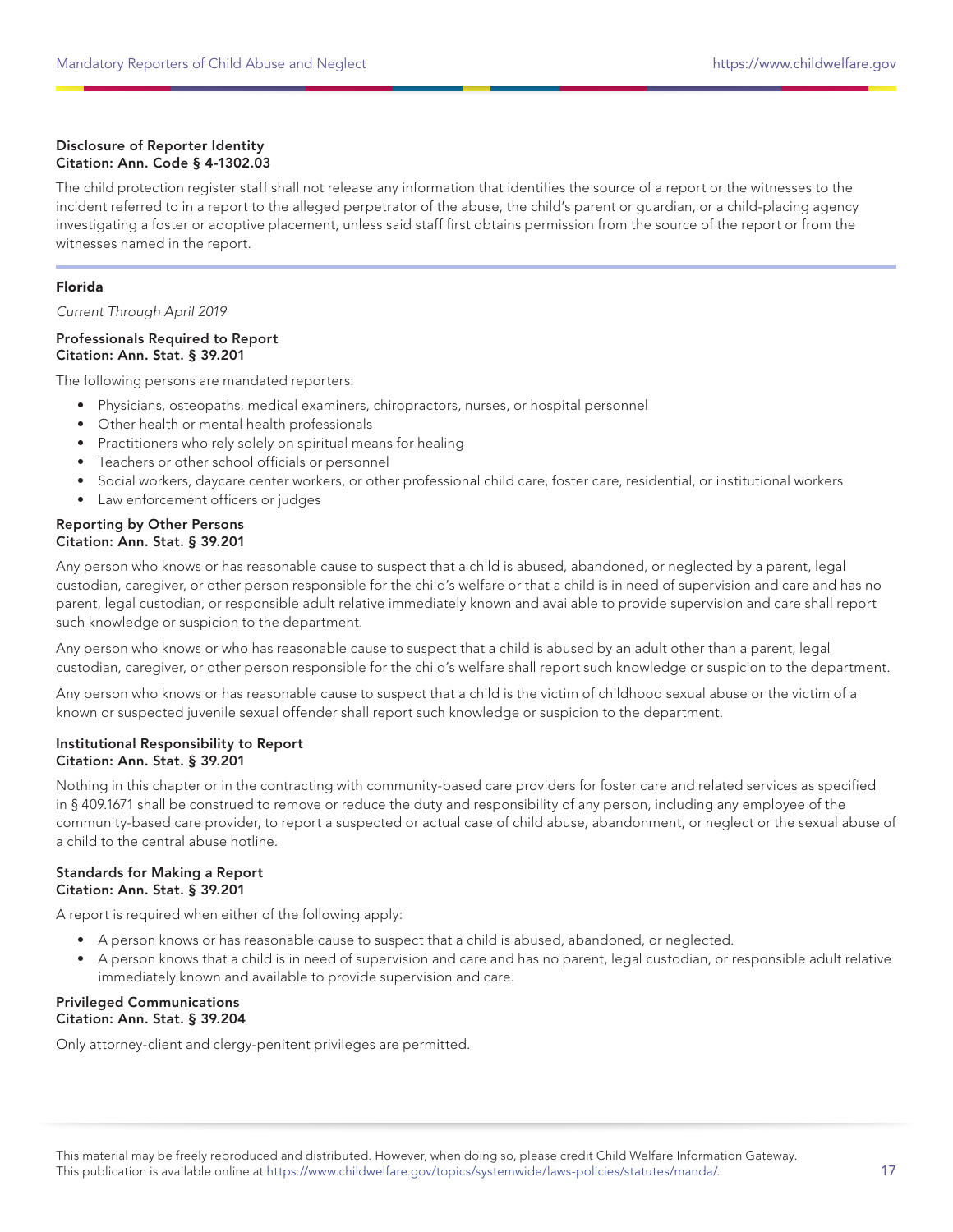## Inclusion of Reporter's Name in Report Citation: Ann. Stat. § 39.201

Professionals who are mandated reporters are required to provide their names to hotline staff.

### Disclosure of Reporter Identity Citation: Ann. Stat. §§ 39.201; 39.202

The names of reporters shall be entered into the record of the report but shall be held confidential. The name of the reporter may not be released to any person other than employees of the Department of Children and Family Services responsible for child protective services, the central abuse hotline, law enforcement, the child protection team, or the appropriate State attorney, without the written consent of the person reporting.

This does not prohibit the serving of a subpoena to a person reporting child abuse, abandonment, or neglect when deemed necessary by the court, the State attorney, or the department, provided the fact that such person made the report is not disclosed.

## Georgia

Current Through April 2019

#### Professionals Required to Report Citation: Ann. Code §§ 19-7-5; 16-12-100

The following persons are required to report:

- Physicians, physician assistants, residents, interns, hospital and medical personnel, podiatrists, dentists, or nurses
- Teachers, school administrators, school counselors, visiting teachers, school social workers, or school psychologists
- Psychologists, counselors, social workers, or marriage and family therapists
- Child welfare agency personnel (as that agency is defined by § 49-5-12) or child-counseling personnel
- Child service organization personnel (includes any organization—whether public, private, for-profit, not-for-profit, or voluntary—that provides care, treatment, education, training, supervision, coaching, counseling, recreational programs, or shelter to children)
- Law enforcement personnel
- Reproductive health-care facility or pregnancy resource center personnel and volunteers
- Persons who process or produce visual or printed matter

The term 'school' means any public or private prekindergarten, elementary school, secondary school, technical school, vocational school, college, university, or institution of postsecondary education.

#### Reporting by Other Persons Citation: Ann. Code § 19-7-5

Any other person who has reasonable cause to believe that a child has been abused may report.

## Institutional Responsibility to Report Citation: Ann. Code § 19-7-5

If a person is required to report child abuse because that person attends to a child as part of the person's duties as an employee of or volunteer at a hospital, school, social agency, or similar facility, that person shall notify the person in charge of the facility, or the designated delegate thereof, and the person so notified shall report or cause a report to be made in accordance with this section. An employee or volunteer who makes a report to the person designated shall be deemed to have fully complied with this subsection. Under no circumstances shall any person in charge of such hospital, school, agency, or facility—or the designated delegate thereof—to whom such notification has been made exercise any control, restraint, or modification—or make other changes to—the information provided by the reporter, although each of the aforementioned persons may be consulted prior to the making of a report and may provide any additional, relevant, and necessary information when making the report.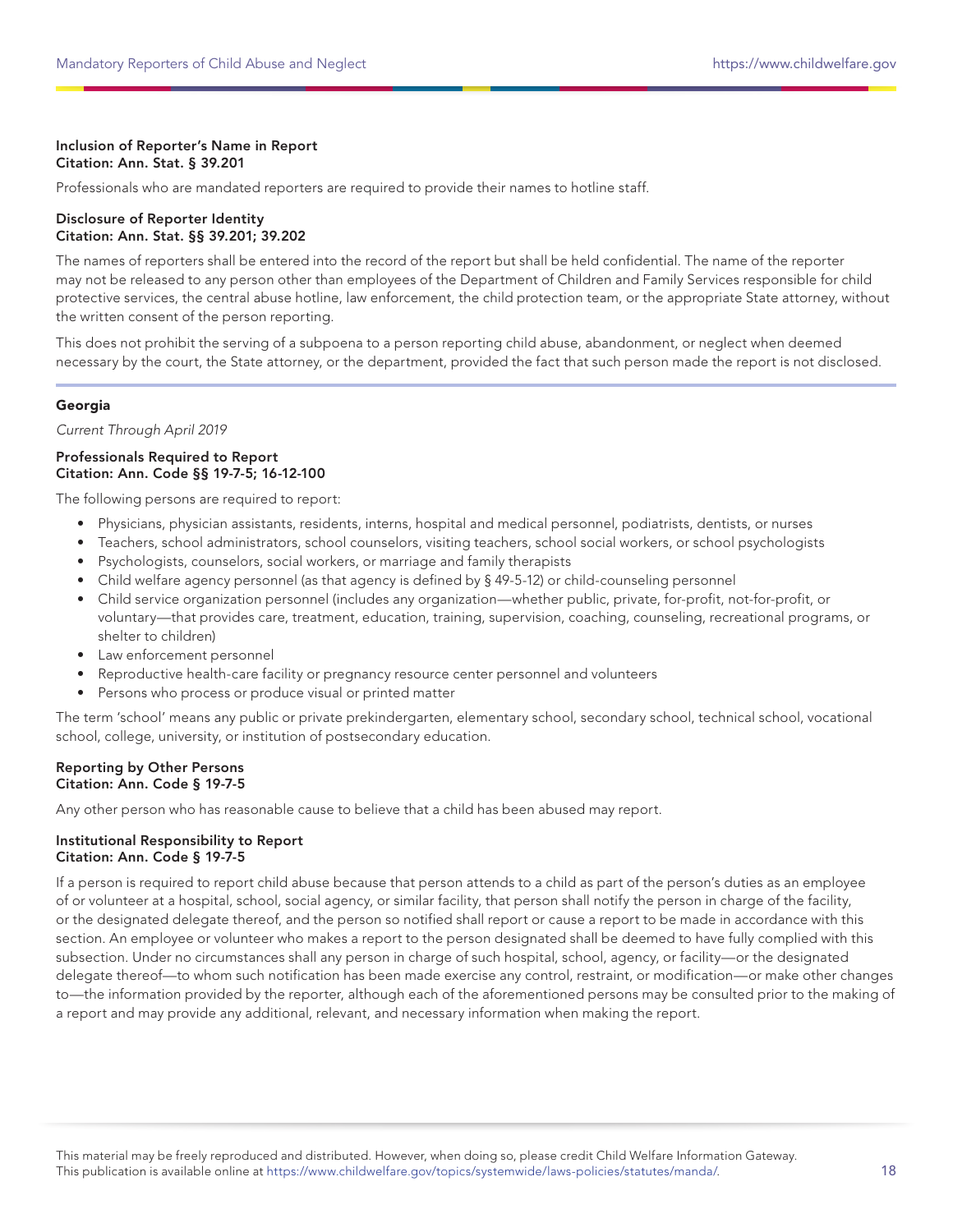## Standards for Making a Report Citation: Ann. Code §§ 19-7-5; 16-12-100

A report is required when either of the following apply:

- A reporter has reasonable cause to believe that child abuse has occurred.
- A person who processes or produces visual or printed matter has reasonable cause to believe that the visual or printed matter submitted for processing or producing depicts a minor engaged in sexually explicit conduct.

## Privileged Communications Citation: Ann. Code § 19-7-5(g)

A mandated reporter must report regardless of whether the reasonable cause to believe that abuse has occurred or is occurring is based in whole or in part upon any communication to that person that is otherwise made privileged or confidential by law. However, a member of the clergy shall not be required to report child abuse reported solely within the context of confession or other similar communication required to be kept confidential under church doctrine or practice. When a clergy member receives information about child abuse from any other source, the clergy member shall comply with the reporting requirements of this section, even though the clergy member may have also received a report of child abuse from the confession of the perpetrator.

## Inclusion of Reporter's Name in Report

The reporter is not specifically required by statute to provide his or her name in the report.

## Disclosure of Reporter Identity Citation: Ann. Code § 49-5-41

Any release of records shall protect the identity of any person reporting child abuse.

## Guam

Current Through April 2019

#### Professionals Required to Report Citation: Ann. Code Tit. 19, § 13201

Persons required to report suspected child abuse include, but are not limited to, the following:

- Physicians, medical examiners, dentists, osteopaths, optometrists, chiropractors, podiatrists, interns, nurses, hospital personnel, or Christian Science practitioners
- Clergy members
- School administrators, teachers, nurses, or counselors
- Social services workers, daycare center workers, or any other child care or foster care workers
- Mental health professionals, peace officers, or law enforcement officials
- Commercial film and photographic print processors

## Reporting by Other Persons Citation: Ann. Code Tit. 19, § 13202

Any person may make a report if that person has reasonable cause to suspect that a child is an abused or neglected child.

## Institutional Responsibility to Report

This issue is not addressed in the statutes reviewed.

## Standards for Making a Report Citation: Ann. Code Tit. 19, § 13201

A report is required when either of the following apply:

- A reporter, who in the course of his or her employment, occupation, or professional practice comes into contact with children, has reason to suspect on the basis of his or her medical, professional, or other training and experience that a child is an abused or neglected child.
- Any commercial film and photographic print processor has knowledge of or observes any film, photograph, videotape, negative, or slide depicting a child under age 18 engaged in an act of sexual conduct.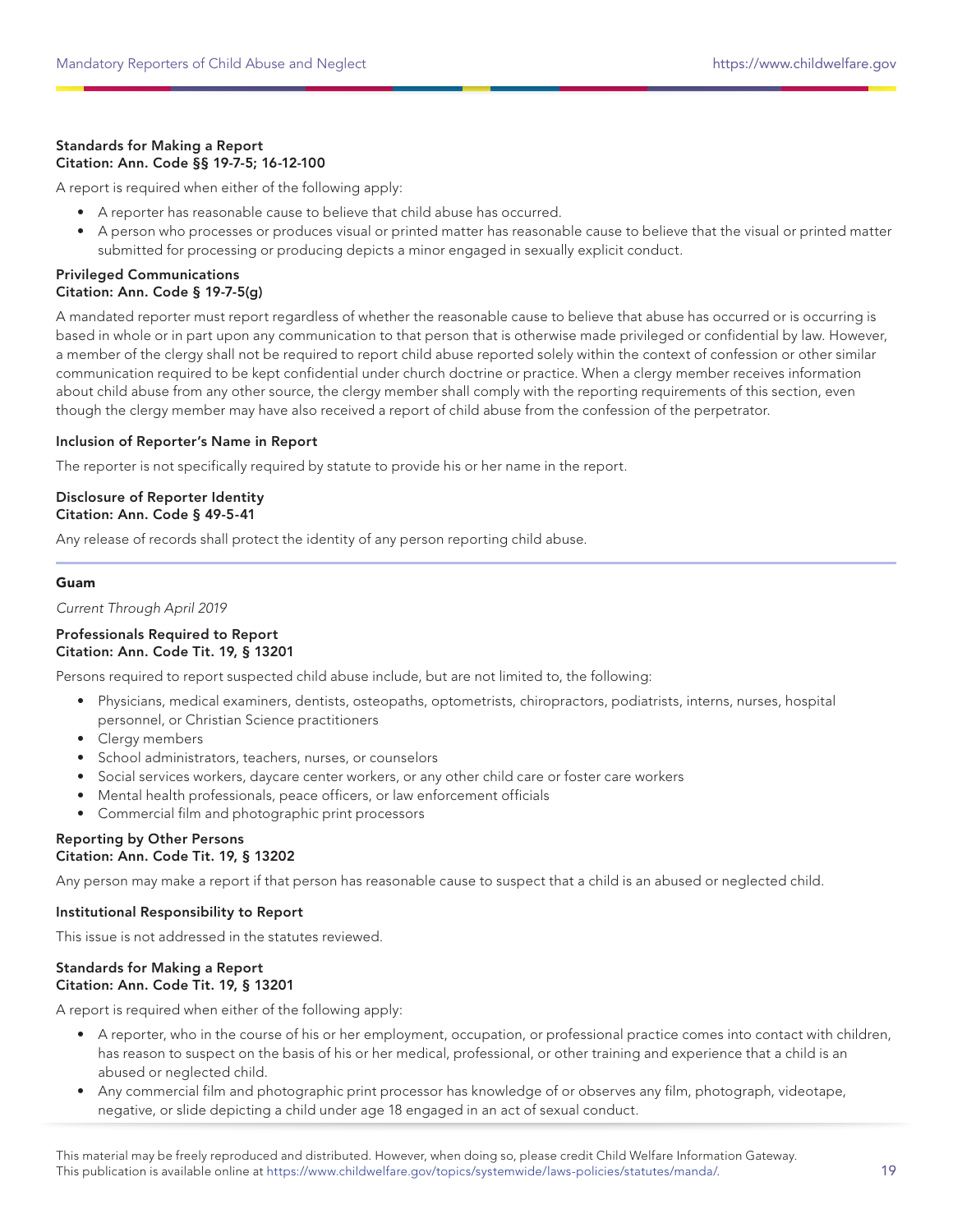## Privileged Communications Citation: Ann. Code Tit. 19, § 13201

No person may claim privileged communications as a basis for his or her refusal or failure to report suspected child abuse or neglect or to provide child protective services or the Guam Police Department with required information. Such privileges are specifically abrogated with respect to reporting suspected child abuse or neglect or of providing information to the agency.

#### Inclusion of Reporter's Name in Report Citation: Ann. Code Tit. 19, § 13203

Every report should include the name of the person making the report. Persons who are required by law to report shall be required to reveal their names.

## Disclosure of Reporter Identity Citation: Ann. Code Tit. 19, § 13203

The identity of the reporter shall be confidential and may be disclosed only as follows:

- Among child protective agencies
- To counsel representing a child protective agency
- To the attorney general's office in a criminal prosecution or family court action
- To a licensing agency when abuse in licensed out-of-home care is reasonably suspected
- When the reporter waives confidentiality
- By court order

## Hawaii

Current Through April 2019

## Professionals Required to Report Citation: Rev. Stat. § 350-1.1

The following persons are required to report:

- Physicians, physicians in training, psychologists, dentists, nurses, osteopathic physicians and surgeons, optometrists, chiropractors, podiatrists, pharmacists, and other health-related professionals
- Medical examiners or coroners
- Employees or officers of any public or private school
- Child care employees or employees or officers of any licensed or registered child care facility, foster home, or similar institution
- Employees or officers of any public or private agency or institution, or other individuals, providing social, medical, hospital, or mental health services, including financial assistance
- Employees or officers of any law enforcement agency, including, but not limited to, the courts, police departments, departments of public safety, correctional institutions, and parole or probation offices
- Employees of any public or private agency providing recreational or sports activities

#### Reporting by Other Persons Citation: Rev. Stat. § 350-1.3

Any other person who becomes aware of facts or circumstances that cause the person to believe that child abuse or neglect has occurred may report.

## Institutional Responsibility to Report Citation: Rev. Stat. § 350-1.1

Whenever a person designated as a mandatory reporter is a member of the staff of any public or private school, agency, or institution, that staff member shall immediately report the known or suspected child abuse or neglect directly to the department or to the police department and also shall immediately notify the person in charge or a designated delegate of the report made in accordance with this chapter.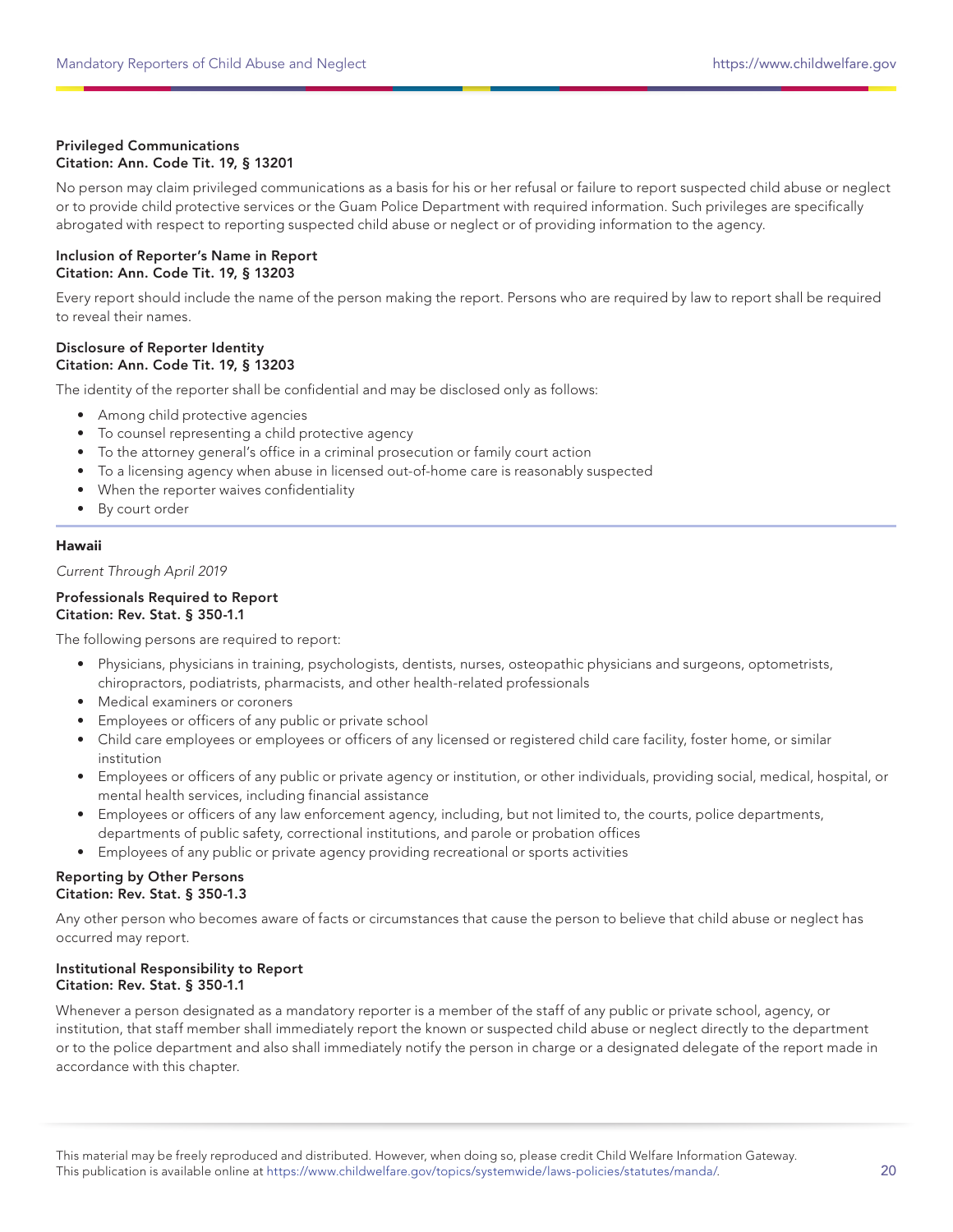## Standards for Making a Report Citation: Rev. Stat. § 350-1.1

A report is required when, in his or her professional or official capacity, a reporter has reason to believe that child abuse or neglect has occurred or that there exists a substantial risk that child abuse or neglect may occur in the reasonably foreseeable future.

#### Privileged Communications Citation: Rev. Stat. § 350-5

The physician-patient, psychologist-client, husband-wife, and victim-counselor privileges are not grounds for failing to report.

## Inclusion of Reporter's Name in Report

The reporter is not specifically required by statute to provide his or her name in the report.

## Disclosure of Reporter Identity Citation: Rev. Stat. § 350-1.4

Every reasonable good-faith effort shall be made by the department to maintain the confidentiality of the name of a reporter who requests that his or her name be confidential.

## Idaho

Current Through April 2019

#### Professionals Required to Report Citation: Ann. Code § 16-1605

The following persons are required to report:

- Physicians, residents on hospital staffs, interns, nurses, or coroners
- Teachers or daycare personnel
- Social workers or law enforcement personnel
- Other persons

#### Reporting by Other Persons Citation: Ann. Code § 16-1605

Any person who has reason to believe that a child has been abused, abandoned, or neglected is required to report.

## Institutional Responsibility to Report Citation: Ann. Code § 16-1605

When the attendance of a physician, resident, intern, nurse, daycare worker, or social worker is pursuant to the performance of services as a member of the staff of a hospital or similar institution, he or she shall notify the person in charge of the institution, or his or her designated delegate, who shall make the necessary reports.

## Standards for Making a Report Citation: Ann. Code § 16-1605

A report is required when either of the following apply:

- A person has reason to believe that a child has been abused, abandoned, or neglected.
- A person observes a child being subjected to conditions or circumstances that would reasonably result in abuse, abandonment, or neglect.

## Privileged Communications Citation: Ann. Code §§ 16-1605; 16-1606

Any privilege between a husband and wife and any professional and client, except for the clergy-penitent or attorney-client privilege, shall not be grounds for failure to report.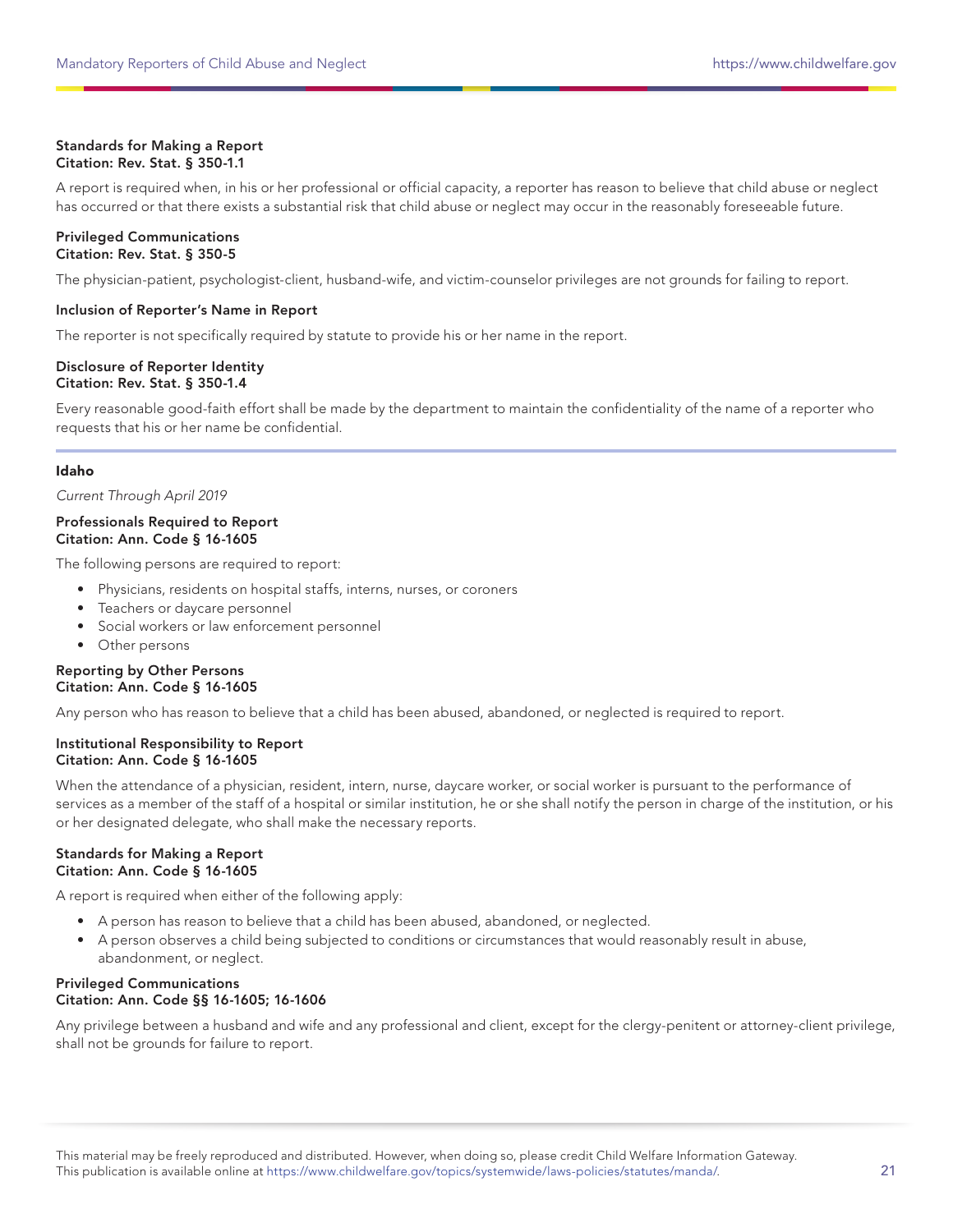Any privilege between husband and wife, or between any professional person—except the lawyer-client privilege and including, but not limited to, physicians, counselors, hospitals, clinics, daycare centers, and schools—and their clients shall not be grounds for excluding evidence at any proceeding regarding the abuse, abandonment, or neglect of the child or the cause thereof.

#### Inclusion of Reporter's Name in Report

The reporter is not specifically required by statute to provide his or her name in the report.

#### Disclosure of Reporter Identity

This issue is not addressed in the statutes reviewed.

#### Illinois

Current Through April 2019

## Professionals Required to Report Citation: Comp. Stat. Ch. 325, § 5/4; Ch. 720, § 5/11-20.2

The following persons are required to report:

- Physicians, residents, interns, hospital administrators and personnel, surgeons, dentists, dental hygienists, osteopaths, chiropractors, podiatric physicians, physician assistants, or substance abuse treatment personnel
- Funeral home directors or employees, coroners, or medical examiners
- Emergency medical technicians, acupuncturists, or crisis line or hotline personnel
- School personnel, including administrators and employees, educational advocates, or truant officers
- Personnel of institutions of higher education
- Members of a school board or the Chicago Board of Education
- Members of the governing body of a private school
- Social workers, social services administrators, or domestic violence program personnel
- Nurses, genetic counselors, respiratory care practitioners, advanced practice nurses, or home health aides
- Directors or staff assistants of nursery schools or child care centers
- Recreational or athletic program or facility personnel
- Early intervention providers, as defined in the Early Intervention Services System Act
- Law enforcement officers or probation officers
- Licensed professional counselors, psychologists, psychiatrists, or their assistants
- Field personnel of the Departments of Healthcare and Family Services, Juvenile Justice, Public Health, Human Services, Corrections, Human Rights, or Children and Family Services
- Supervisors and administrators of general assistance under the Illinois Public Aid Code
- Animal control officers or Department of Agriculture Bureau of Animal Health and Welfare field investigators
- Foster parents, homemakers, or child care workers
- Members of the clergy
- Commercial film and photographic print processors or computer technicians

## Reporting by Other Persons Citation: Comp. Stat. Ch. 325, § 5/4

Any other person who has reasonable cause to believe that a child is abused or neglected may report.

#### Institutional Responsibility to Report Citation: Comp. Stat. Ch. 325, § 5/4

Whenever such person is required to report in his or her capacity as a member of the staff of a medical or other public or private institution, school, facility, or agency, or as a member of the clergy, he or she shall make a report immediately to the Department of Children and Family Services and also may notify the person in charge of such institution, school, facility, or agency; or church, synagogue, temple, mosque, or other religious institution; or his or her designated agent that a report has been made. Under no circumstances shall any person in charge of such institution, school, facility, or agency; or church, synagogue, temple, mosque, or other religious institution; or his or her designated agent to whom such notification has been made exercise any control, restraint, modification, or other change in the report or the forwarding of the report to the department.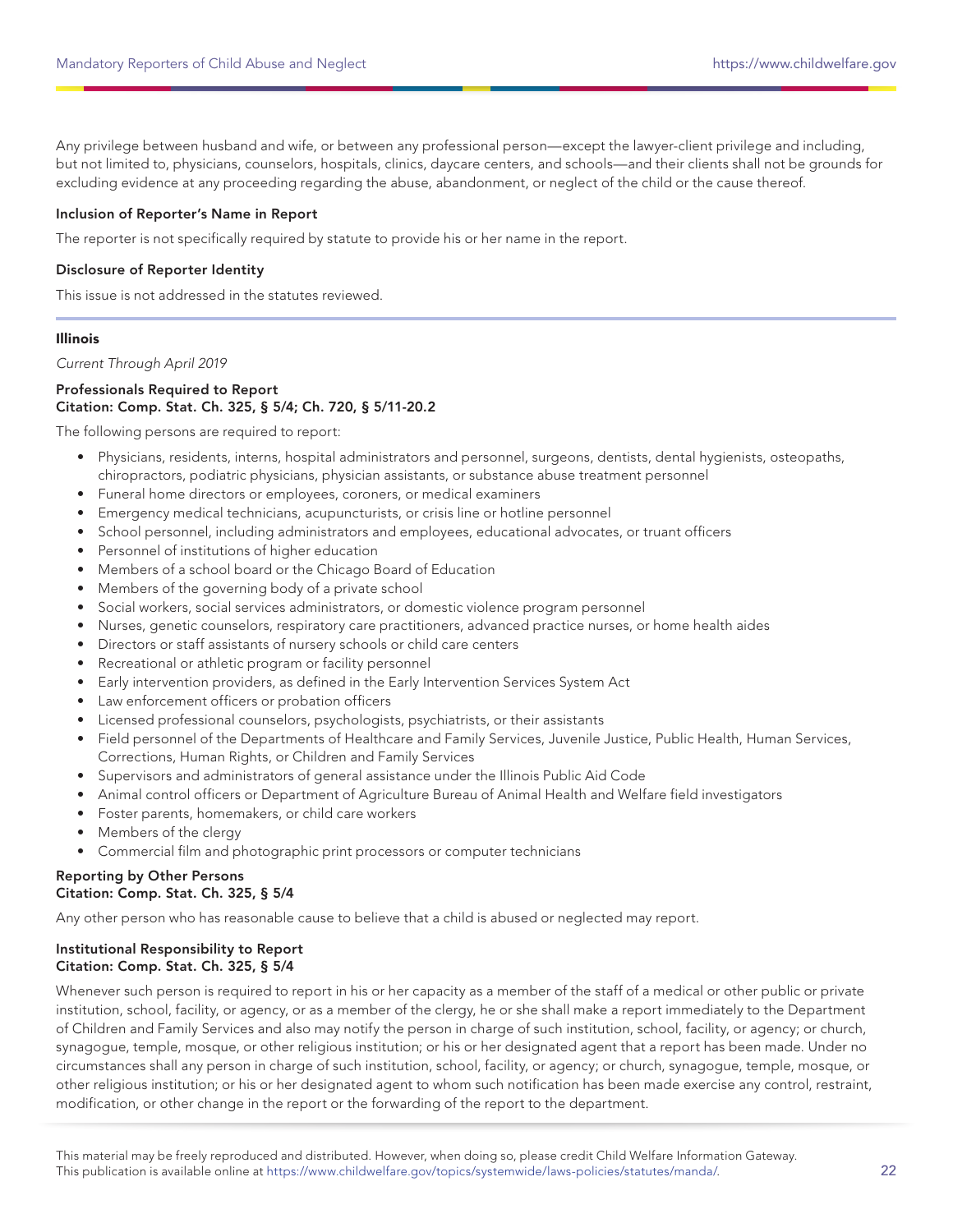## Standards for Making a Report Citation: Comp. Stat. Ch. 325, § 5/4; Ch. 720, § 5/11-20.2

A report is required when any of the following apply:

- A reporter has reasonable cause to believe that a child known to him or her in his or her professional capacity may be abused or neglected.
- A physician, physician's assistant, registered nurse, licensed practical nurse, medical technician, certified nursing assistant, social worker, or licensed professional counselor of any office, clinic, or any other physical location that provides abortions, abortion referrals, or contraceptives has reasonable cause to believe a child known to him or her in his or her professional or official capacity may be an abused child or a neglected child.
- Commercial film and photographic print processors or computer technicians have knowledge of or observe any film, photograph, videotape, negative, slide, computer hard drive, or any other magnetic or optical media that depicts a child engaged in any actual or simulated sexual conduct.

## Privileged Communications

## Citation: Comp. Stat. Ch. 325, § 5/4; Ch. 735, § 5/8-803

The privileged quality of communication between any professional person required to report and his or her patient or client shall not apply to situations involving abused or neglected children and shall not constitute grounds for failure to report.

A member of the clergy shall not be compelled to disclose a confession or admission made to him or her as part of the discipline of the religion.

The reporting requirements shall not apply to the contents of a privileged communication between an attorney and his or her client or to confidential information within the meaning of rule 1.6 of the Illinois Rules of Professional Conduct relating to the legal representation of an individual client.

#### Inclusion of Reporter's Name in Report Citation: Comp. Stat. Ch. 325, § 5/7.9

The report shall include the name, occupation, and contact information of the person making the report.

## Disclosure of Reporter Identity Citation: Comp. Stat. Ch. 325, § 5/11.1a

Any disclosure of information shall not identify the person making the report.

#### Indiana

Current Through April 2019

#### Professionals Required to Report Citation: Ann. Code § 31-33-5-1

Any person who has reason to believe that a child is a victim of abuse or neglect must report.

## Reporting by Other Persons Citation: Ann. Code § 31-33-5-1

Any person who has reason to believe that a child is a victim of abuse or neglect must report.

## Institutional Responsibility to Report Citation: Ann. Code §§ 31-33-5-2; 31-33-5-2.5; 31-33-5-3; 31-33-5-5

Section 31-33-5-2 does not apply to an individual required to make a report under this article in the individual's capacity as a member of the staff of a licensed hospital. An individual required to make a report under this article in the individual's capacity as a member of the staff is subject to § 31-33-5-2.5.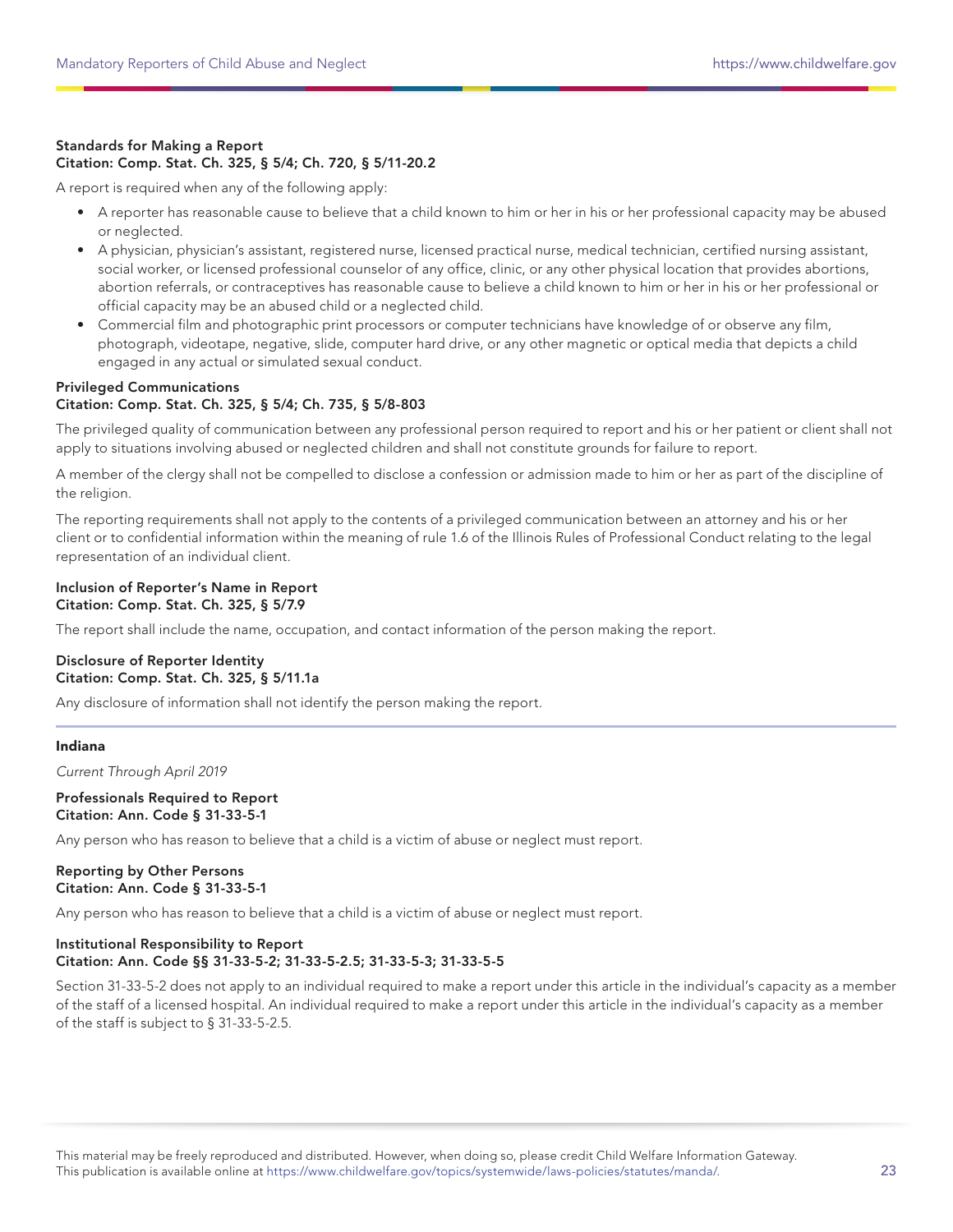If an individual is required to make a report in the individual's capacity as a member of the staff of a medical or other public or private institution, school, facility, or agency, the individual shall immediately make a report to either the Department of Child Services or the local law enforcement agency. After making the report, the individual shall notify the individual in charge of the institution, school, facility, or agency that the report was made.

Section 31-33-5-2.5 applies only to an individual required to make a report under this article in the individual's capacity as a member of the staff of a licensed hospital. If an individual is required to make a report under this article in the individual's capacity as a member of the staff of a licensed hospital, the individual shall immediately notify the individual in charge of the hospital. The individual in charge of the hospital who received the notification shall immediately report or cause a report to be made to the department or the local law enforcement agency.

This chapter does not relieve an individual of the obligation to report on the individual's own behalf, unless a report has already been made to the best of the individual's belief.

A medical institution or other public or private institution, public or nonpublic school, corporation, facility, or agency may not establish any policy that restricts or delays the duty of an employee or individual to report under this chapter.

#### Standards for Making a Report Citation: Ann. Code § 31-33-5-1

In addition to any other duty to report arising under this article, an individual who has reason to believe that a child is a victim of child abuse or neglect shall make a report as required by this article.

## Privileged Communications Citation: Ann. Code § 31-32-11-1

Privileged communications between any of the following shall not be grounds for failing to report:

- A husband and wife
- A health-care provider and the provider's patient
- A licensed social worker, clinical social worker, marriage and family therapist, mental health counselor, addiction counselor, or clinical addiction counselor and a client of any of these professionals
- A school counselor or psychologist and a student

## Inclusion of Reporter's Name in Report Citation: Ann. Code § 31-33-7-4

The written report must include the name and contact information for the person making the report.

#### Disclosure of Reporter Identity Citation: Ann. Code § 31-33-18-2

The report shall be made available to the person about whom a report has been made, with protection for the identity of the following:

- Any person reporting known or suspected child abuse or neglect
- Any other person if the person or agency making the information available finds that disclosure of the information would be likely to endanger the life or safety of the person

The report also may be made available to each parent, guardian, custodian, or other person responsible for the welfare of a child named in a report and an attorney of any of these individuals, with protection for the identity of reporters and other appropriate individuals.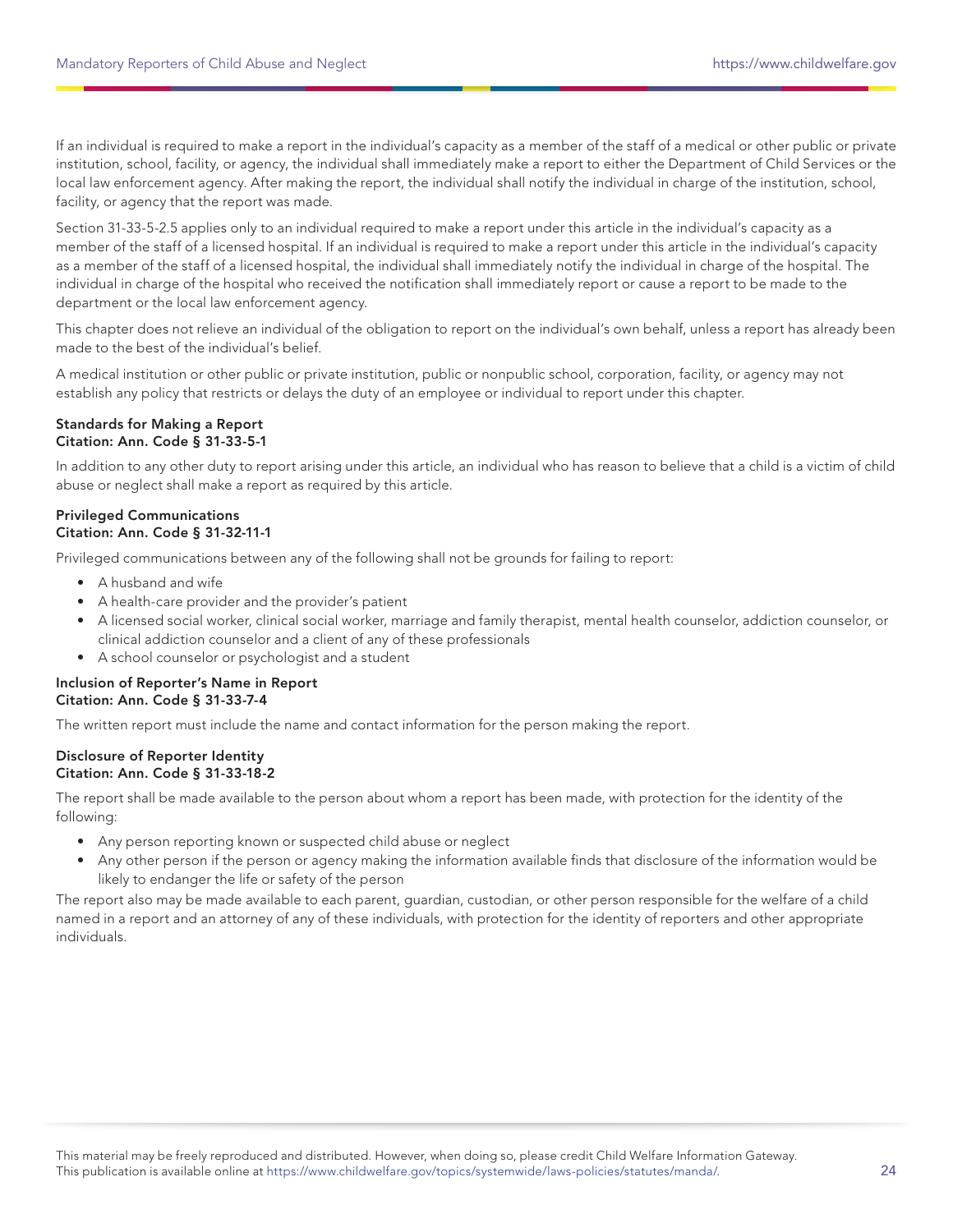### Iowa

Current Through April 2019

## Professionals Required to Report Citation: Ann. Stat. §§ 232.69; 728.14

The following persons are required to report:

- Health practitioners
- Social workers or psychologists
- School employees, certified paraeducators, coaches, or instructors employed by community colleges
- Employees or operators of health-care facilities, child care centers, Head Start programs, family development and selfsufficiency grant programs, substance abuse programs or facilities, juvenile detention or juvenile shelter care facilities, foster care facilities, or mental health centers
- Employees of Department of Human Services institutions
- Peace officers, counselors, or mental health professionals
- Employees, operators, owners, or other persons who perform duties for certified children's residential facilities
- Commercial film and photographic print processors

## Reporting by Other Persons Citation: Ann. Stat. § 232.69

Any other person who believes that a child has been abused may report.

## Institutional Responsibility to Report Citation: Ann. Stat. §§ 232.70; 232.73A

The employer or supervisor of a person who is a mandatory or permissive reporter shall not apply a policy, work rule, or other requirement that interferes with the person making a report of child abuse.

An employer shall not take retaliatory action against an employee as a reprisal for the employee's participation in good faith in making a report, photograph, or x-ray; in the performance of a medically relevant test pursuant to this chapter; or in aiding and assisting in an assessment of a child abuse report. This section does not apply to a disclosure of information that is prohibited by statute.

For purposes of this section, 'retaliatory action' includes, but is not limited to, an employer's action to discharge an employee or to take or fail to take action regarding an employee's appointment or proposed appointment to a position in employment, to take or fail to take action regarding an employee's promotion or proposed promotion to a position in employment, or to fail to provide an advantage in a position in employment.

This section may be enforced through a civil action, as follows:

- A person who violates this section is liable to an aggrieved employee for affirmative relief, including reinstatement, with or without back pay, or any other equitable relief the court deems appropriate, including attorney fees and costs.
- When a person commits, is committing, or proposes to commit an act in violation of this section, an injunction may be granted through an action in district court to prohibit the person from continuing such acts. The action for injunctive relief may be brought by an aggrieved employee or the county attorney.

## Standards for Making a Report Citation: Ann. Stat. §§ 232.69; 728.14

A report is required when either of the following apply:

- A reporter, in the scope of his or her professional practice or employment responsibilities, reasonably believes that a child has been abused.
- A commercial film and photographic print processor has knowledge of or observes a visual depiction of a minor engaged in a prohibited sexual act or in the simulation of a prohibited sexual act.

## Privileged Communications Citation: Ann. Stat. § 232.74

The husband-wife or health practitioner-patient privilege does not apply to evidence regarding abuse to a child.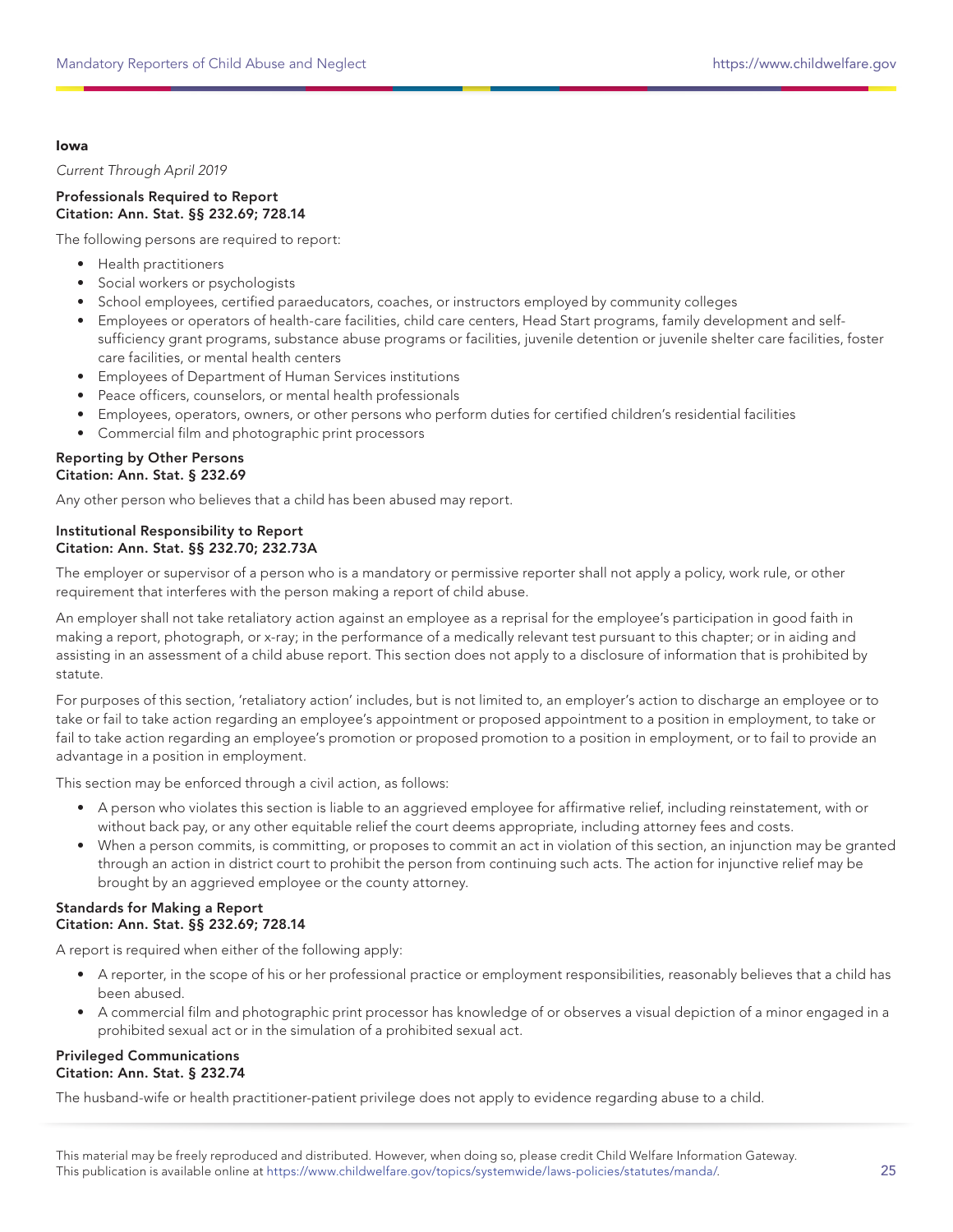## Inclusion of Reporter's Name in Report Citation: Ann. Stat. § 232.70

The report shall contain the name and address of the person making the report.

#### Disclosure of Reporter Identity Citation: Ann. Stat. § 232.71B

A person named in a report shall be informed of the complaint or allegation made regarding the person. The person shall be informed in a manner that protects the confidentiality rights of the individual who reported the child abuse or provided information as part of the assessment process.

## Kansas

Current Through April 2019

## Professionals Required to Report Citation: Ann. Stat. § 38-2223

The following persons are required to report:

- Persons providing medical care or treatment, including persons licensed to practice the healing arts, dentistry, and optometry; persons engaged in postgraduate training programs approved by the State Board of Healing Arts; licensed professional or practical nurses; and chief administrative officers of medical care facilities
- Persons licensed by the State to provide mental health services, including psychologists, clinical psychotherapists, social workers, marriage and family therapists, behavioral analysts, professional counselors, and registered alcohol and drug abuse counselors
- Teachers, school administrators, or other employees of an educational institution that the child is attending
- Licensed child care providers or their employees at the place where the child care services are being provided to the child
- Firefighters, emergency medical services personnel, law enforcement officers, juvenile intake and assessment workers, court services officers, community corrections officers, case managers, and mediators
- Employees or volunteers for any organization, whether for profit or not-for-profit, that provides social services to pregnant teenagers, including, but not limited to, counseling, adoption services, and pregnancy education and maintenance

## Reporting by Other Persons Citation: Ann. Stat. § 38-2223

Any person who has reason to suspect that a child may be a child in need of care may report.

#### Institutional Responsibility to Report Citation: Ann. Stat. § 38-2224

No employer shall terminate the employment of, prevent or impair the practice or occupation of, or impose any other sanction on any employee because the employee made an oral or written report to or cooperated with an investigation by a law enforcement agency or the department relating to harm inflicted upon a child that the employee suspected was the result of the physical, mental, or emotional abuse or neglect or sexual abuse of the child.

Violation of this section is a class B misdemeanor.

## Standards for Making a Report Citation: Ann. Stat. § 38-2223

A report is required when a reporter has reason to suspect that a child has been harmed as a result of physical, mental, or emotional abuse or neglect or sexual abuse.

## Privileged Communications Citation: Ann. Stat. § 38-2249

In all proceedings under this code, the rules of evidence of the code of civil procedure shall apply, except that no evidence relating to the condition of a child shall be excluded solely on the ground that the matter is or may be the subject of a physician-patient privilege, psychologist-client privilege, or social worker-client privilege.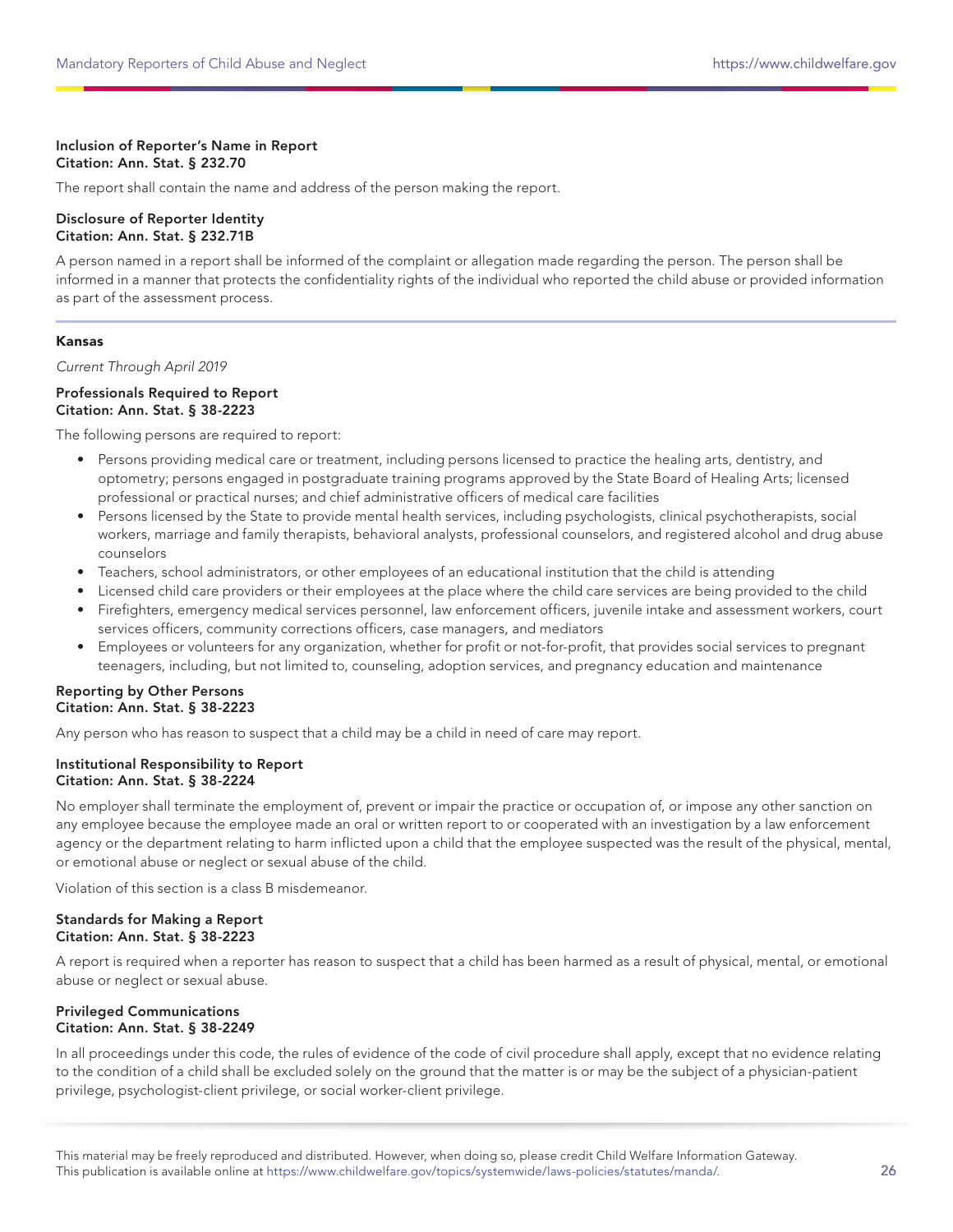## Inclusion of Reporter's Name in Report

The reporter is not specifically required by statute to provide his or her name in the report.

#### Disclosure of Reporter Identity Citation: Ann. Stat. § 38-2212

Information from agency records that is authorized to be disclosed by this section shall not contain information that identifies a reporter of a child alleged or adjudicated to be a child in need of care.

## Kentucky

Current Through April 2019

#### Professionals Required to Report Citation: Rev. Stat. § 620.030

All persons are required to report, including, but not limited to, the following:

- Physicians, osteopathic physicians, nurses, coroners, medical examiners, residents, interns, chiropractors, dentists, optometrists, emergency medical technicians, paramedics, or health professionals
- Teachers, school personnel, or child care personnel
- Social workers or mental health professionals
- Peace officers

## Reporting by Other Persons Citation: Rev. Stat. § 620.030

Any person who knows or has reasonable cause to believe that a child is dependent, neglected, or abused shall immediately report.

Any person who knows or has reasonable cause to believe that a child is a victim of human trafficking, as defined in § 529.010, immediately shall cause an oral or written report to be made to a local law enforcement agency or the State police, the cabinet or its designated representative, the Commonwealth's attorney, or the county attorney by telephone or otherwise. This subsection shall apply regardless of whether the person believed to have caused the human trafficking of the child is a parent, guardian, fictive kin, person in a position of authority, person in a position of special trust, or person exercising custodial control or supervision.

#### Institutional Responsibility to Report Citation: Rev. Stat. § 620.030(1)

Any supervisor who receives from an employee a report of suspected dependency, neglect, or abuse shall promptly make a report to the proper authorities for investigation. Nothing in this section shall relieve individuals of their obligations to report.

#### Standards for Making a Report Citation: Rev. Stat. § 620.030

A report is required when a person knows or has reasonable cause to believe that a child is dependent, neglected, or abused.

#### Privileged Communications Citation: Rev. Stat. § 620.030(4)

Neither the husband-wife nor any professional-client/patient privilege, except the attorney-client and clergy-penitent privilege, shall be a ground for refusing to report.

## Inclusion of Reporter's Name in Report

The reporter is not specifically required by statute to provide his or her name in the report.

## Disclosure of Reporter Identity Citation: Rev. Stat. § 620.050(11)

Identifying information concerning the individual initiating the report shall not be disclosed, except as follows:

- To law enforcement officials who have a legitimate interest in the case
- To the agency designated by the cabinet to investigate or assess the report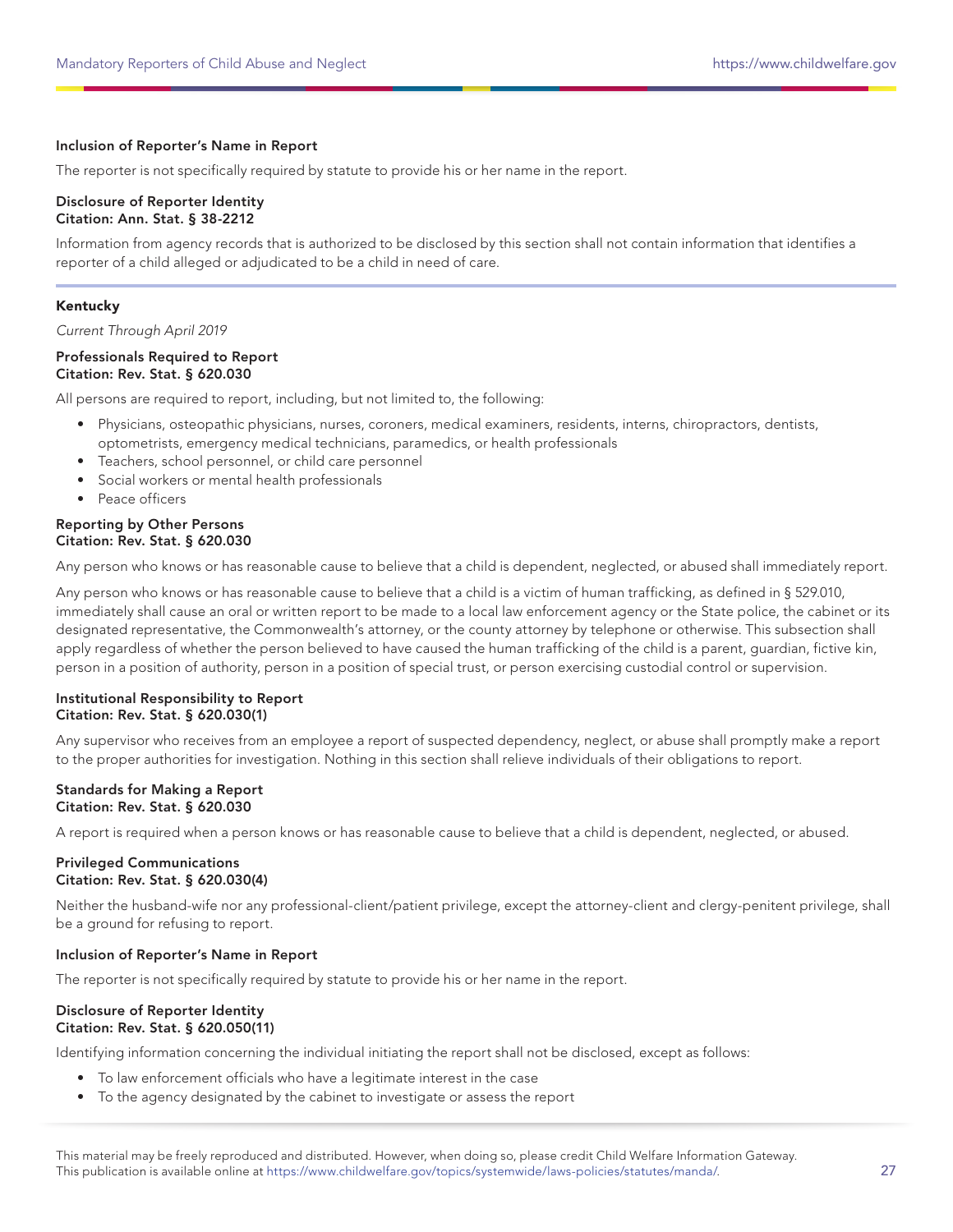- To members of multidisciplinary teams
- Under a court order, after the court has conducted an in camera review of the record of the State related to the report and has found reasonable cause to believe that the reporter knowingly made a false report
- To the external child fatality and near-fatality review panel

## Louisiana

Current Through April 2019

#### Professionals Required to Report Citation: Children's Code Art. 603(17)

Mandatory reporters include any of the following individuals:

- Health practitioners, including physicians, surgeons, physical therapists, dentists, residents, interns, hospital staff, podiatrists, chiropractors, nurses, nursing aides, dental hygienists, emergency medical technicians, paramedics, optometrists, medical examiners, or coroners
- Mental health/social service practitioners, including psychiatrists, psychologists, marriage or family counselors, social workers, members of the clergy, or aides
- Members of the clergy, including priests, rabbis, duly ordained clerical deacons or ministers, Christian Science practitioners, or other similarly situated functionaries of a religious organization
- Teaching or child care providers, including public or private teachers, teacher's aides, instructional aides, school principals, school staff members, bus drivers, coaches, professors, technical or vocational instructors, technical or vocational school staff members, college or university administrators, college or university staff members, social workers, probation officers, foster home parents, group home or other child care institutional staff members, personnel of residential home facilities, daycare providers, or any individual who provides such services to a child in a voluntary or professional capacity
- Police officers or law enforcement officials
- Commercial film and photographic print processors
- Mediators
- Parenting coordinators
- Court-appointed special advocates
- Organizational or youth activity providers, including administrators, employees, or volunteers of any day camp, summer camp, youth center, or youth recreation programs or any other organization that provides organized activities for children
- School coaches, including, but not limited to, public technical or vocational school, community college, college, or university coaches and coaches of intramural or interscholastic athletics

## Reporting by Other Persons Citation: Children's Code Art. 609

Any other person who has cause to believe that a child's health is endangered as a result of abuse or neglect may report.

## Institutional Responsibility to Report

This issue is not addressed in the statutes reviewed.

## Standards for Making a Report Citation: Children's Code Art. 609; 610

A report is required when any of the following apply:

- A reporter has cause to believe that a child's physical or mental health or welfare is endangered as a result of abuse or neglect.
- A commercial film or photographic print processor has knowledge of or observes any film, photograph, videotape, negative, or slide depicting a child, whom he or she knows or should know is under age 17, that constitutes child pornography.
- A physician has cause to believe that a newborn was exposed in utero to an unlawfully used controlled dangerous substance, as determined by a toxicology test upon the newborn that may be administered without the consent of the newborn's parents or guardian. Positive test results shall not be admissible in a criminal prosecution.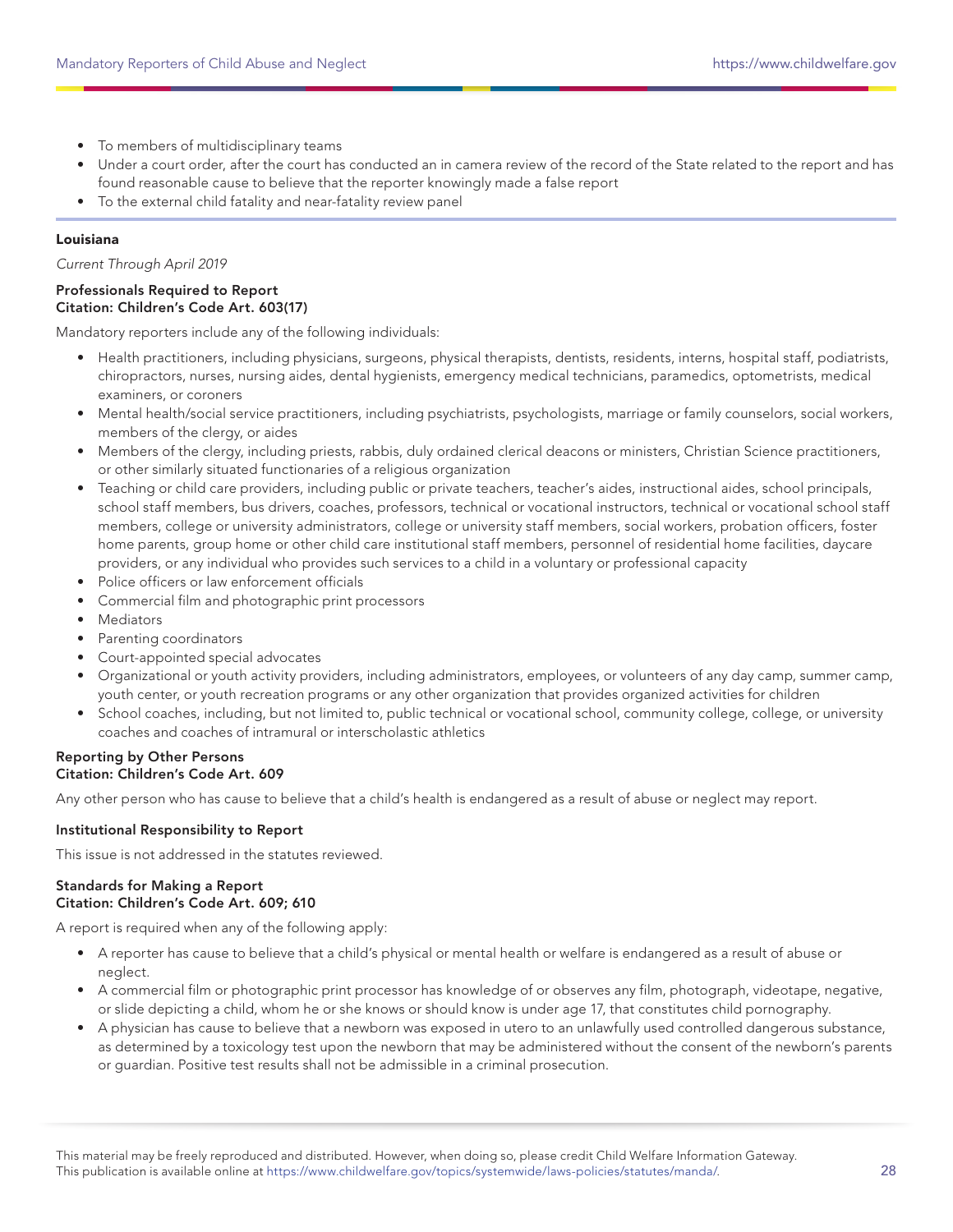• A physician observes symptoms of withdrawal in a newborn or other observable and harmful effects in his or her physical appearance or functioning that the physician has cause to believe are due to the chronic or severe use of alcohol by the mother during pregnancy.

## Privileged Communications Citation: Children's Code Art. 603(17); 609

A clergy member is not required to report a confidential communication from a person to a member of the clergy who, in the course of the discipline or practice of that church, denomination, or organization, is authorized or accustomed to hearing confidential communications and, under the discipline or tenets of the church, denomination, or organization, has a duty to keep such communications confidential.

Notwithstanding any other provision of law to the contrary, when representing a child in a case arising out of this code, a mental health or social service practitioner shall not be considered a mandatory reporter under the following limited circumstances:

- When the practitioner is engaged by an attorney to assist in the rendition of professional legal services to that child
- When the information that would serve as the basis for reporting arises in furtherance of facilitating the rendition of those professional legal services to that child
- When the information that would serve as the basis for reporting is documented by the mental health/social service practitioner

The documentation shall be retained by the mental health/social service practitioner until 1 year after the child has reached the age of majority.

Notwithstanding any claim of privileged communication, any mandatory reporter who has cause to believe that a child's physical or mental health or welfare is endangered as a result of abuse or neglect, or that abuse or neglect was a contributing factor in a child's death, shall report.

## Inclusion of Reporter's Name in Report Citation: Children's Code Art. 610

The report must include the name and address of the reporter.

## Disclosure of Reporter Identity Citation: Rev. Stat. § 46:56(F)(8)(b)

The Department of Children and Family Services shall not disclose identifying information concerning an individual who initiated a report or complaint of alleged child abuse or neglect, except that the department shall disclose such information pursuant to a court order after the court has reviewed, in camera, the department's case record and finds reason to believe that the reporter knowingly made a false report.

## Maine

Current Through April 2019

## Professionals Required to Report Citation: Rev. Stat. Tit. 22, § 4011-A

Mandatory reporters include the following:

- The following persons, when acting in a professional capacity:
	- » Allopathic or osteopathic physicians, residents, interns, emergency medical services persons, medical examiners, physician's assistants, dentists, dental hygienists, dental assistants, chiropractors, podiatrists, or registered or licensed practical nurses
	- » Teachers, guidance counselors, school officials, youth camp administrators or counselors, or social workers
	- » Court-appointed special advocates or guardians ad litem
	- » Homemakers, home health aides, medical or social service workers, psychologists, child care personnel, or mental health professionals
	- » Law enforcement officials, State or municipal fire inspectors, or municipal code enforcement officials
	- » Commercial film and photographic print processors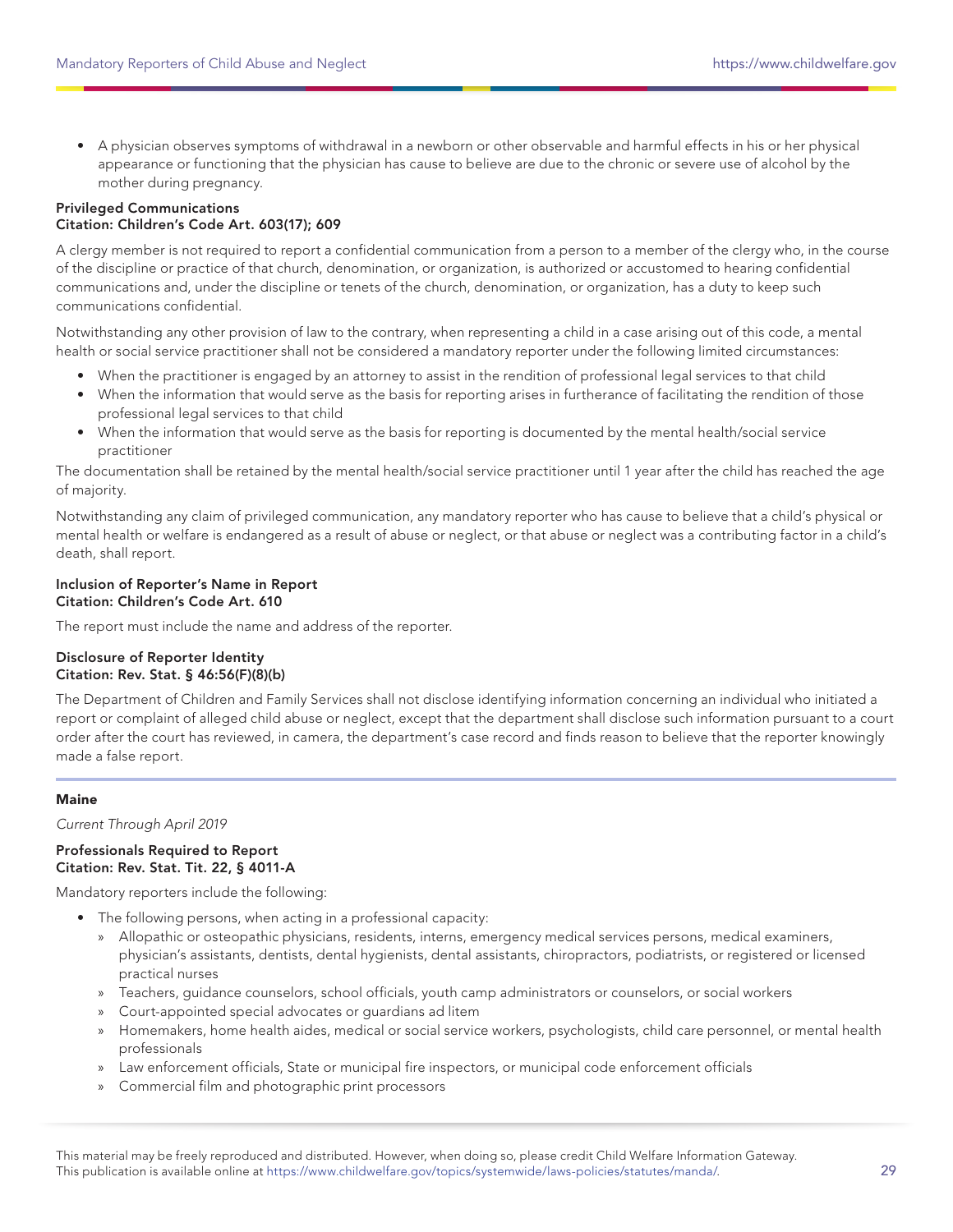- » Clergy members
- » Chairs of professional licensing boards that have jurisdiction over mandated reporters
- » Humane agents employed by the Department of Agriculture, Conservation and Forestry
- » Sexual assault counselors or family or domestic violence victim advocates
- » School bus drivers or attendants
- Any person who has assumed full, intermittent, or occasional responsibility for the care or custody of the child, regardless of whether the person receives compensation
- Any person affiliated with a church or religious institution who serves in an administrative capacity or has otherwise assumed a position of trust or responsibility to the members of that church or religious institution, while acting in that capacity, regardless of whether the person receives compensation

## Reporting by Other Persons Citation: Rev. Stat. Tit. 22, § 4011-A

Any person may make a report if that person knows or has reasonable cause to suspect that a child has been or is likely to be abused or neglected or that there has been a suspicious child death.

An animal control officer may report to the State Department of Health and Human Services when that person knows or has reasonable cause to suspect that a child has been or is likely to be abused or neglected.

## Institutional Responsibility to Report Citation: Rev. Stat. Tit. 22, § 4011-A

Whenever a person is required to report in a capacity as a member of the staff of a medical or public or private institution, agency, or facility, that person immediately shall notify either the person in charge of the institution, agency, or facility or a designated agent who then shall cause a report to be made. The staff also may make a report directly to the department.

If a person required to report notifies either the person in charge of the institution, agency, or facility, or the designated agent, the notifying person shall acknowledge in writing that the institution, agency, or facility has provided confirmation to the notifying person that another individual from the institution, agency, or facility has made a report to the department. The confirmation must include, at a minimum, the name of the individual making the report to the department, the date and time of the report, and a summary of the information conveyed. If the notifying person does not receive the confirmation from the institution, agency, or facility within 24 hours of the notification, the notifying person immediately shall make a report directly to the department.

An employer may not take any action to prevent or discourage an employee from making a report.

## Standards for Making a Report Citation: Rev. Stat. Tit. 22, §§ 4011-A; 4011-B

A report is required when any of the following apply:

- The person knows or has reasonable cause to suspect that a child is or is likely to be abused or neglected or that a suspicious death has occurred.
- A child who is under 6 months of age or otherwise nonambulatory exhibits evidence of the following:
	- » Fracture of a bone
	- » Substantial bruising or multiple bruises
	- » Subdural hematoma
	- » Burns
	- » Poisoning
	- » Injury resulting in substantial bleeding, soft tissue swelling, or impairment of an organ
- A health-care provider involved in the delivery or care of an infant knows or has reasonable cause to suspect that the infant has been born affected by illegal substance use or is demonstrating withdrawal symptoms that have resulted from or have likely resulted from prenatal drug exposure that require medical monitoring or care beyond standard newborn care, whether the prenatal exposure was to legal or illegal drugs, or has fetal alcohol spectrum disorders.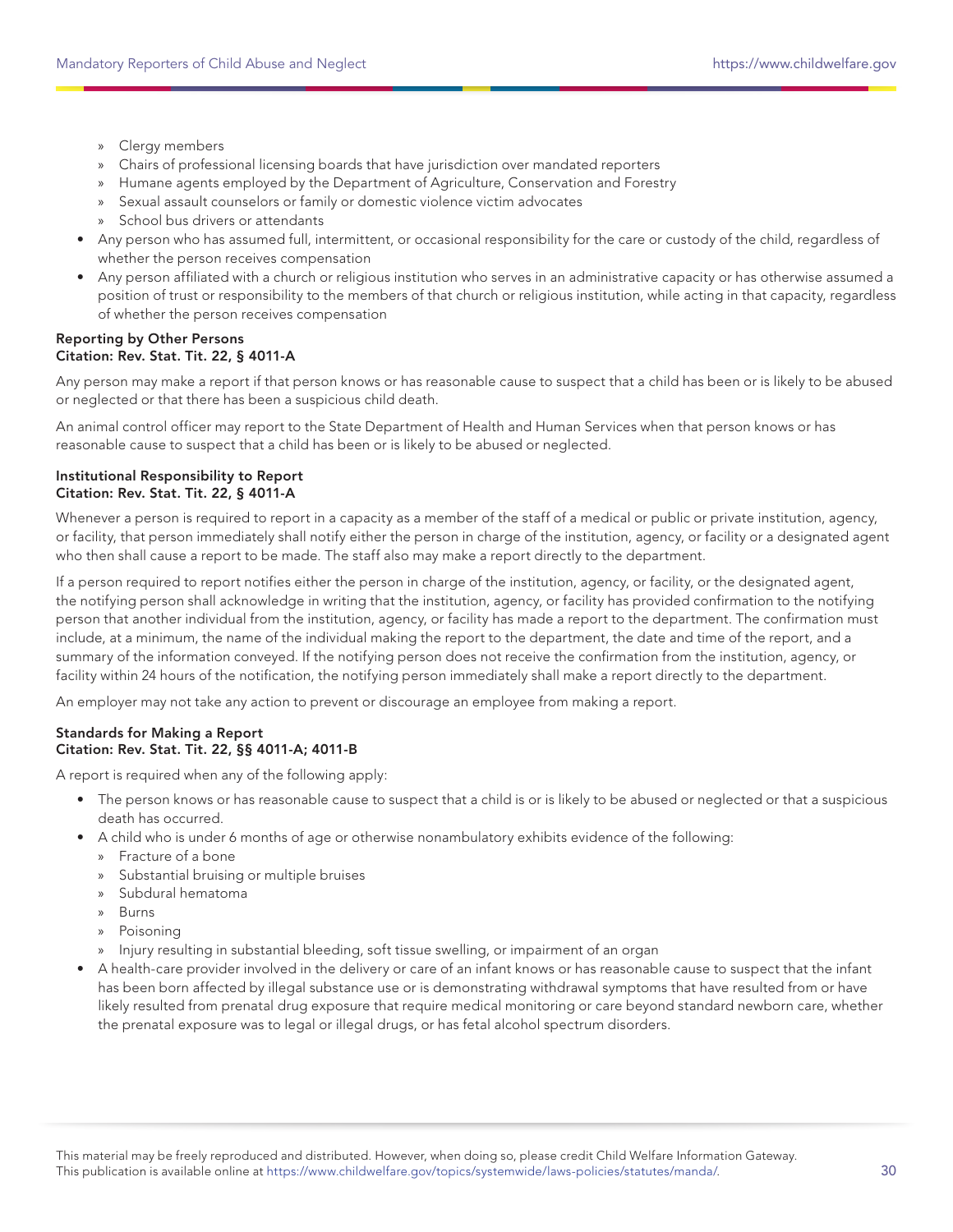A mandatory reporter shall report to the department if the person knows or has reasonable cause to suspect that a child is not living with the child's family. Although a report may be made at any time, a report must be made immediately if there is reason to suspect that a child has been living with someone other than the child's family for more than 6 months or if there is reason to suspect that a child has been living with someone other than the child's family for more than 12 months pursuant to a power of attorney or other nonjudicial authorization.

## Privileged Communications Citation: Rev. Stat. Tit. 22, §§ 4011-A; 4015

A member of the clergy may claim privilege when information is received during a confidential communication.

The husband-wife and physician- and psychotherapist-patient privileges under the Maine Rules of Evidence and the confidential quality of communication under State and applicable Federal law are abrogated in relation to required reporting, cooperating with the department or a guardian ad litem in an investigation or other child protective activity, or giving evidence in a child protection proceeding.

#### Inclusion of Reporter's Name in Report Citation: Rev. Stat. Tit. 22, § 4012

The report shall include the name, occupation, and contact information for the person making the report.

#### Disclosure of Reporter Identity Citation: Rev. Stat. Tit. 22, § 4008

The department will protect the identity of reporters and other persons as appropriate when disclosing information in the records to a child named in a report, the child's parent, custodian, or caregiver, or a party to a child protection proceeding.

## Maryland

Current Through April 2019

#### Professionals Required to Report Citation: Fam. Law § 5-704

Persons required to report include the following:

- Health practitioners
- Educators or human service workers
- Police officers

## Reporting by Other Persons Citation: Fam. Law §§ 5-705; 5-704.1

Any other person who has reason to believe that a child has been subjected to abuse or neglect must report.

An individual may notify the local department or the appropriate law enforcement agency if the individual has reason to believe that a parent, guardian, or caregiver of a child allows the child to reside with or be in the regular presence of an individual, other than the child's parent or guardian, who is registered as a child sex offender and, based on additional information, poses a substantial risk of sexual abuse to the child.

## Institutional Responsibility to Report Citation: Fam. Law § 5-704

A mandated reporter who is acting as a staff member of a hospital, public health agency, child care institution, juvenile detention center, school, or similar institution immediately shall notify and give all information required by this section to the head of the institution or the designee of the head.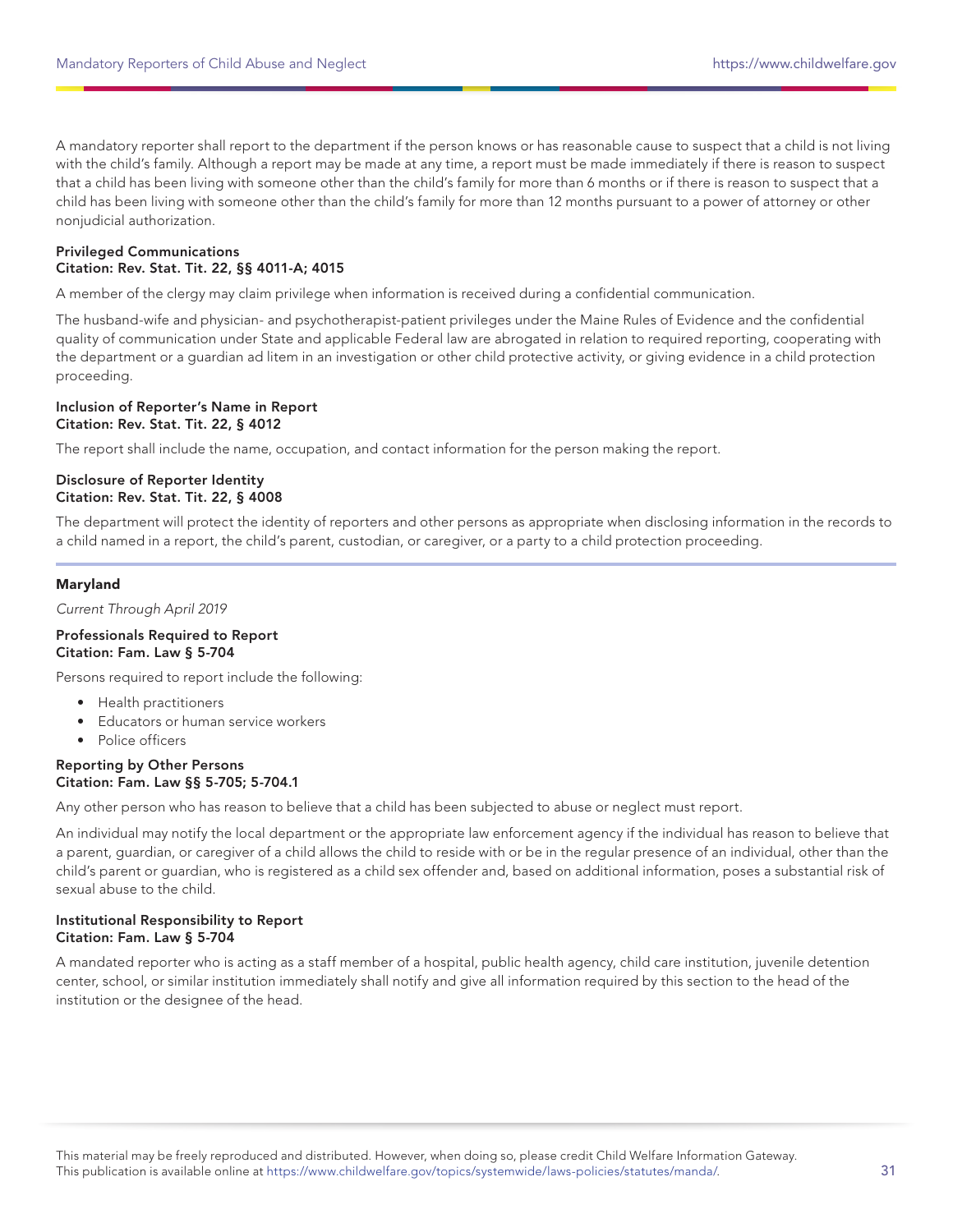## Standards for Making a Report Citation: Fam. Law §§ 5-704; 5-705

A mandatory reporter is required to report when, acting in a professional capacity, the person has reason to believe that a child has been subjected to abuse or neglect. Other persons shall report when they have reason to believe that a child has been subjected to abuse or neglect.

## Privileged Communications Citation: Fam. Law §§ 5-704; 5-705

Mandatory reporters are required to report regardless of any other provision of law, including any law on privileged communications.

Only attorney-client and clergy-penitent privileges are permitted.

## Inclusion of Reporter's Name in Report

The reporter is not specifically required by statute to provide his or her name in the report.

## Disclosure of Reporter Identity Citation: Hum. Serv. Code § 1-202(c)

Any disclosure of a report or record concerning child abuse or neglect must make provisions to protect the identity of the reporter or any other person whose life or safety is likely to be endangered by disclosing the information.

## **Massachusetts**

Current Through April 2019

## Professionals Required to Report Citation: Gen. Laws Ch. 119, § 21

Mandatory reporters include the following:

- Physicians, medical interns, hospital personnel, medical examiners, psychologists, emergency medical technicians, dentists, nurses, chiropractors, podiatrists, optometrists, osteopaths, allied mental health and human services professionals, drug and alcoholism counselors, psychiatrists, or clinical social workers
- Public or private schoolteachers, educational administrators, guidance or family counselors, or child care workers
- Persons paid to care for or work with children in any public or private facility, home, or program that provides child care or residential services to children
- Persons who provide the services of child care resource and referral agencies, voucher management agencies, family child care systems, or child care food programs
- Licensors of the Department of Early Education and Care or school attendance officers
- Probation officers, clerk-magistrates of a district court, parole officers, social workers, foster parents, firefighters, police officers, or animal control officers
- Priests, rabbis, clergy members, ordained or licensed ministers, leaders of any church or religious body, or accredited Christian Science practitioners
- Persons performing official duties on behalf of a church or religious body that are recognized as the duties of a priest, rabbi, clergy, ordained or licensed minister, leader of any church or religious body, or accredited Christian Science practitioner
- Persons employed by a church or religious body to supervise, educate, coach, train, or counsel a child on a regular basis
- Persons in charge of a medical or other public or private institution, school, or facility or that person's designated agent
- The child advocate

## Reporting by Other Persons Citation: Gen. Laws Ch. 119, § 51A

Any other person who has reasonable cause to believe that a child is suffering from or has died as a result of abuse or neglect may file a report.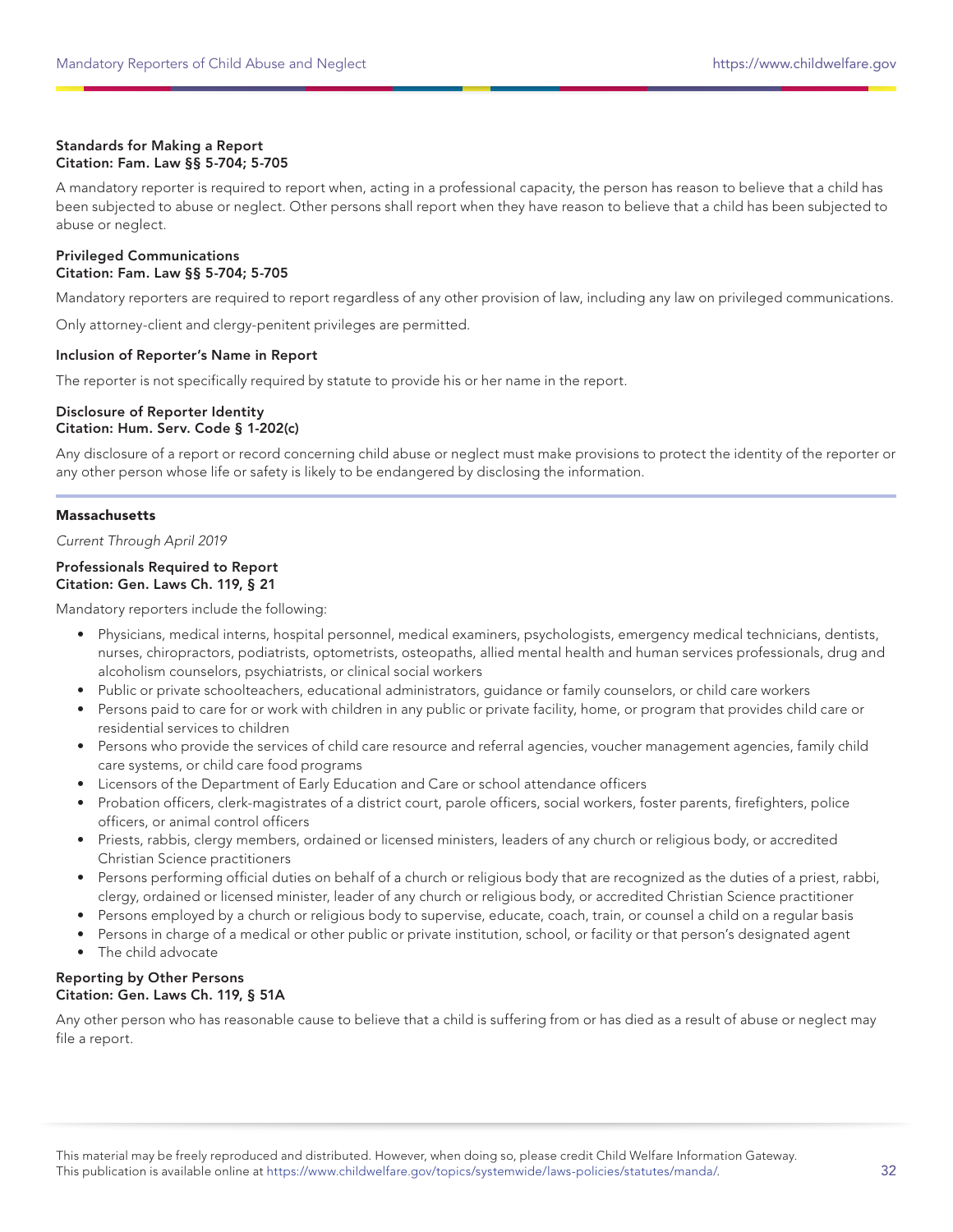## Institutional Responsibility to Report Citation: Gen. Laws Ch. 119, § 51A(a), (h)

If a mandated reporter is a member of the staff of a medical or other public or private institution, school, or facility, the mandated reporter may instead notify the person or designated agent in charge of such institution, school, or facility, who shall become responsible for notifying the department in the manner required by this section.

No employer shall discharge, discriminate, or retaliate against a mandated reporter who, in good faith, files a report, testifies, or is about to testify in any proceeding involving child abuse or neglect. Any employer who discharges, discriminates, or retaliates against that mandated reporter shall be liable to the mandated reporter for treble damages, costs, and attorney's fees.

## Standards for Making a Report Citation: Gen. Laws Ch. 119, § 51A

A mandated reporter must report when, in his or her professional capacity, he or she has reasonable cause to believe that a child is suffering physical or emotional injury resulting from any of the following:

- Abuse inflicted upon the child that causes harm or substantial risk of harm to the child's health or welfare, including sexual abuse
- Neglect, including malnutrition
- Physical dependence upon an addictive drug at birth
- Being a sexually exploited child
- Being a human trafficking victim, as defined by chapter 233, § 20M

## Privileged Communications Citation: Gen. Laws Ch. 119, § 51A

Any privilege relating to confidential communications established by §§ 135 to 135B, inclusive, of chapter 112 (regarding social worker-client privilege) or by §§ 20A (clergy-penitent privilege) and 20B (psychotherapist-patient privilege) of chapter 233 shall not prohibit the filing of a report under this section or a care and protection petition under § 24, except that a priest, rabbi, clergy, member, ordained or licensed minister, leader of a church or religious body, or accredited Christian Science practitioner need not report information solely gained in a confession or similarly confidential communication in other religious faiths. Nothing in the general laws shall modify or limit the duty of a priest, rabbi, clergy member, ordained or licensed minister, leader of a church or religious body, or accredited Christian Science practitioner to report suspected child abuse or neglect under this section when the priest, rabbi, clergy member, ordained or licensed minister, leader of a church or religious body, or accredited Christian Science practitioner is acting in some other capacity that would otherwise make him or her a mandated reporter.

## Inclusion of Reporter's Name in Report Citation: Gen. Laws Ch. 119, § 51A

A report shall include the name of the person making the report.

## Disclosure of Reporter Identity

This issue is not addressed in the statutes reviewed.

## Michigan

Current Through April 2019

## Professionals Required to Report Citation: Comp. Laws § 722.623

Mandatory reporters include the following:

- Physicians, physician assistants, dentists, dental hygienists, medical examiners, nurses, persons licensed to provide emergency medical care, or audiologists
- School administrators, counselors, or teachers
- Regulated child care providers
- Psychologists, marriage and family therapists, licensed professional counselors, social workers, or social work technicians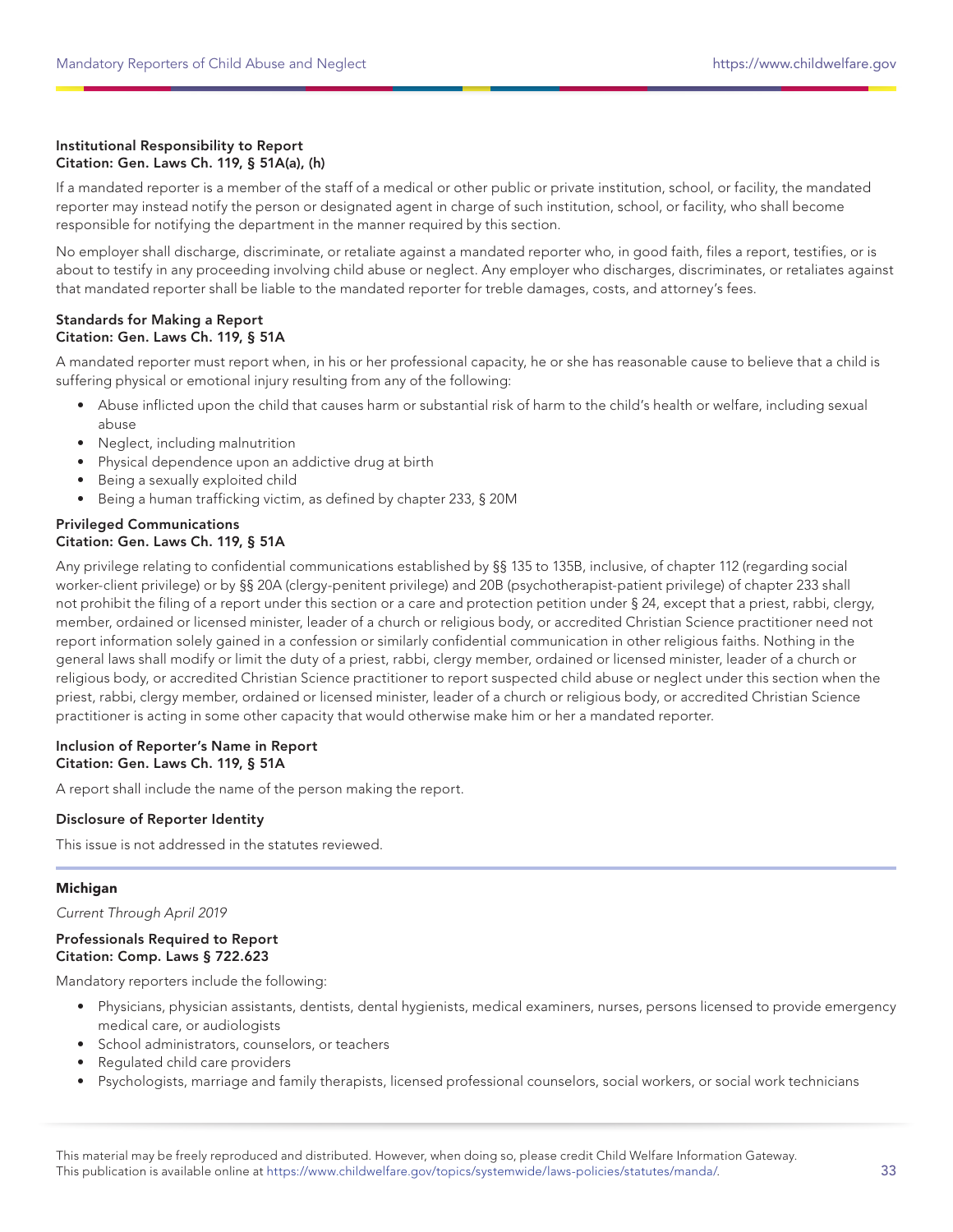- Persons employed in a professional capacity in any office of the friend of the court
- Law enforcement officers
- Members of the clergy
- Department of Human Services employees, including eligibility specialists, family independence managers, family independence specialists, social services specialists, social work specialists, social work specialist managers, or welfare services specialists
- Any employee of an organization or entity that, as a result of Federal funding statutes, regulations, or contracts, would be prohibited from reporting in the absence of a State mandate or court order

## Reporting by Other Persons Citation: Comp. Laws § 722.624

Any other person, including a child, who has reasonable cause to suspect child abuse or neglect may report.

## Institutional Responsibility to Report Citation: Comp. Laws § 722.623

If the reporting person is a member of the staff of a hospital, agency, or school, the reporting person shall notify the person in charge of the hospital, agency, or school of his or her finding and that the report has been made and shall make a copy of the written report available to the person in charge. A notification to the person in charge of a hospital, agency, or school does not relieve the member of the staff of the hospital, agency, or school of the obligation of reporting to the department as required by this section. One report from a hospital, agency, or school is adequate to meet the reporting requirement. A member of the staff of a hospital, agency, or school shall not be dismissed or otherwise penalized for making a report required by this act or for cooperating in an investigation.

## Standards for Making a Report Citation: Comp. Laws § 722.623

A report is required when a reporter has reasonable cause to suspect child abuse or neglect.

#### Privileged Communications Citation: Comp. Laws § 722.631

Only the attorney-client or clergy-penitent privilege can be grounds for not reporting.

## Inclusion of Reporter's Name in Report

The reporter is not specifically required by statute to provide his or her name in the report.

## Disclosure of Reporter Identity Citation: Comp. Laws §§ 722,625; 722.627

The identity of a reporting person is confidential and subject to disclosure only with the consent of that person or by judicial process.

The identity of the reporter is protected in any release of information to the subject of the report.

## Minnesota

Current Through April 2019

### Professionals Required to Report Citation: Ann. Stat. § 626.556, Subd. 3

Mandatory reporters include the following:

- A professional or professional's delegate who is engaged in the practice of the healing arts, hospital administration, psychological or psychiatric treatment, child care, education, social services, correctional supervision, probation or correctional services, or law enforcement
- A member of the clergy who received the information while engaged in ministerial duties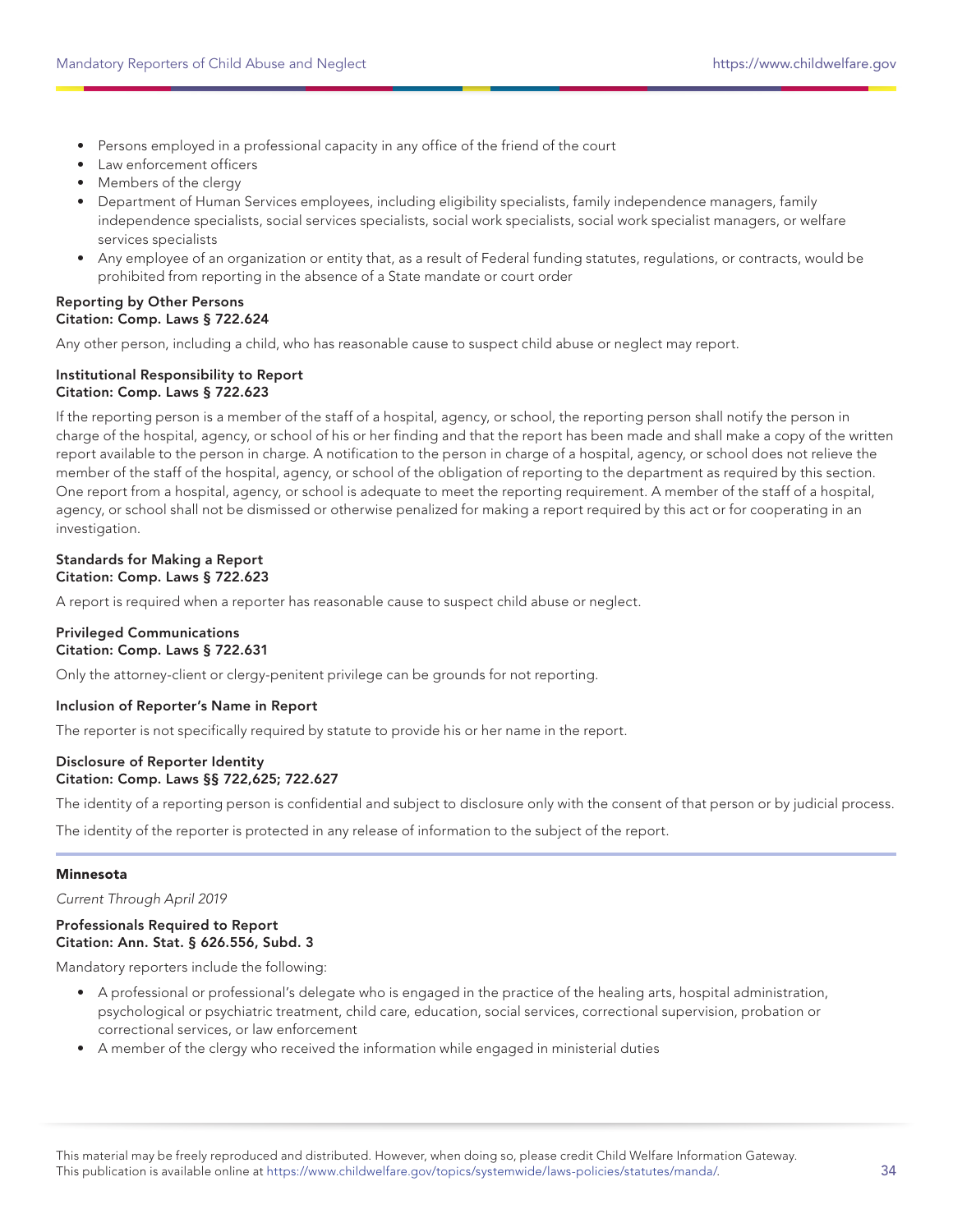## Reporting by Other Persons Citation: Ann. Stat. § 626.556, Subd. 3

Any person may voluntarily report to the local welfare agency, agency responsible for assessing or investigating the report, police department, county sheriff, Tribal social services agency, or Tribal police department if the person knows, has reason to believe, or suspects a child is being or has been neglected or subjected to physical or sexual abuse.

#### Institutional Responsibility to Report Citation: Ann. Stat. § 626.556, Subd. 3(c)

A person mandated to report physical or sexual child abuse or neglect occurring within a licensed facility shall report the information to the agency responsible for licensing the facility or a nonlicensed personal care provider organization. A health or corrections agency receiving a report may request the local child welfare agency to provide assistance. A board or other entity whose licensees perform work within a school facility, upon receiving a complaint of alleged maltreatment, shall provide information about the circumstances of the alleged maltreatment to the commissioner of education.

## Standards for Making a Report Citation: Ann. Stat. § 626.556, Subd. 3

A report is required when a reporter knows or has reason to believe that a child is being neglected or sexually or physically abused or has been neglected or physically or sexually abused within the preceding 3 years.

## Privileged Communications Citation: Ann. Stat. § 626.556, Subd. 3 & 8

A member of the clergy is not required by this subdivision to report information that is otherwise privileged under § 595.02, subdivision 1, paragraph (c).

No evidence relating to the neglect or abuse of a child, or to any prior incidents of neglect or abuse involving any of the same persons accused of neglect or abuse, shall be excluded in any proceeding on the grounds of privilege set forth in § 595.02, subdivision 1, paragraph (a) (husband-wife), (d) (medical practitioner-patient), or (g) (mental health professional-client).

## Inclusion of Reporter's Name in Report Citation: Ann. Stat. § 626.556, Subd. 7

The written report from a mandatory reporter must include the name and address of the reporter.

## Disclosure of Reporter Identity Citation: Ann. Stat. § 626.556, Subd. 11

Any person conducting an investigation or assessment under this section who intentionally discloses the identity of a reporter prior to the completion of the investigation or assessment is guilty of a misdemeanor. After the assessment or investigation is completed, the name of the reporter shall be confidential. The subject of the report may compel disclosure of the name of the reporter only with the consent of the reporter or upon a written finding by the court that the report was false and that there is evidence that the report was made in bad faith.

## Mississippi

Current Through April 2019

## Professionals Required to Report Citation: Ann. Code § 43-21-353

The following professionals are required to report:

- Physicians, dentists, interns, residents, or nurses
- Public or private school employees or child care givers
- Psychologists, social workers, family protection workers, or family protection specialists
- Attorneys, ministers, or law enforcement officers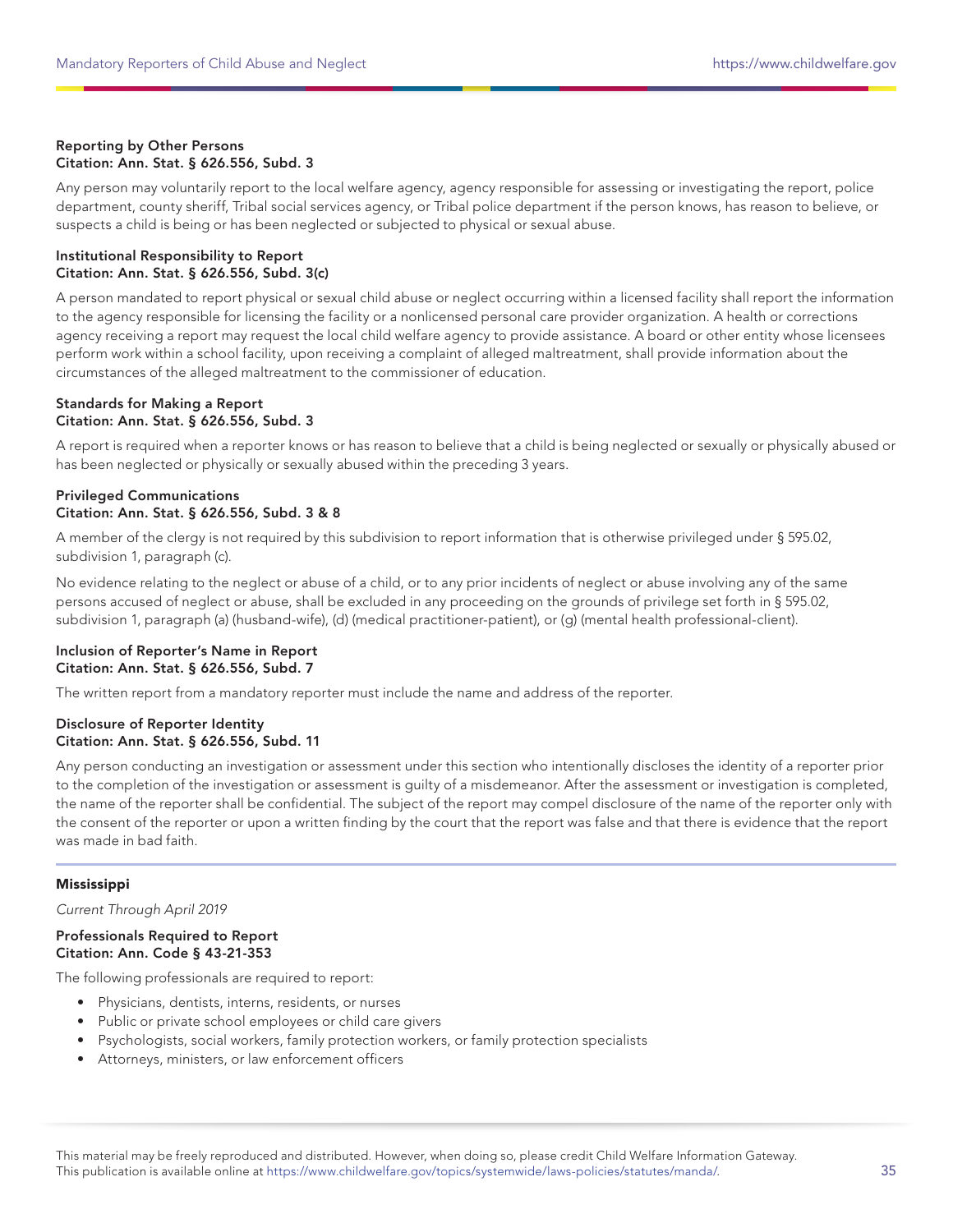## Reporting by Other Persons Citation: Ann. Code § 43-21-353

All other persons who have reasonable cause to suspect that a child is abused or neglected must report.

## Institutional Responsibility to Report

This issue is not addressed in the statutes reviewed.

## Standards for Making a Report Citation: Ann. Code § 43-21-353

A report is required when a person has reasonable cause to suspect that a child is abused or neglected.

## Privileged Communications

This issue is not addressed in the statutes reviewed.

#### Inclusion of Reporter's Name in Report Citation: Ann. Code § 43-21-353

The report shall include the name and address of all witnesses, including the reporter if he or she is a material witness to the abuse.

## Disclosure of Reporter Identity Citation: Ann. Code § 43-21-353

The identity of the reporting party shall not be disclosed to anyone other than law enforcement officers or prosecutors without an order from the appropriate youth court. The identity of the reporter shall not be disclosed to an individual under investigation.

## Missouri

Current Through April 2019

## Professionals Required to Report Citation: Rev. Stat. §§ 210.115; 352.400; 573.215

Professionals required to report include the following:

- Physicians, medical examiners, coroners, dentists, chiropractors, optometrists, podiatrists, residents, interns, nurses, hospital and clinic personnel, or other health practitioners
- Daycare center workers or other child care workers, teachers, principals, or other school officials
- Psychologists, mental health professionals, or social workers
- Ministers, including clergypersons, priests, rabbis, Christian Science practitioners, or other persons serving in a similar capacity for any religious organization
- Juvenile officers, probation or parole officers, peace officers, law enforcement officials, or jail or detention center personnel • Volunteers or personnel of community service programs that offer support services for families in crisis to assist in the
- delegation of any powers regarding the care and custody of a child by a properly executed power of attorney • Other persons with responsibility for the care of children
- Film and photographic print processors; computer providers, installers, or repair persons; or internet service providers

## Reporting by Other Persons Citation: Rev. Stat. § 210.115

Any other person who has reasonable cause to suspect that a child has been subjected to abuse or neglect may report.

## Institutional Responsibility to Report Citation: Rev. Stat. § 210.115

If two or more members of a medical institution who are required to report jointly have knowledge of a known or suspected instance of child abuse or neglect, a single report may be made by a designated member of that medical team. Any member who has knowledge that the member designated to report has failed to do so shall thereafter immediately make the report. Nothing in this section, however, is meant to preclude any person from reporting abuse or neglect.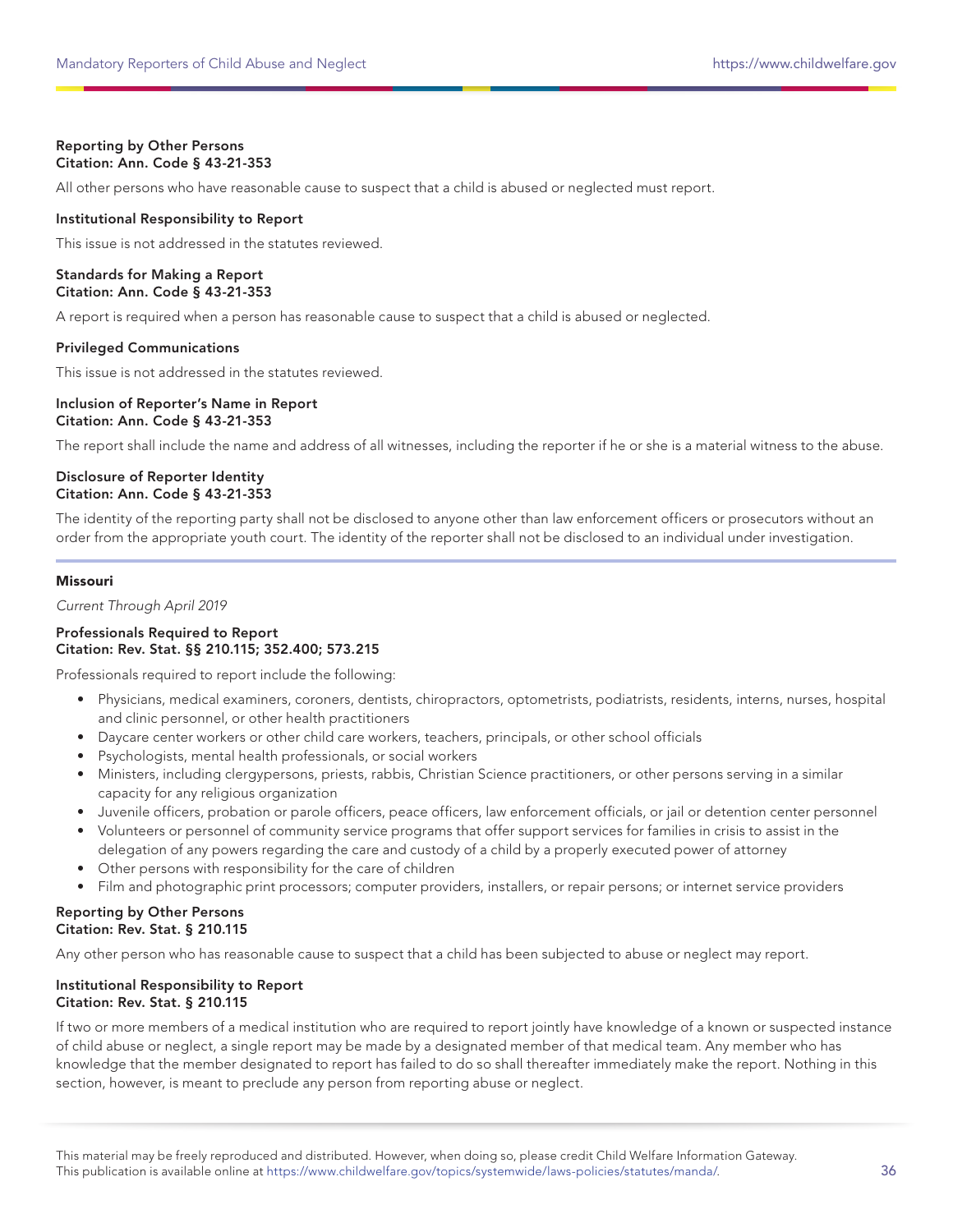The reporting requirements under this section are individual, and no supervisor or administrator may impede or inhibit any reporting under this section. No person making a report shall be subject to any sanction, including any adverse employment action, for making such report. Every employer shall ensure that any employee required to report has immediate and unrestricted access to the communications technology necessary to make an immediate report and is temporarily relieved of other work duties for such time as is required to make any report required by this section.

### Standards for Making a Report Citation: Rev. Stat. §§ 210.115; 573.215

A report is required under the following circumstances:

- A reporter has reasonable cause to suspect that a child has been subjected to abuse or neglect.
- A reporter observes a child being subjected to conditions or circumstances that would reasonably result in abuse or neglect.
- A film and photographic print processor has knowledge of or observes any film, photograph, videotape, negative, slide, or computer-generated image or picture depicting a child younger than age 18 engaged in an act of sexual conduct.

#### Privileged Communications Citation: Rev. Stat. § 210.140

Only the attorney-client or clergy-penitent privilege may be grounds for failure to report.

## Inclusion of Reporter's Name in Report Citation: Rev. Stat. § 210.130

The report must include the name, address, occupation, and contact information for the person making the report.

#### Disclosure of Reporter Identity Citation: Rev. Stat. § 210.150

The names or other identifying information of reporters shall not be furnished to any child, parent, guardian, or alleged perpetrator named in the report.

## Montana

Current Through April 2019

## Professionals Required to Report Citation: Ann. Code §§ 41-3-201; 15-6-201(2)(b)

Professionals required to report include the following:

- Physicians, residents, interns, members of hospital staffs, nurses, osteopaths, chiropractors, podiatrists, medical examiners, coroners, dentists, optometrists, or any other health professionals
- Teachers, school officials, or school employees who work during regular school hours
- Operators or employees of any registered or licensed daycare or substitute care facility, or operators or employees of child care facilities
- Mental health professionals or social workers
- Religious healers
- Foster care, residential, or institutional workers
- Members of the clergy, as defined in § 15-6-201(2)(b)
- Guardians ad litem or court-appointed advocates authorized to investigate a report
- Peace officers or other law enforcement officials

The term 'clergy' includes any of the following:

- An ordained minister, priest, or rabbi
- A commissioned or licensed minister of a church or church denomination that ordains ministers if the person has the authority to perform substantially all the religious duties of the church or denomination
- A member of a religious order who has taken a vow of poverty
- A Christian Science practitioner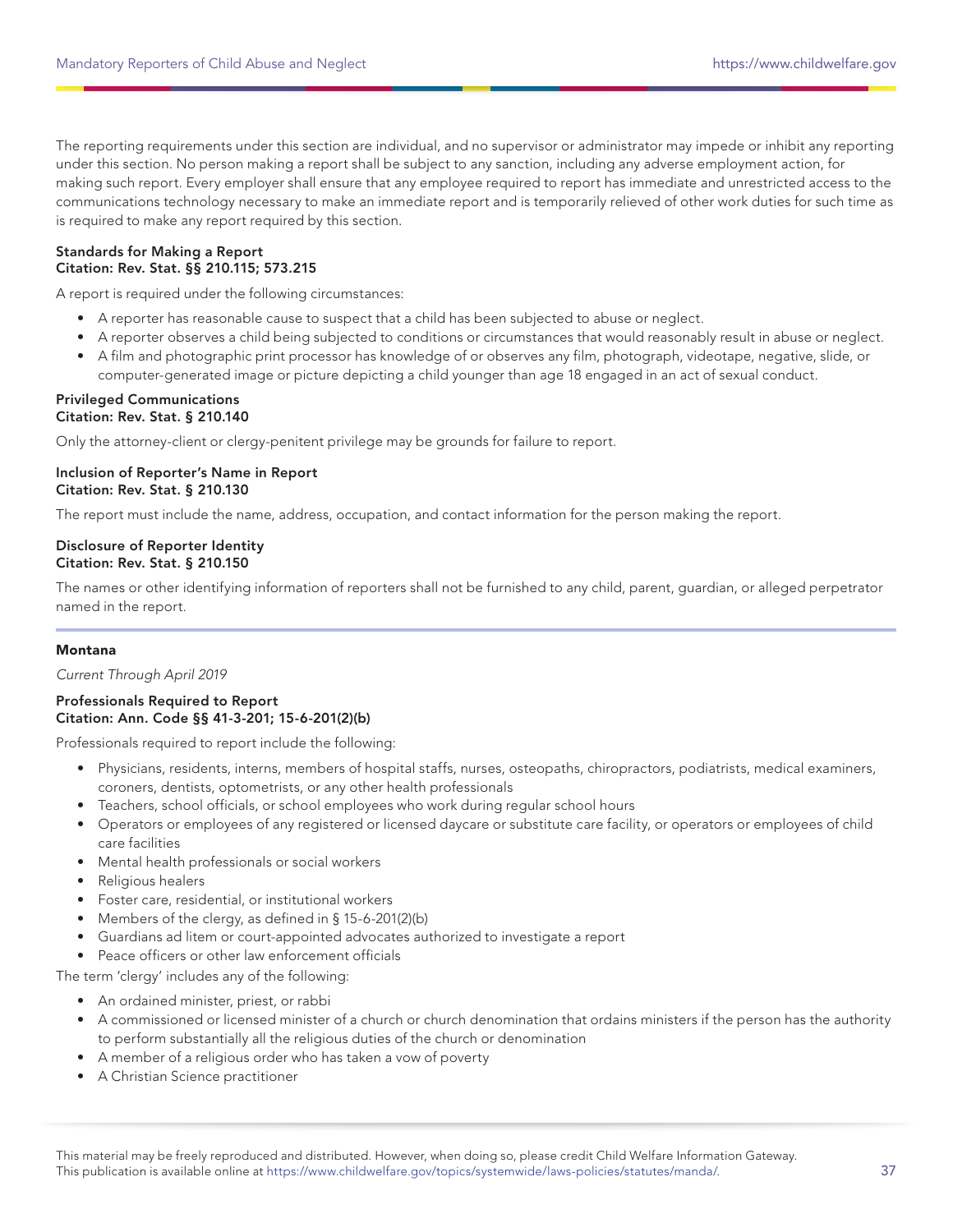## Reporting by Other Persons Citation: Ann. Code § 41-3-201

Any other person who knows or has reasonable cause to suspect that a child is abused or neglected may report.

## Institutional Responsibility to Report

This issue is not addressed in the statutes reviewed.

#### Standards for Making a Report Citation: Ann. Code § 41-3-201

A report is required when either of the following apply:

- A reporter knows or has reasonable cause to suspect, as a result of information received in his or her professional or official capacity, that a child is abused or neglected.
- A health-care professional involved in the delivery or care of an infant knows that the infant is affected by a dangerous drug.

#### Privileged Communications Citation: Ann. Code § 41-3-201

A person listed as a mandated reporter may not refuse to make a report as required in this section on the grounds of a physicianpatient or similar privilege.

A member of the clergy or a priest is not required to make a report under this section if the communication is required to be confidential by canon law, church doctrine, or established church practice.

## Inclusion of Reporter's Name in Report

The reporter is not specifically required by statute to provide his or her name in the report.

## Disclosure of Reporter Identity Citation: Ann. Code § 41-3-205

The identity of the reporter shall not be disclosed in any release of information to the subject of the report.

## Nebraska

Current Through April 2019

## Professionals Required to Report

#### Citation: Rev. Stat. § 28-711

Professionals required to report include the following:

- Physicians, medical institutions, or nurses
- School employees
- Social workers
- The inspector general appointed under § 43-4317

The Office of Inspector General of Nebraska Child Welfare was created within the Office of Public Counsel for the purpose of conducting investigations, audits, inspections, and other reviews of the Nebraska child welfare system. The inspector general shall be appointed by the public counsel with approval from the chairperson of the Executive Board of the Legislative Council and the chairperson of the Health and Human Services Committee of the legislature.

#### Reporting by Other Persons Citation: Rev. Stat. § 28-711

All other persons who have reasonable cause to believe that a child has been subjected to abuse or neglect must report.

## Institutional Responsibility to Report

This issue is not addressed in the statutes reviewed.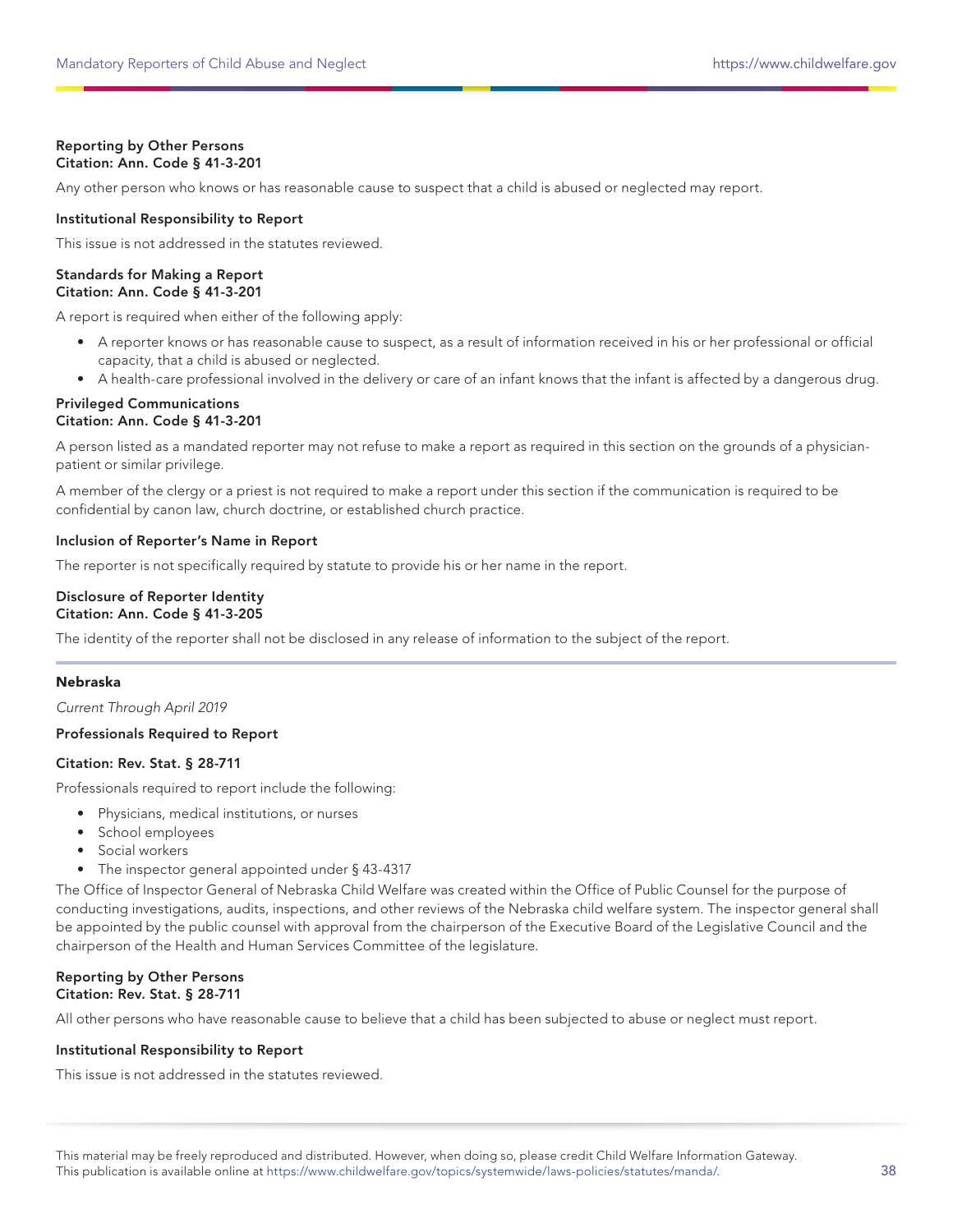## Standards for Making a Report Citation: Rev. Stat. § 28-711

A report is required when either of the following apply:

- A reporter has reasonable cause to believe that a child has been subjected to abuse or neglect.
- A reporter observes a child being subjected to conditions or circumstances that reasonably would result in abuse or neglect.

## Privileged Communications Citation: Rev. Stat. § 28-714

The physician-patient, counselor-client, and husband-wife privileges shall not be grounds for failing to report.

#### Inclusion of Reporter's Name in Report Citation: Rev. Stat. § 28-711

The initial oral report shall include the reporter's name and address.

#### Disclosure of Reporter Identity Citation: Rev. Stat. § 28-719

The name and address of the reporter shall not be included in any release of information.

## Nevada

Current Through April 2019

## Professionals Required to Report Citation: Rev. Stat. § 432B.220

Mandatory reporters include the following:

- Persons providing services licensed or certified in this State pursuant to, without limitation, hospitals, physicians and other medical personnel, psychologists, therapists, social workers, and counselors, as described in chapters 450B, 630, 630A, 631, 632, 633, 634, 634A, 635, 636, 637, 637B, 639, 640, 640A, 640B, 640C, 640D, 640E, 641, 641A, 641B, and 641C
- Any personnel of a licensed medical facility engaged in the admission, examination, care, or treatment of persons or an administrator, manager, or other person in charge of the medical facility upon notification of suspected abuse or neglect of a child by a member of the staff of the medical facility
- Coroners
- Members of the clergy, Christian Science practitioners, or religious healers
- Employees of public or private schools and any volunteers serving at such schools
- Persons who maintain or are employed by facilities that provide care for children, children's camps, or other public or private facilities, institutions, or agencies furnishing care to children
- Persons licensed to conduct foster homes
- Officers or employees of law enforcement agencies or adult or juvenile probation officers
- Except as otherwise provided below, attorneys
- Persons who maintain, are employed by, or serve as volunteers for agencies or services that advise persons regarding abuse or neglect of a child and refer them to persons and agencies where their requests and needs can be met
- Persons who are employed by or serve as volunteers for a youth shelter
- Any adult person who is employed by an entity that provides organized activities for children, including, without limitation, any person who is employed by a school district or public school

#### Reporting by Other Persons Citation: Rev. Stat. § 432B.220

Any other person may report.

#### Institutional Responsibility to Report

This issue is not addressed in the statutes reviewed.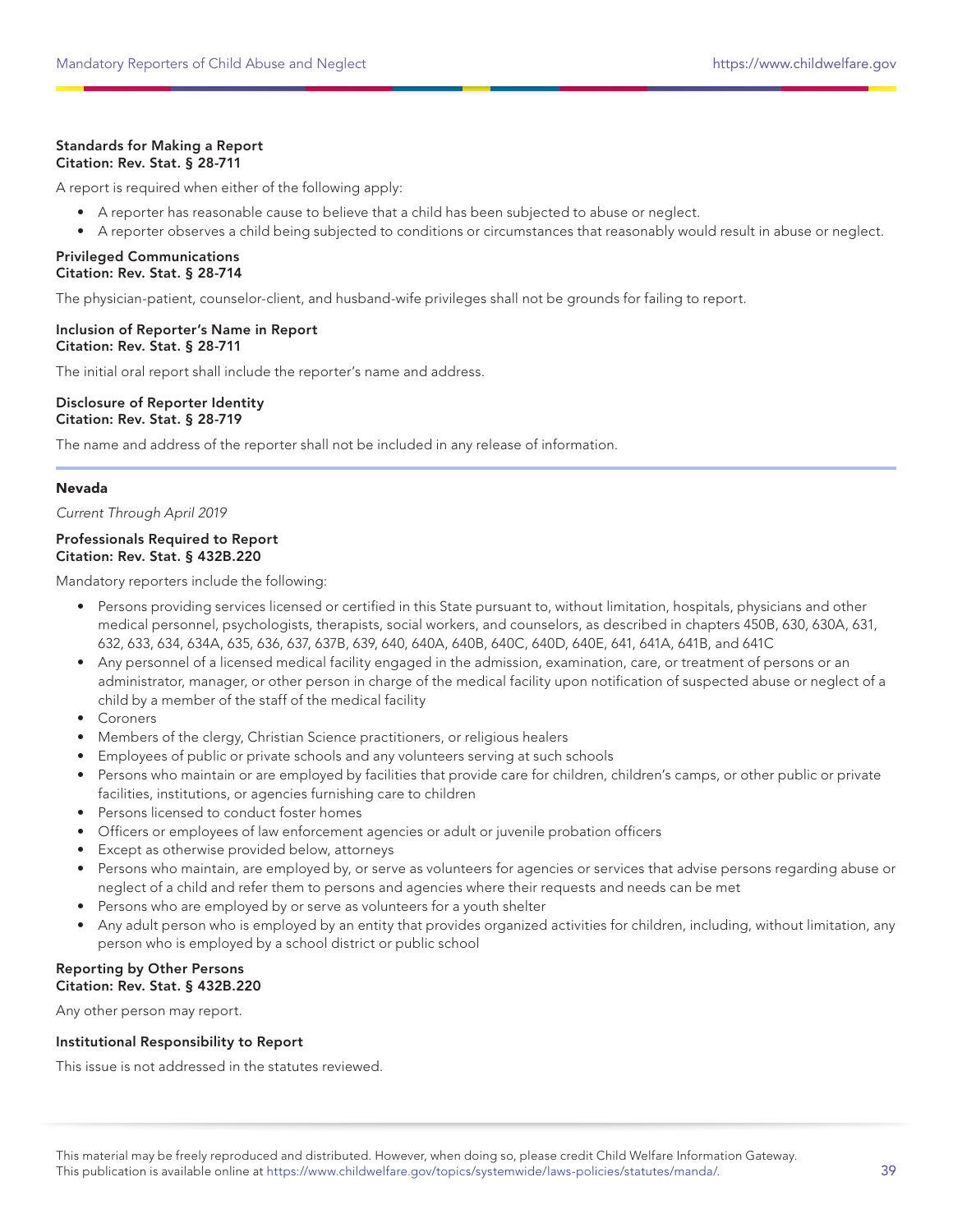## Standards for Making a Report Citation: Rev. Stat. § 432B.220

A report is required when any of the following apply:

- A reporter, in his or her professional capacity, knows or has reason to believe that a child is abused or neglected.
- A reporter has reasonable cause to believe that a child has died as a result of abuse or neglect.
- A medical services provider who delivers or provides medical services to a newborn infant, in his or her professional or occupational capacity, knows or has reasonable cause to believe that the newborn infant has been affected by prenatal illegal substance abuse or has withdrawal symptoms resulting from prenatal drug exposure.

## Privileged Communications

## Citation: Rev. Stat. §§ 432B.220; 432B.225; 432B.250

The clergy-penitent privilege applies when the knowledge is gained during religious confession.

- Notwithstanding the provisions of § 432B.220, an attorney shall not make a report of the abuse or neglect of a child if the attorney acquired knowledge of the abuse or neglect from a client during a privileged communication if the client:
- Has been or may be accused of committing the abuse or neglect

Is the victim of the abuse or neglect, is in foster care, and did not give consent to the attorney to report the abuse or neglect

Nothing in this section shall be construed as relieving an attorney from either of the following:

- The duty to report the abuse or neglect of a child, except as otherwise provided above
- Complying with any ethical duties of attorneys, including, without limitation, any duty to take reasonably necessary actions to protect his or her client if the client is not capable of making adequately considered decisions because of age, mental impairment, or any other reason

Any other person who is required to report may not invoke privilege for failure to make a report.

## Inclusion of Reporter's Name in Report

The reporter is not specifically required by statute to provide his or her name in the report.

## Disclosure of Reporter Identity Citation: Rev. Stat. § 432B.290

Information maintained by a child welfare agency may be made available to the persons listed below, as long as the identity of the person making the report is kept confidential:

- The proposed guardian or proposed successor guardian of a child
- A parent or legal guardian of the child and his or her attorney
- A child age 14 or older over whom a guardianship is sought
- Upon written consent of the parent, any officer of this State or a city or county, or a legislator, to investigate the activities or programs of a child welfare agency

An agency investigating a report of the abuse or neglect of a child shall, upon request, provide to a person named in the report as allegedly causing the abuse or neglect of the child a written summary of the allegations made against the person who is named in the report as allegedly causing the abuse or neglect of the child. The summary must not identify the person responsible for reporting the alleged abuse or neglect or any collateral sources and reporting parties.

Except as provided below, before releasing any information an agency shall take whatever precautions it determines are reasonably necessary to protect the identity and safety of any person who reports child abuse or neglect.

A person who is the subject of an unsubstantiated report of child abuse or neglect who believes that the report was made in bad faith or with malicious intent may petition a district court to order the agency that provides child welfare services to release information maintained by the agency. If the court finds that there is a reasonable cause to believe that the report was made in bad faith or with malicious intent and that the disclosure of the identity of the person who made the report would not be likely to endanger the life or safety of the person who made the report, the court shall provide a copy of the information to the petitioner.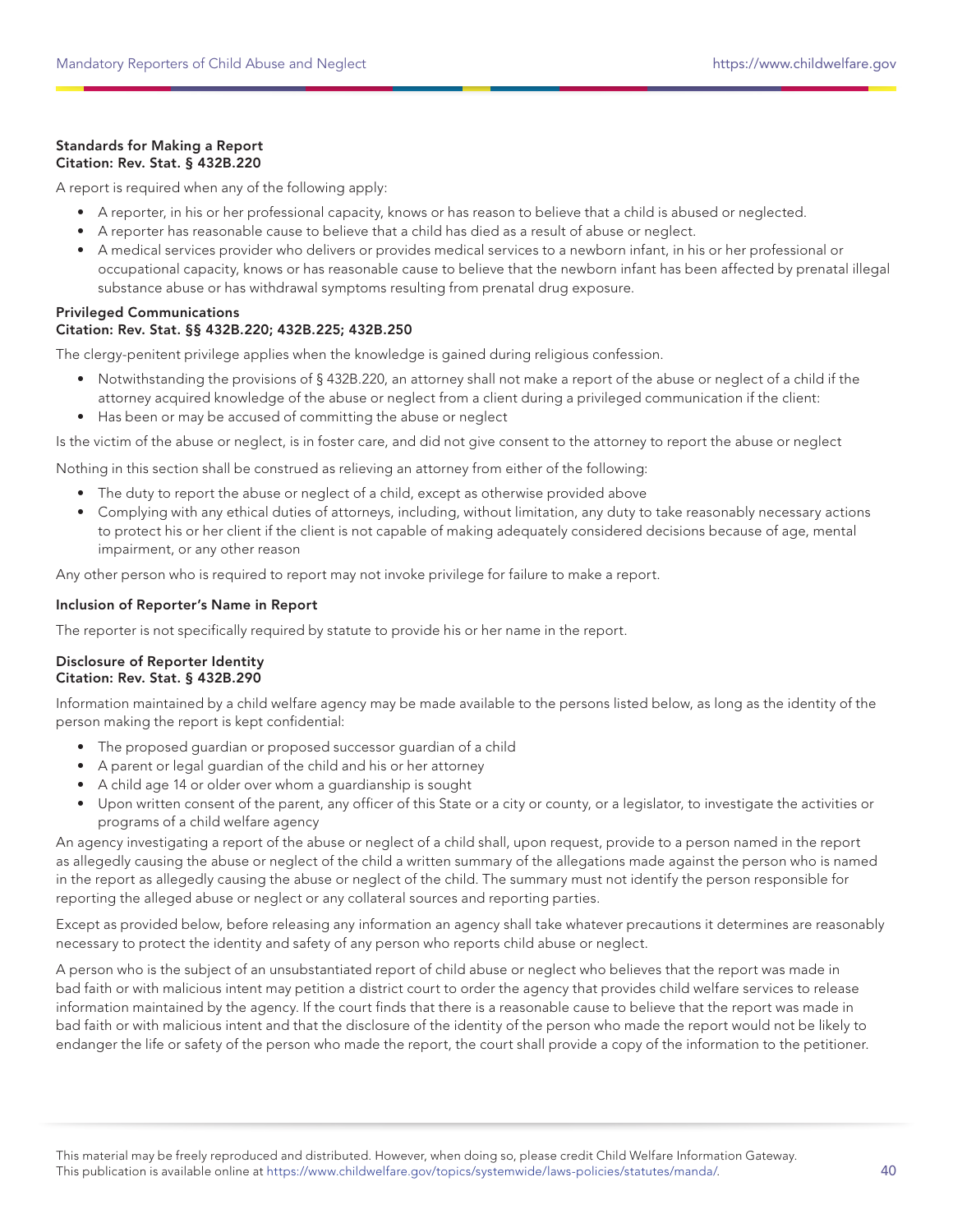## New Hampshire

Current Through April 2019

Professionals Required to Report Citation: Rev. Stat. § 169-C:29

The following professionals are required to report:

- Physicians, surgeons, county medical examiners, psychiatrists, residents, interns, dentists, osteopaths, optometrists, chiropractors, nurses, hospital personnel, or Christian Science practitioners
- Teachers, school officials, nurses, or counselors
- Daycare workers or any other child or foster care workers
- Social workers
- Psychologists or therapists
- Priests, ministers, or rabbis
- Law enforcement officials

#### Reporting by Other Persons Citation: Rev. Stat. § 169-C:29

All other persons who have reason to suspect that a child has been abused or neglected must report.

## Institutional Responsibility to Report

This issue is not addressed in the statutes reviewed.

#### Standards for Making a Report Citation: Rev. Stat. § 169-C:29

A report is required when a person has reason to suspect that a child has been abused or neglected.

## Privileged Communications Citation: Rev. Stat. § 169-C:32

Only the attorney-client privilege is permitted.

#### Inclusion of Reporter's Name in Report

The reporter is not specifically required by statute to provide his or her name in the report.

#### Disclosure of Reporter Identity Citation: Rev. Stat. § 170-G:8-a

The case records of the Department of Health and Human Services do not include the name of a person who makes a report of suspected abuse or neglect of a child or any information that would identify the reporter.

#### New Jersey

Current Through April 2019

#### Professionals Required to Report

No professional groups are specified in statute; all persons are required to report.

#### Reporting by Other Persons Citation: Ann. Stat. § 9:6-8.10

Any person having reasonable cause to believe that a child has been subjected to child abuse, including sexual abuse, or acts of child abuse shall report.

#### Institutional Responsibility to Report

This issue is not addressed in the statutes reviewed.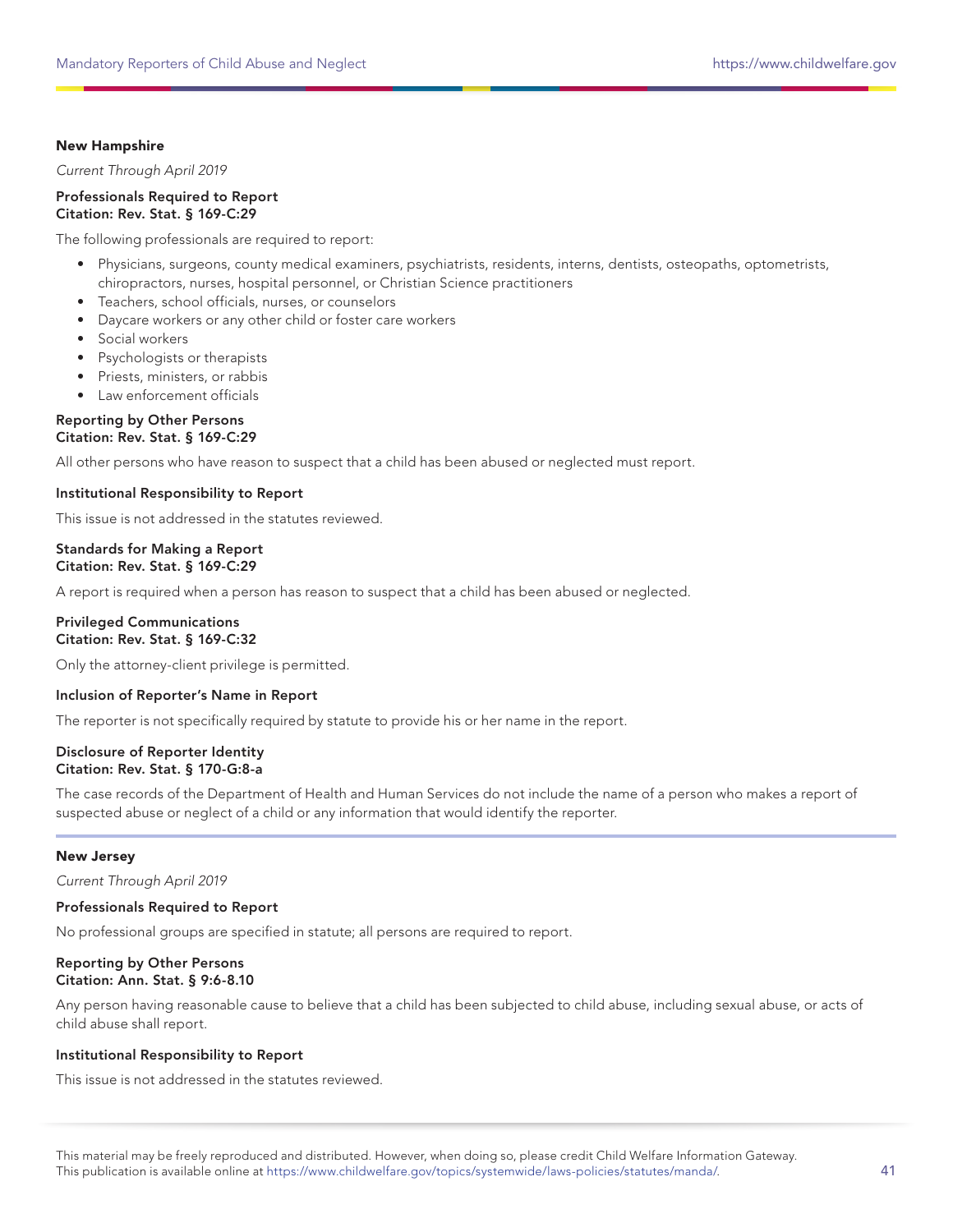#### Standards for Making a Report Citation: Ann. Stat. § 9:6-8.10

A report is required when a person has reasonable cause to believe that a child has been subjected to abuse or neglect.

## Privileged Communications

This issue is not addressed in the statutes reviewed.

## Inclusion of Reporter's Name in Report

The reporter is not specifically required by statute to provide his or her name in the report.

#### Disclosure of Reporter Identity Citation: Ann. Stat. § 9:6-8.10a

The identity of the reporter shall not be made public. Any information that could endanger any person shall not be released.

## New Mexico

Current Through April 2019

## Professionals Required to Report Citation: Ann. Stat. § 32A-4-3

Professionals required to report include the following:

- Licensed physicians
- Residents or interns
- Law enforcement officers or judges
- Registered nurses or visiting nurses
- Teachers or school officials
- Social workers acting in their official capacity
- Members of the clergy

## Reporting by Other Persons Citation: Ann. Stat. § 32A-4-3

Every person who knows or has a reasonable suspicion that a child is an abused or a neglected child shall report the matter immediately.

## Institutional Responsibility to Report

This issue is not addressed in the statutes reviewed.

#### Standards for Making a Report Citation: Ann. Stat. § 32A-4-3

A report is required when a person knows or has a reasonable suspicion that a child is abused or neglected.

## Privileged Communications Citation: Ann. Stat. §§ 32A-4-3; 32A-4-5

A clergy member need not report any information that is privileged.

The report or its contents or any other facts related thereto or to the condition of the child who is the subject of the report shall not be excluded on the ground that the matter is or may be the subject of a physician-patient privilege or similar privilege or rule against disclosure.

## Inclusion of Reporter's Name in Report Citation: Ann. Stat. § 32A-4-5

The identity of the mandated reporter will be verified before any investigation is initiated.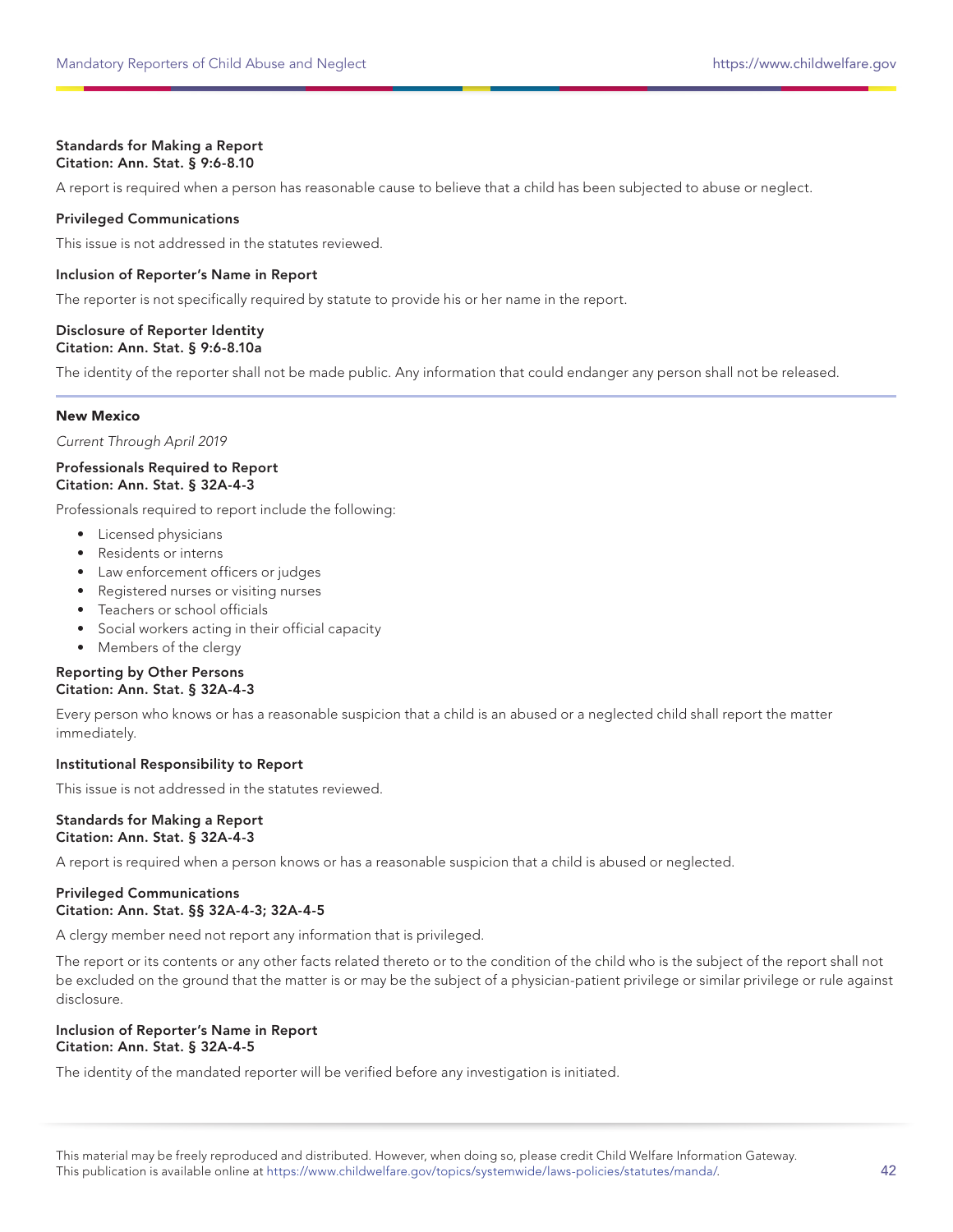## Disclosure of Reporter Identity Citation: Ann. Stat. § 32A-4-33

Any release of information to a parent, guardian, or legal custodian shall not include identifying information about the reporter.

## New York

Current Through April 2019

## Professionals Required to Report Citation: Soc. Serv. Law § 413

The following persons and officials are required to report:

- Physicians, physician assistants, surgeons, medical examiners, coroners, dentists, dental hygienists, osteopaths, optometrists, chiropractors, podiatrists, residents, interns, psychologists, registered nurses, social workers, or emergency medical technicians
- Licensed creative arts therapists, marriage and family therapists, mental health counselors, or psychoanalysts
- Hospital personnel or Christian Science practitioners
- School officials, including, but not limited to, teachers, guidance counselors, school psychologists, school social workers, school nurses, or administrators
- Full- or part-time compensated school employees required to hold temporary coaching licenses or professional coaching certificates
- Social services workers, daycare center workers, providers of family or group family daycare, or any other child care or foster care worker
- Employees of publicly-funded emergency shelters for families with children
- Directors of children's overnight camps, summer day camps, or traveling summer day camps
- Employees or volunteers in residential care facilities for children that are licensed, certified, or operated by the Office of Children and Family Services
- Mental health professionals, substance abuse counselors, alcoholism counselors, or all persons credentialed by the Office of Alcoholism and Substance Abuse Services
- Employees of health home-care agencies or home- and community-based services who are expected to have regular and substantial contact with children
- Peace officers, police officers, district attorneys or assistant district attorneys, investigators employed in the office of a district attorney, or other law enforcement officials

## Reporting by Other Persons Citation: Soc. Serv. Law § 414

Any other person who has reasonable cause to suspect that a child is abused or maltreated may report.

## Institutional Responsibility to Report Citation: Soc. Serv. Law § 413

Whenever a person is required to report in his or her capacity as a member of the staff of a medical or other public or private institution, school, facility, or agency, he or she shall make the report as required and immediately notify the person in charge of such institution, school, facility, or agency, or his or her designated agent. The person in charge, or the designated agent of such person, shall be responsible for all subsequent administration necessitated by the report. Any report shall include the name, title, and contact information for every staff person of the institution who is believed to have direct knowledge of the allegations in the report. Nothing in this section or title is intended to require more than one report from any such institution, school, or agency.

A medical or other public or private institution, school, facility, or agency shall not take any retaliatory personnel action against an employee because such employee believes that he or she has reasonable cause to suspect that a child is an abused or maltreated child and that employee therefore makes a report in accordance with this title. No school, school official, child care provider, foster care provider, residential care facility provider, hospital, medical institution provider, or mental health facility provider shall impose any conditions, including prior approval or prior notification, upon a member of their staff specifically required to report under this title.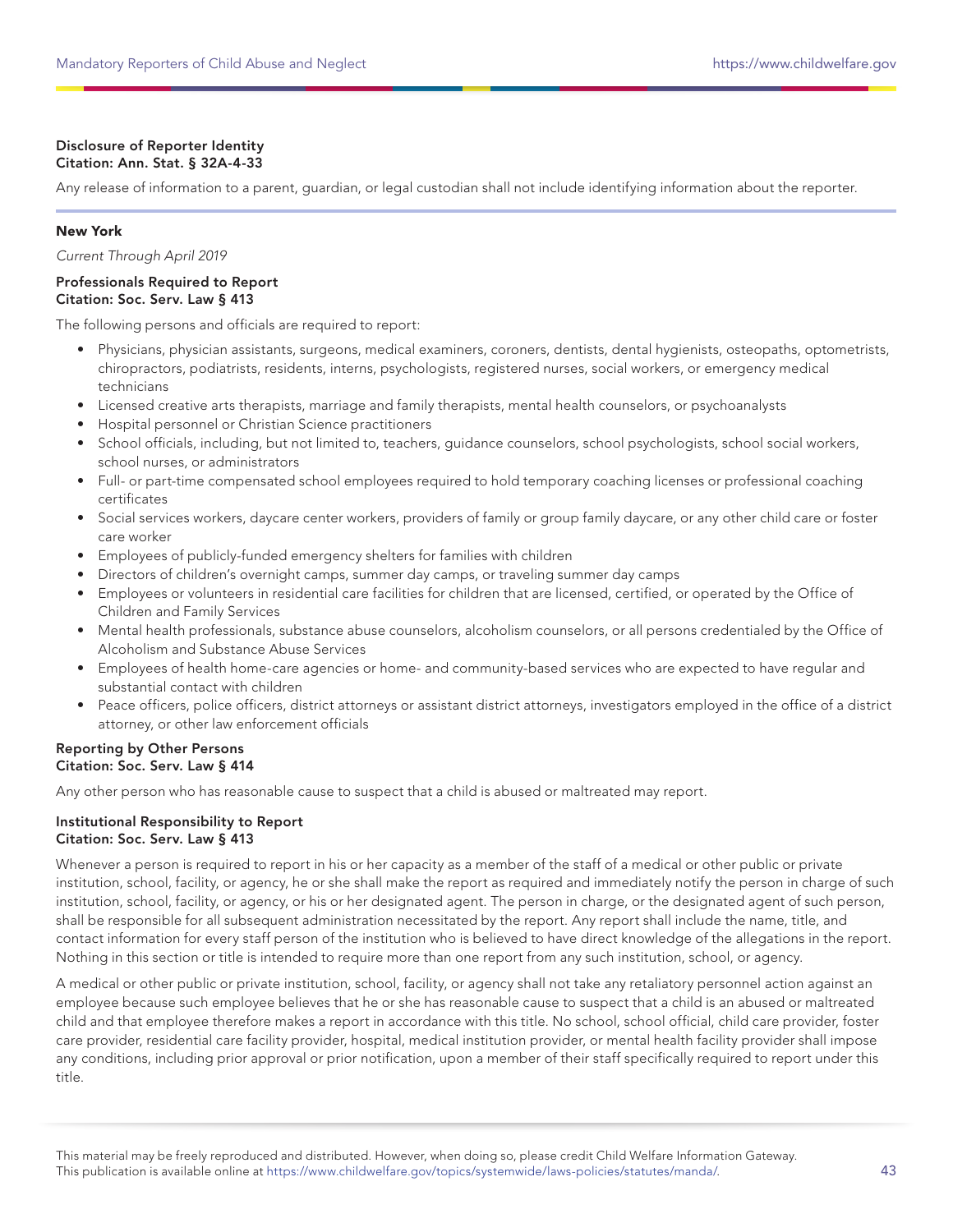## Standards for Making a Report Citation: Soc. Serv. Law § 413

A report is required when the reporter has reasonable cause to suspect that either of the following is true:

- A child coming before him or her in his or her professional or official capacity is an abused or maltreated child.
- The parent, guardian, custodian, or other person legally responsible for the child comes before the reporter and states from personal knowledge facts, conditions, or circumstances that, if correct, would render the child an abused or maltreated child.

#### Privileged Communications Citation: Soc. Serv. Law § 415

Notwithstanding the privileges set forth in article 45 of the civil practice law and rules, and any other provision of law to the contrary, mandated reporters who make a report that initiates an investigation of an allegation of child abuse or maltreatment are required to comply with all requests for records made by a child protective services agency relating to the report.

## Inclusion of Reporter's Name in Report Citation: Soc. Serv. Law § 415

The report shall include the name and contact information for the reporter.

## Disclosure of Reporter Identity Citation: Soc. Serv. Law § 422-a

Any disclosure of information shall not identify the source of the report.

## North Carolina

Current Through April 2019

#### Professionals Required to Report Citation: Gen. Stat. § 7B-301

Any person or institution that has cause to suspect abuse or neglect shall report.

## Reporting by Other Persons Citation: Gen. Stat. § 7B-301

All persons who have cause to suspect that any juvenile is abused, neglected, or dependent or has died as the result of maltreatment shall report.

## Institutional Responsibility to Report

This issue is not addressed in the statutes reviewed.

#### Standards for Making a Report Citation: Gen. Stat. § 7B-301

A report is required when a reporter has cause to suspect that any juvenile is abused, neglected, or dependent or has died as the result of maltreatment.

#### Privileged Communications Citation: Gen. Stat. § 7B-310

No privilege shall be grounds for failing to report, even if the knowledge or suspicion is acquired in an official professional capacity, except when the knowledge or suspicion is gained by an attorney from that attorney's client during representation only in the abuse, neglect, or dependency case. No privilege, except the attorney-client privilege, shall be grounds for excluding evidence of abuse, neglect, or dependency.

## Inclusion of Reporter's Name in Report Citation: Gen. Stat. § 7B-301

The report must include the name, address, and telephone number of the reporter.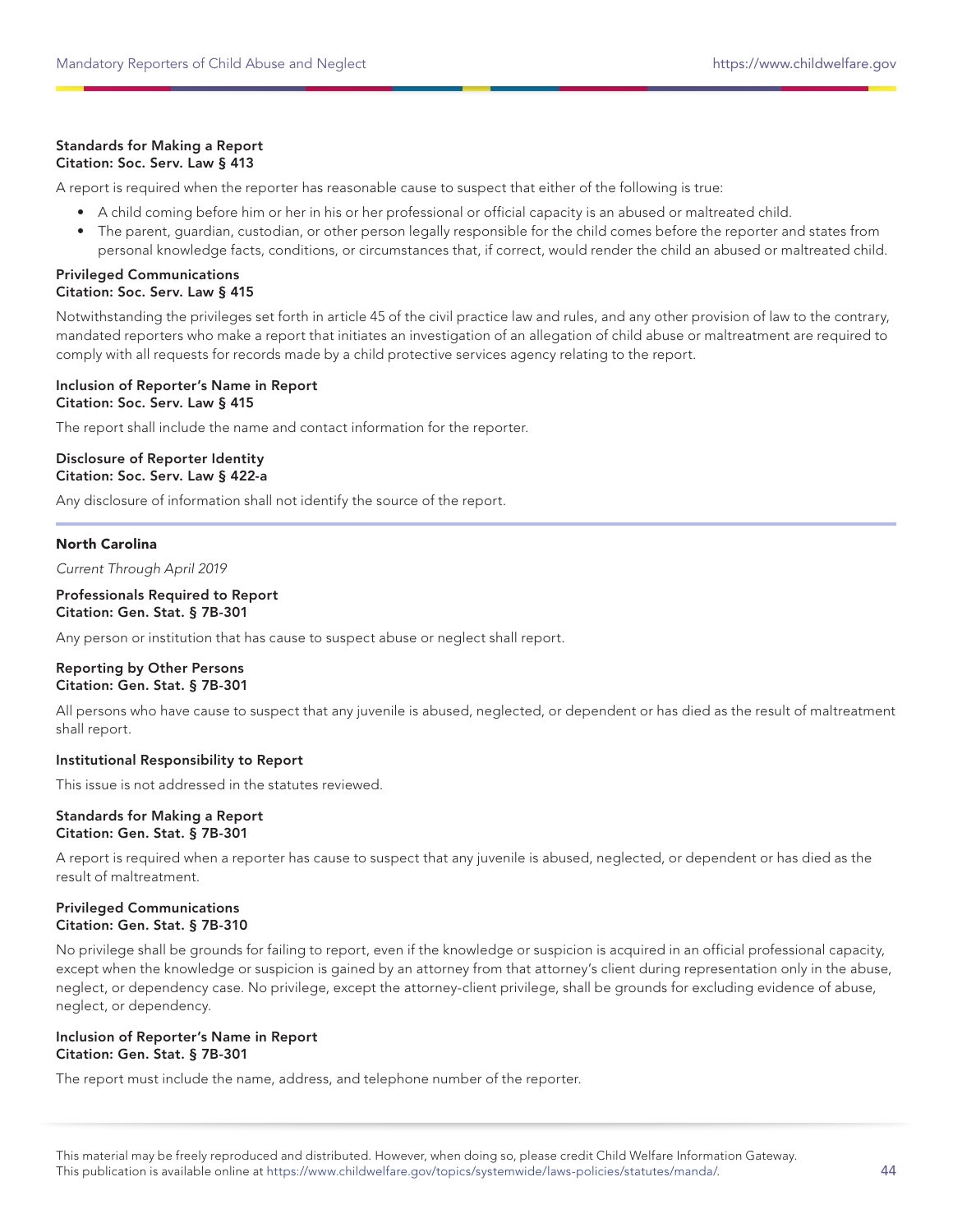## Disclosure of Reporter Identity Citation: Gen. Stat. § 7B-302

The Department of Social Services shall hold the identity of the reporter in strictest confidence, except that the department shall disclose confidential information regarding the identity of the reporter to any Federal, State, or local government entity or its agent with a court order. The department may only disclose confidential information regarding the identity of the reporter to a Federal, State, or local government entity or its agent without a court order when the entity demonstrates a need for the reporter's name to carry out the entity's mandated responsibilities.

## North Dakota

Current Through April 2019

## Professionals Required to Report Citation: Cent. Code §§ 50-25.1-03; 25-01-01

The following professionals are required to report:

- Dentists, dental hygienists, optometrists, medical examiners or coroners, or any other medical or mental health professionals
- Tier 1, tier 2, tier 3, or tier 4 mental health professionals, as defined under § 25-01-01
- Religious practitioners of the healing arts
- Schoolteachers, administrators, or school counselors
- Child care workers or foster parents
- Police or law enforcement officers, juvenile court personnel, probation officers, or division of juvenile services employees
- Licensed social workers, family services specialists, or child care licensors
- Members of the clergy

Mental health professionals are classified as follows:

- Tier 1 mental health professionals include licensed psychiatrists, psychologists, physicians, or physician assistants, and advanced practice registered nurses.
- Tier 2 mental health professionals include licensed independent clinical social workers, professional clinical counselors, marriage and family therapists, addiction counselors, and registered nurses.
- Tier 3 mental health professionals include licensed associate professional counselors, master social workers, baccalaureate social workers, professional counselors, associate marriage and family therapists, occupational therapists, practical nurses, behavior analysts, vocational rehabilitation counselors, school psychologists, and human relations counselors.
- Tier 4 mental health professionals include direct care associates or technicians.

## Reporting by Other Persons Citation: Cent. Code § 50-25.1-03

Any other person who has reasonable cause to suspect that a child is abused or neglected may report.

## Institutional Responsibility to Report Citation: Cent. Code §§ 50-25.1-04; 50-25.1-09.1

Reports involving known or suspected institutional child abuse or neglect must be made and received in the same manner as all other reports made under this chapter.

An employer is prohibited from retaliating against an employee solely because the employee in good faith reported having reasonable cause to suspect that a child was abused or neglected or died as a result of abuse or neglect or because the employee is a child with respect to whom a report was made.

There is a rebuttable presumption that any adverse action within 90 days of a report is retaliatory. For purposes of this subsection, an 'adverse action' is action taken by an employer against the person making the report or the child with respect to whom a report was made, including any of the following:

- Discharge, suspension, termination, or transfer from any facility, institution, school, agency, or other place of employment
- Discharge from or termination of employment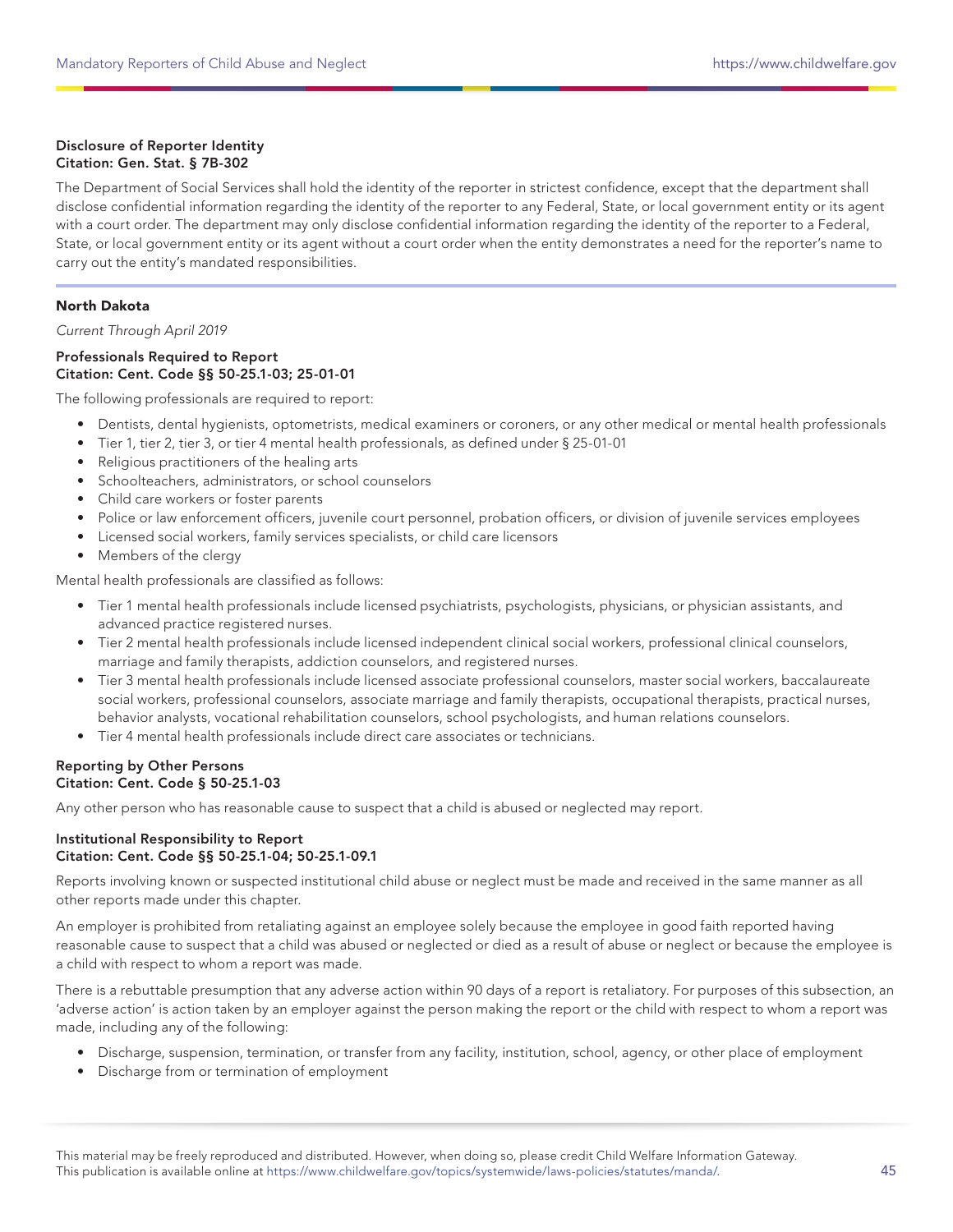- Demotion or reduction in remuneration for services
- Restriction or prohibition of access to any facility, institution, school, agency, or other place of employment or persons affiliated with it

#### Standards for Making a Report Citation: Cent. Code § 50-25.1-03

A report is required when a reporter has knowledge of or reasonable cause to suspect that a child is abused or neglected, if the knowledge or suspicion is derived from information received by that person in that person's official or professional capacity.

A person who has knowledge of or reasonable cause to suspect that a child is abused or neglected based on images of sexual conduct by a child discovered on a workplace computer shall report the circumstances to the department.

## Privileged Communications Citation: Cent. Code §§ 50-25.1-03; 50-25.1-10

A member of the clergy is not required to report such circumstances if the knowledge or suspicion is derived from information received in the capacity of spiritual adviser.

Any privilege of communication between husband and wife or between any professional person and the person's patient or client, except between attorney and client, cannot be used as grounds for failing to report.

## Inclusion of Reporter's Name in Report

The reporter is not specifically required by statute to provide his or her name in the report.

## Disclosure of Reporter Identity Citation: Cent. Code § 50-25.1-11

All reports are confidential and must be made available to a parent, the child's guardian, and any person who is the subject of a report provided that the identity of persons reporting or supplying information is protected.

## Northern Mariana Islands

Current Through April 2019

Professionals Required to Report Citation: Commonwealth Code Tit. 6, § 5313

Reports are required from the following:

- Any health-care worker, including anesthesiologists, acupuncturists, chiropractors, dentists, health aides, hypnotists, massage therapists, mental health counselors, midwives, nurses, nurse practitioners, osteopaths, naturopaths, physical therapists, physicians, physician's assistants, psychiatrists, psychologists, radiologists, religious healing practitioners, surgeons, or x-ray technicians
- Teachers or other school officials
- Daycare providers, nannies, au pair workers, or any other person who is entrusted with the temporary care of a minor child in return for compensation, except babysitters who are themselves minor children
- Counselors or social workers
- Peace officers or other law enforcement officials

## Reporting by Other Persons Citation: Commonwealth Code Tit. 6, § 5313

Any other person may at any time report known or suspected instances of child abuse or neglect.

#### Institutional Responsibility to Report

This issue is not addressed in the statutes reviewed.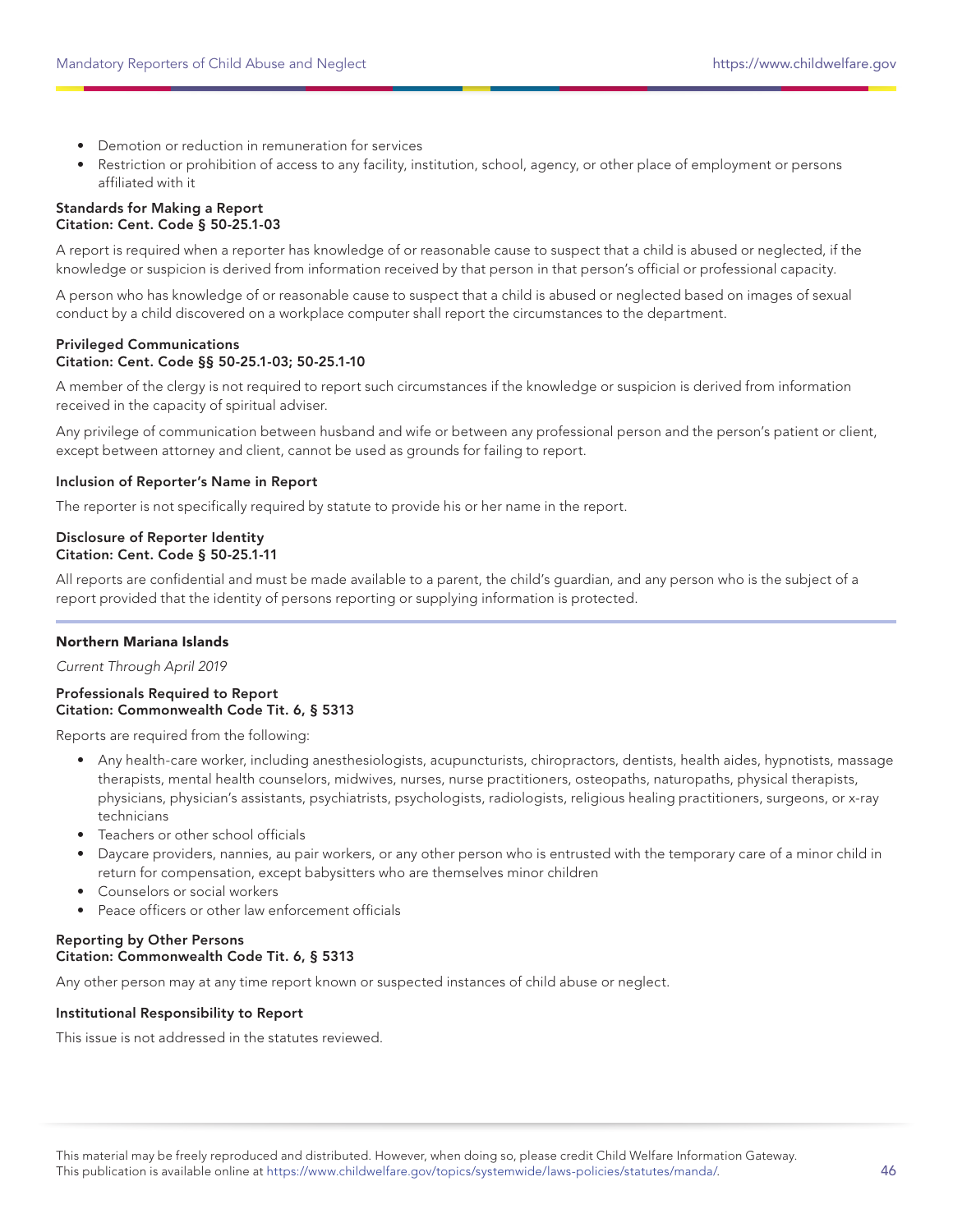## Standards for Making a Report Citation: Commonwealth Code Tit. 6, § 5313

A report is required when a mandated reporter comes into contact in a professional capacity with a child who the person knows or has reasonable cause to suspect is abused or neglected.

### Privileged Communications Citation: Commonwealth Code Tit. 6, § 5317

Common law and statutory privileges as to communications between husband and wife and a professional person and his or her patient or client, except for that between attorney and client, do not apply to communications relating to the reporting of child abuse offenses.

## Inclusion of Reporter's Name in Report

The reporter is not specifically required by statute to provide his or her name in the report.

#### Disclosure of Reporter Identity Citation: Commonwealth Code Tit. 6, § 5325

The release of data that would identify the person who made a report of suspected child abuse or the person who cooperated in a subsequent investigation is prohibited.

## Ohio

Current Through April 2019

#### Professionals Required to Report Citation: Rev. Code § 2151.421

Mandatory reporters include the following:

- Attorneys
- Physicians, interns, residents, dentists, podiatrists, nurses, or other health-care professionals
- Licensed psychologists, school psychologists, or marriage and family therapists
- Speech pathologists or audiologists
- Coroners
- Administrators or employees of child daycare centers, certified child care agencies, or other public or private children services; residential camps; child day camps; or private, nonprofit therapeutic wilderness camps agencies
- Teachers, school employees, or school authorities
- Persons engaged in social work or the practice of professional counseling
- Peace officers or agents of county humane societies
- Persons, other than clerics, rendering spiritual treatment through prayer in accordance with the tenets of a well-recognized religion
- Professional employees of a county Department of Job and Family Services who works with children and families
- Superintendents or regional administrators employed by the Department of Youth Services
- Superintendents, board members, or employees of county boards of developmental disabilities; investigative agents contracted with by a county board of developmental disabilities; employees of the Department of Developmental Disabilities; employees of a facility or home that provides respite care; employees of a home health agency; or employees of an entity that provides homemaker services
- Persons performing the duties of an assessor or third party employed by a public children's services agency to assist in providing child- or family-related services
- Court-appointed special advocates or guardians ad litem

#### Reporting by Other Persons Citation: Rev. Code § 2151.421

Any other person who suspects that a child has suffered or faces a threat of suffering from abuse or neglect may report.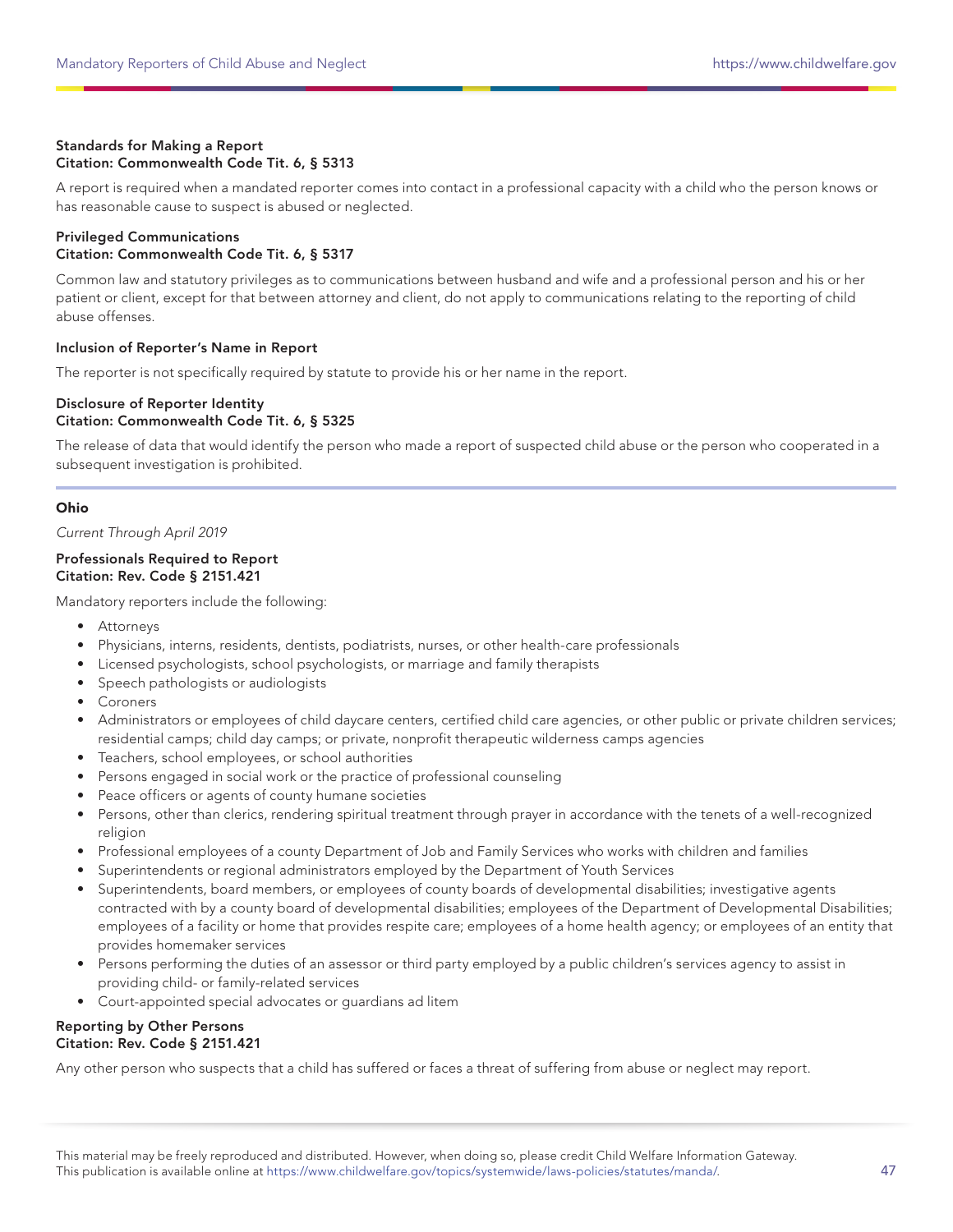## Institutional Responsibility to Report

This issue is not addressed in the statutes reviewed.

#### Standards for Making a Report Citation: Rev. Code § 2151.421

A report is required when a mandated person is acting in an official or professional capacity and knows or suspects that a child under age 18 or a person under age 21 with a developmental disability or physical impairment has suffered or faces a threat of suffering any physical or mental wound, injury, disability, or condition of a nature that reasonably indicates abuse or neglect of the child.

#### Privileged Communications Citation: Rev. Code § 2151.421

An attorney, physician, or cleric is not required to make a report concerning any communication the attorney, physician, or cleric receives from a client, patient, or penitent in a professional relationship, if, in accordance with § 2317.02, the attorney, physician, or cleric could not testify with respect to that communication in a civil or criminal proceeding.

If all the following apply, the client, patient, or penitent in the relationship is deemed to have waived any testimonial privilege with respect to any communication the attorney, physician, or cleric receives, and the attorney, physician, or cleric shall make a report with respect to that communication:

- The client, patient, or penitent, at the time of the communication, is either a child under age 18 or a mentally retarded, developmentally disabled, or physically impaired person under age 21.
- The attorney, physician, or cleric knows, or has reasonable cause to suspect based on facts that would cause a reasonable person in similar position to suspect, as a result of the communication or any observations made during that communication, that the client, patient, or penitent has suffered or faces a threat of suffering any physical or mental wound, injury, disability, or condition of a nature that reasonably indicates abuse or neglect of the person.
- The abuse or neglect does not arise out of the person's attempt to have an abortion without the notification of her parents, guardian, or custodian in accordance with § 2151.85.

## Inclusion of Reporter's Name in Report Citation: Rev. Code § 2151.421

The reporter is not required to provide his or her name in the report, but if he or she wants to receive information on the outcome of the investigation, he or she must provide his or her name, address, and telephone number to the person who receives the report.

## Disclosure of Reporter Identity Citation: Rev. Code § 2151.421

The information provided in a report made pursuant to this section and the name of the person who made the report shall not be released for use and shall not be used as evidence in any civil action or proceeding brought against the person who made the report.

## Oklahoma

Current Through April 2019

Professionals Required to Report Citation: Ann. Stat. Tit. 10A, § 1-2-101; Tit. 21, § 1021.4

Mandatory reporters include the following:

- All persons
- Commercial film and photographic print processors or computer technicians

## Reporting by Other Persons Citation: Ann. Stat. Tit. 10A, § 1-2-101

Every person who has reason to believe that a child is a victim of abuse or neglect must report.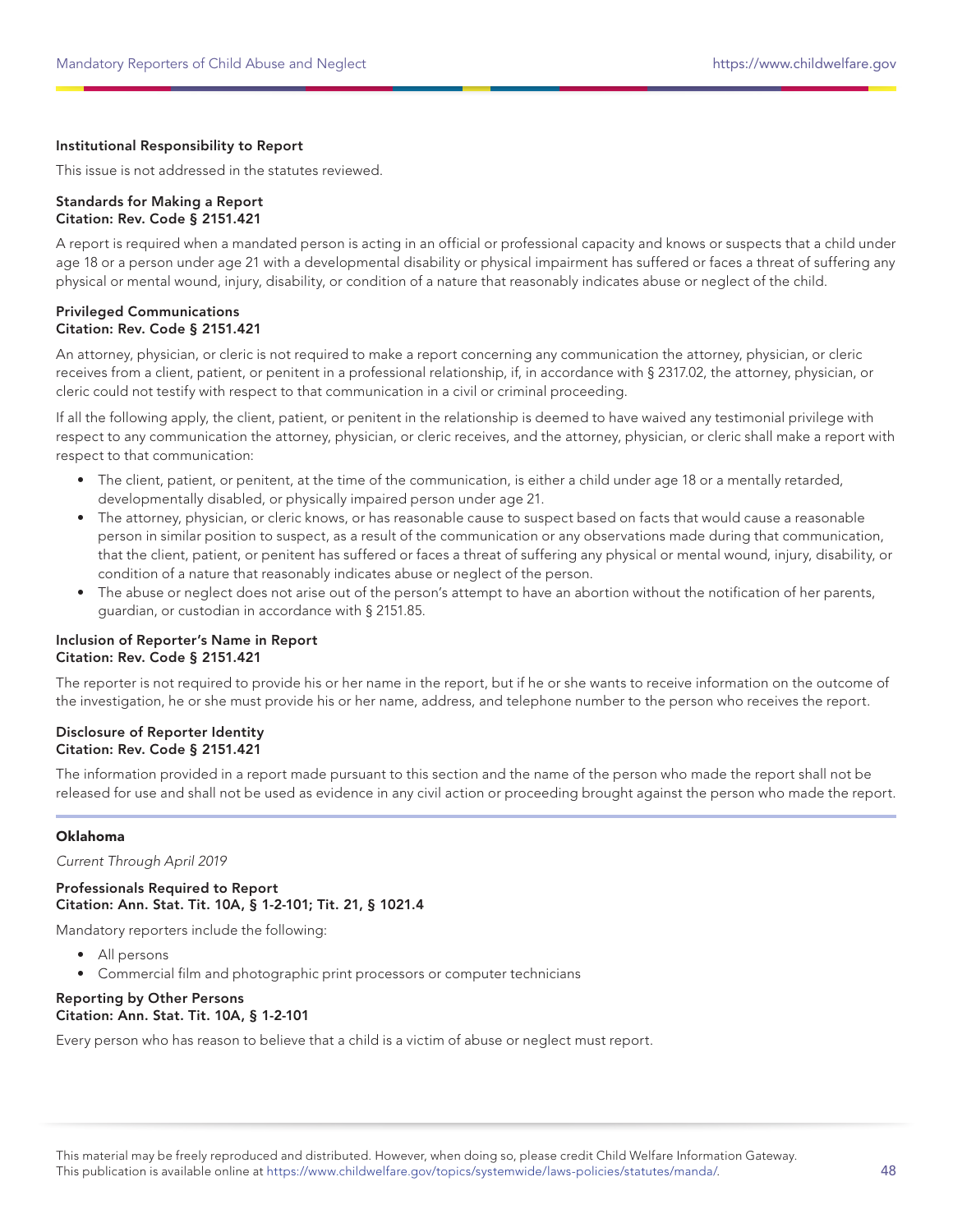## Institutional Responsibility to Report Citation: Ann. Stat. Tit. 10A, § 1-2-101

The reporting obligations under this section are individual, and no employer, supervisor, administrator, governing body, or entity shall interfere with the reporting obligations of any employee or other person or in any manner discriminate or retaliate against the employee or other person who in good faith reports suspected child abuse or neglect or who provides testimony in any proceeding involving child abuse or neglect. Any employer, supervisor, administrator, governing body, or entity that discharges, discriminates, or retaliates against the employee or other person shall be liable for damages, costs, and attorney fees. If a child who is the subject of the report or other child is harmed by the discharge, discrimination, or retaliation described in this paragraph, the party harmed may file an action to recover damages, costs, and attorney fees.

## Standards for Making a Report Citation: Ann. Stat. Tit. 10A, § 1-2-101; Tit. 21, § 1021.4

A report is required when any of the following apply:

- Any person has reason to believe that a child under age 18 is a victim of abuse or neglect.
- A physician, surgeon, other health-care professional (including doctors of medicine, licensed osteopathic physicians, residents, and interns), or midwife is involved in the prenatal care of expectant mothers or the delivery or care of infants and an infant tests positive for alcohol or a controlled dangerous substance or is diagnosed with neonatal abstinence syndrome or fetal alcohol spectrum disorder.
- A commercial film and photographic print processor or computer technician has knowledge of or observes any film, photograph, videotape, negative, or slide depicting a child engaged in an act of sexual conduct.

## Privileged Communications Citation: Ann. Stat. Tit. 10A, § 1-2-101

No privilege shall relieve any person from the requirement to report.

## Inclusion of Reporter's Name in Report

This issue is not addressed in the statutes reviewed.

## Disclosure of Reporter Identity Citation: Ann. Stat. Tit. 10A, § 1-2-101

The Department of Human Services shall electronically record each referral received by the statewide centralized child abuse reporting hotline and establish a secure means of retaining the recordings for 12 months. The recordings shall be confidential and subject to disclosure only if a court orders the disclosure of the referral. The department shall redact any information identifying the reporting party unless otherwise ordered by the court.

## Oregon

Current Through April 2019

## Professionals Required to Report Citation: Rev. Stat. §§ 419B.005; 419B.010

The following public or private officials are mandated to report:

- Physicians, physician assistants, naturopathic physicians, interns, residents, optometrists, chiropractors, dentists, nurses, nurse practitioners, pharmacists, nurse's aides, home health aides, or employees of in-home health services
- School employees, including employees of higher education institutions (such as community colleges and public and private universities)
- Employees of the Department of Human Services, the Oregon Health Authority, the Early Learning Division, the Youth Development Council, the Office of Child Care, the Oregon Youth Authority, a local health department, a community mental health program, a community developmental disabilities program, a county juvenile department, a licensed child-caring agency, or an alcohol and drug treatment program
- Peace officers
- Members of the clergy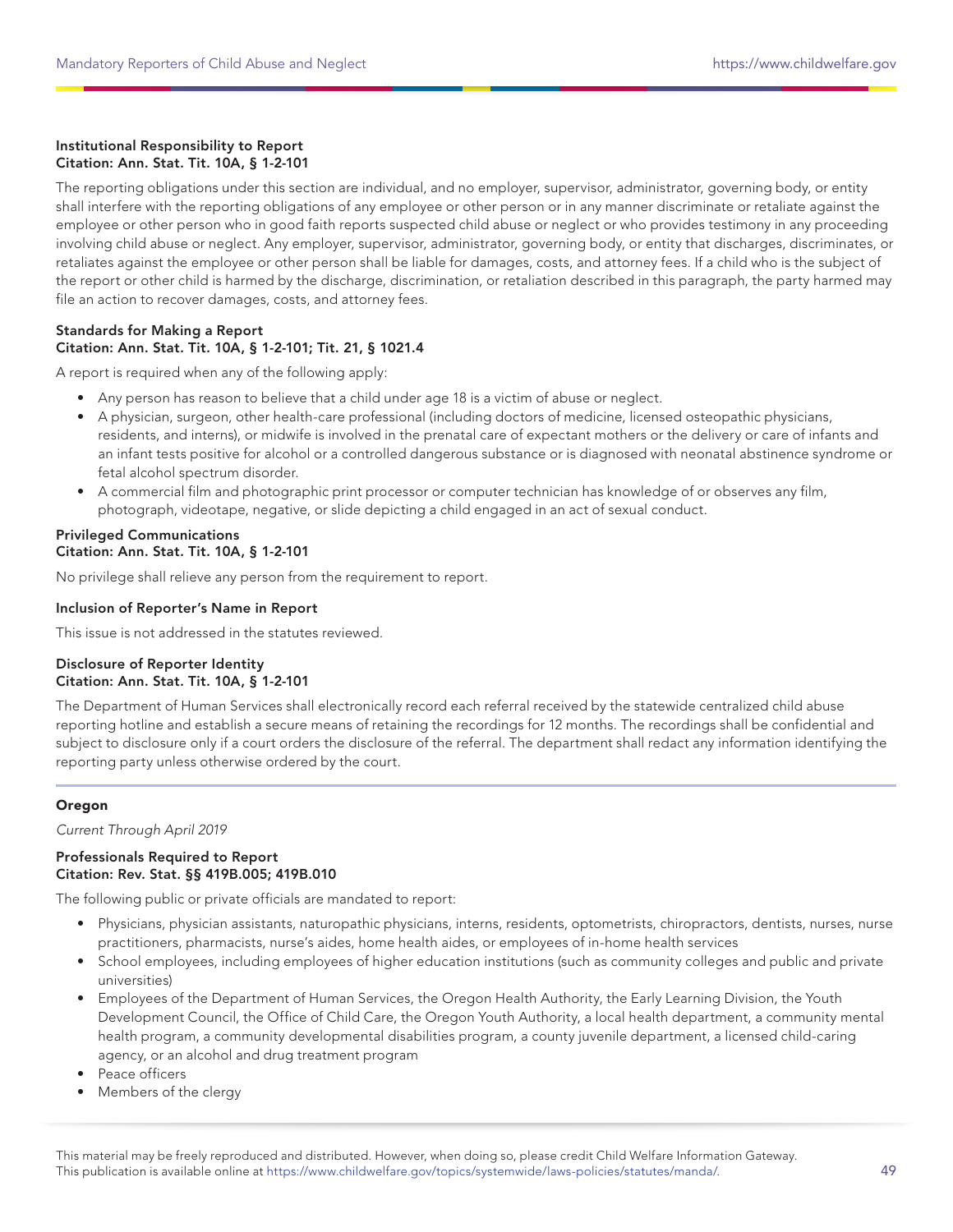- Psychologists, social workers, professional counselors, or marriage and family therapists
- Certified foster care or child care providers
- Attorneys or court-appointed special advocates
- Firefighters or emergency medical technicians
- Members of the Legislative Assembly
- Physical, speech, or occupational therapists
- Audiologists or speech-language pathologists
- Employees of the Teacher Standards and Practices Commission directly involved in investigations or discipline by the commission
- Operators of preschool or school-age recorded programs
- Employees or a private agency or organization facilitating the provision of respite services for parents pursuant to a properly executed power of attorney
- Employees of organizations providing child-related services or activities, including youth groups or centers, scout groups or camps, or summer or day camps
- Coaches, assistant coaches, or trainers of athletes, if compensated and if the athlete is a child
- Personal support and home care workers

#### Reporting by Other Persons Citation: Rev. Stat. § 419B.015

Any person may voluntarily make a report.

## Institutional Responsibility to Report Citation: Rev. Stat. § 419B.010

The duty to report under this section is personal to the public or private official alone, regardless of whether the official is employed by, a volunteer of, or a representative or agent for any type of entity or organization that employs persons or uses persons as volunteers who are public or private officials in its operations.

The duty to report under this section exists regardless of whether the entity or organization that employs the public or private official or uses the official as a volunteer has its own procedures or policies for reporting abuse internally within the entity or organization.

#### Standards for Making a Report Citation: Rev. Stat. § 419B.010

A report is required when any public or private official has reasonable cause to believe that any child with whom the official comes in contact has suffered abuse.

## Privileged Communications Citation: Rev. Stat. § 419B.010

A psychiatrist, psychologist, member of the clergy, or attorney shall not be required to report if such communication is privileged under law. An attorney is not required to make a report of information communicated to the attorney in the course of representing a client if disclosure of the information would be detrimental to the client.

## Inclusion of Reporter's Name in Report

The reporter is not specifically required by statute to provide his or her name in the report.

## Disclosure of Reporter Identity Citation: Rev. Stat. § 419B.015

The name, address, and other identifying information about the person who made the report may not be disclosed.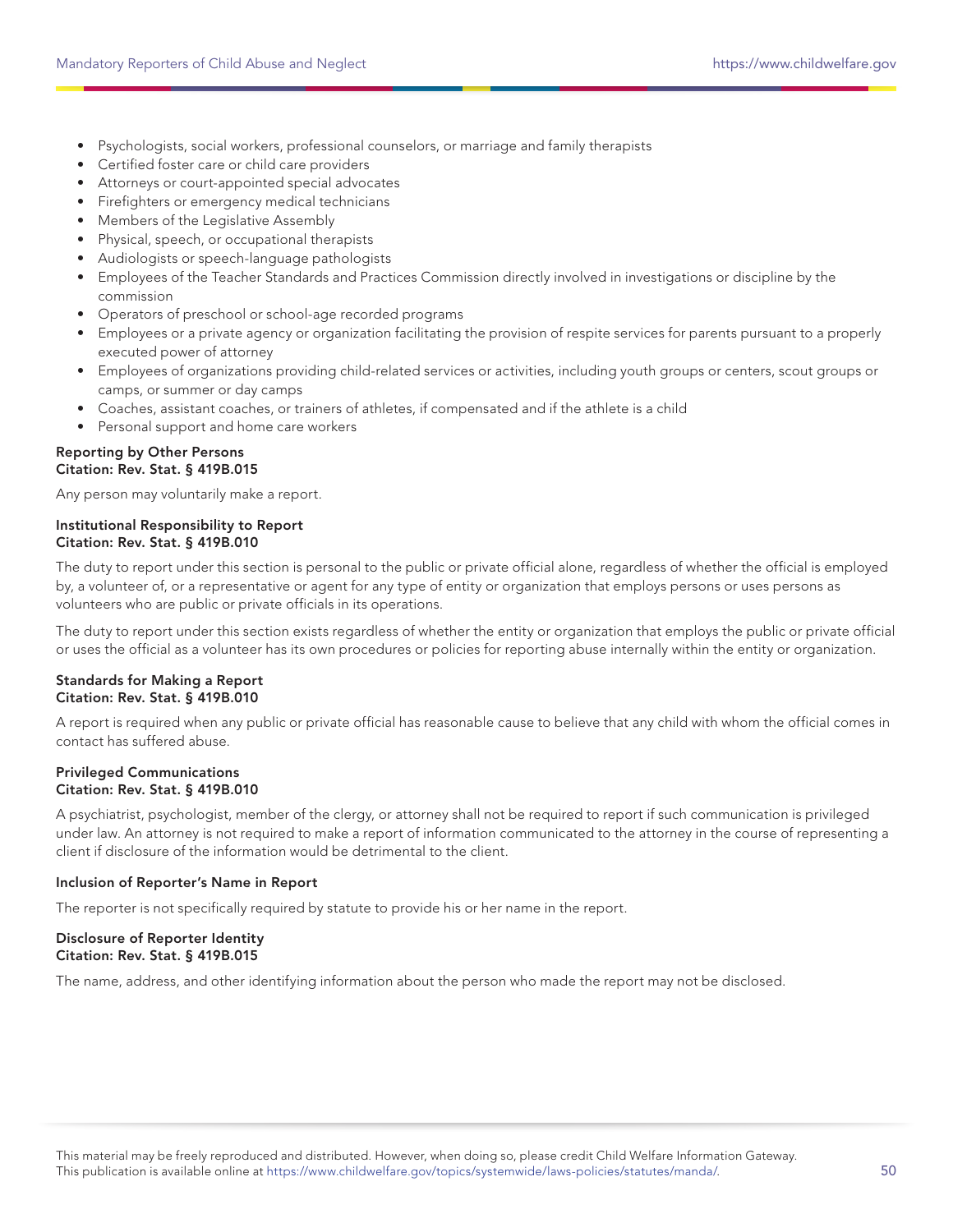## Pennsylvania

Current Through April 2019

#### Professionals Required to Report Citation: Cons. Stat. Tit. 23, § 6311

The following adults are required to report:

- Persons licensed or certified to practice in any health-related field
- Medical examiners, coroners, or funeral directors
- Employees of licensed health-care facilities who are engaged in the admission, examination, care, or treatment of individuals
- School employees
- Employees of a child care service or public library
- A clergyman, priest, rabbi, minister, Christian Science practitioner, religious healer, or spiritual leader of any regularly established church or other religious organization
- Any person, paid or unpaid, who, on the basis of the person's role in a program, activity, or service, is a person responsible for the child's welfare or has direct contact with children
- Employees of a social services agency
- A peace officer or law enforcement official
- An emergency medical services provider
- An individual supervised or managed by a person listed above who has direct contact with children
- An independent contractor
- An attorney affiliated with an agency, institution, or other entity, including a school or established religious organization that is responsible for the care, supervision, guidance, or control of children
- A foster parent
- An adult family member who is a person responsible for the child's welfare and provides services to a child in a family living home, community home for individuals with an intellectual disability, or licensed host home for children

A 'school employee' is an individual who is employed by a school or who provides an activity or service sponsored by a school. The term does not apply to administrative personnel unless that person has direct contact with children. A school is a facility providing elementary, secondary, or postsecondary educational services, including public and nonpublic schools, vocational-technical schools, and institutions of higher education.

## Reporting by Other Persons Citation: Cons. Stat. Tit. 23, § 6312

Any person may make an oral or written report of suspected child abuse, which may be submitted electronically, if that person has reasonable cause to suspect that a child is a victim of child abuse.

## Institutional Responsibility to Report Citation: Cons. Stat. Tit. 23, § 6311

Whenever a person is required to report in the capacity as a member of the staff of a medical or other public or private institution, school, facility, or agency, that person shall report immediately in accordance with § 6313 and shall immediately thereafter notify the person in charge of the institution, school, facility, or agency, or the designated agent of the person in charge. Upon notification, the person in charge or the designated agent, if any, shall facilitate the cooperation of the institution, school, facility, or agency with the investigation of the report. Any intimidation, retaliation, or obstruction in the investigation of the report is subject to the provisions of title 18, § 4958 (relating to intimidation, retaliation, or obstruction in child abuse cases). This chapter does not require more than one report from any such institution, school, facility, or agency.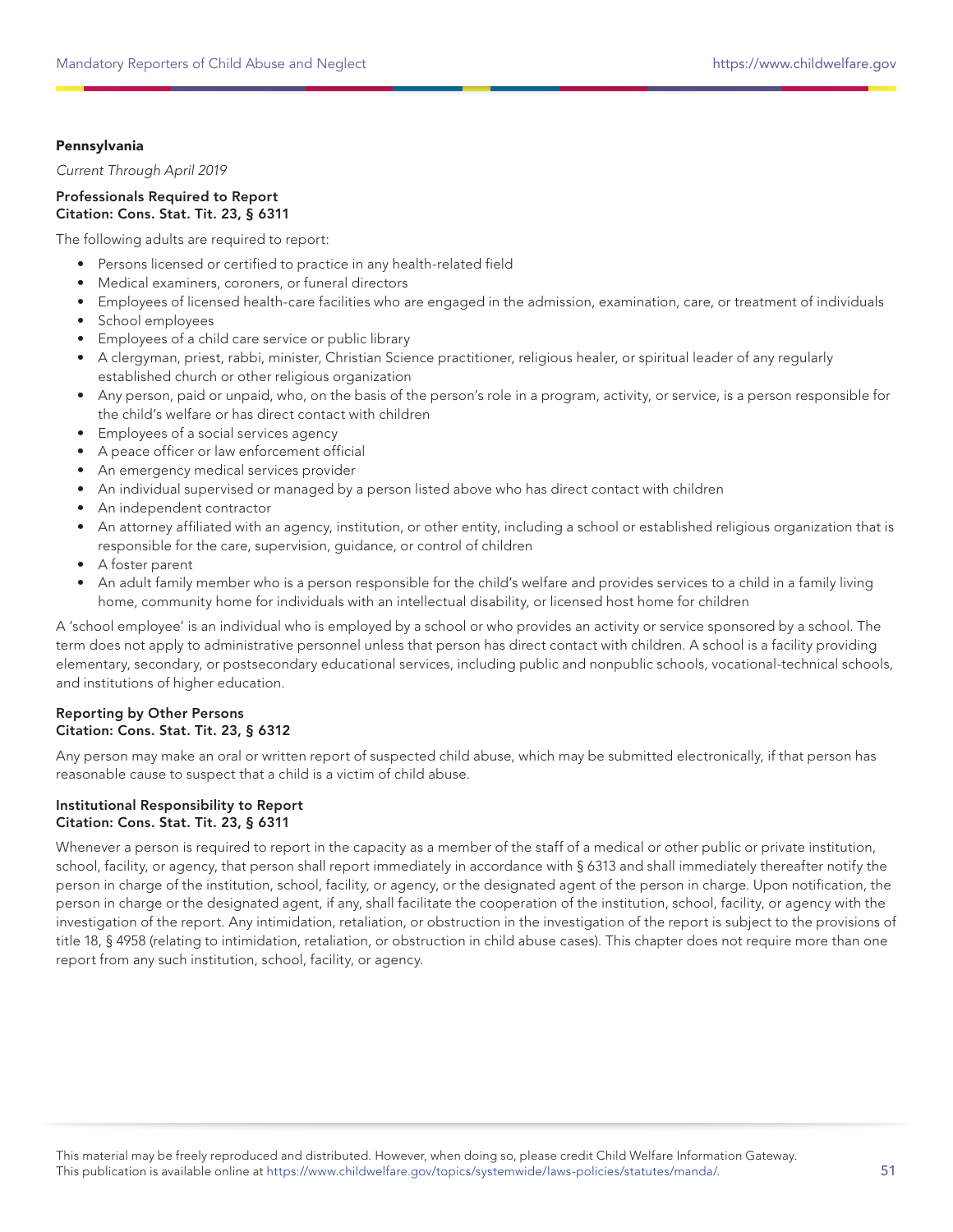## Standards for Making a Report Citation: Cons. Stat. Tit. 23, § 6311

A mandated reporter shall make a report of suspected child abuse if he or she has reasonable cause to suspect that a child is a victim of child abuse under any of the following circumstances:

- The mandated reporter comes into contact with the child in the course of employment, occupation, and practice of a profession or through a regularly scheduled program, activity, or service.
- The mandated reporter is directly responsible for the care, supervision, guidance, or training of the child or is affiliated with an agency, institution, organization, school, regularly established church or religious organization, or other entity that is directly responsible for the care, supervision, guidance, or training of the child.
- A person makes a specific disclosure to the mandated reporter that an identifiable child is the victim of child abuse.
- An individual age 14 or older makes a specific disclosure to the mandated reporter that the individual has committed child abuse.

Nothing in this section shall require a child to come before the mandated reporter in order for the mandated reporter to make a report of suspected child abuse. Nothing in this section shall require the mandated reporter to identify the person responsible for the child abuse to make a report of suspected child abuse.

## Privileged Communications Citation: Cons. Stat. Tit. 23, § 6311.1

The privileged communications between a mandated reporter and a patient or client of the mandated reporter shall not apply to a situation involving child abuse nor relieve the mandated reporter of the duty to make a report of suspected child abuse.

The following protections shall apply:

- Confidential communications made to a member of the clergy are protected under title 42, § 5943 (relating to confidential communications to clergymen).
- Confidential communications made to an attorney are protected so long as they are within the scope of title 42, § 5916 (relating to confidential communications to an attorney) and § 5928 (relating to confidential communications to an attorney), the attorney work product doctrine, or the rules of professional conduct for attorneys.

## Inclusion of Reporter's Name in Report Citation: Cons. Stat. Tit. 23, § 6313

A written report of suspected child abuse, which may be submitted electronically, shall include the name, telephone number, and email address of the person making the report.

## Disclosure of Reporter Identity Citation: Cons. Stat. Tit. 23, § 6340

Upon a written request, a subject of a report may receive a copy of all information, except for the identity of the person who made the report.

Except for reports released to law enforcement officials and the district attorney's office, and in response to a law enforcement official investigating allegations of false reports under title 18, § 4906.1 (relating to false reports of child abuse), the release of data that would identify the person who made a report of suspected child abuse or who cooperated in a subsequent investigation is prohibited. Law enforcement officials shall treat all reporting sources as confidential informants.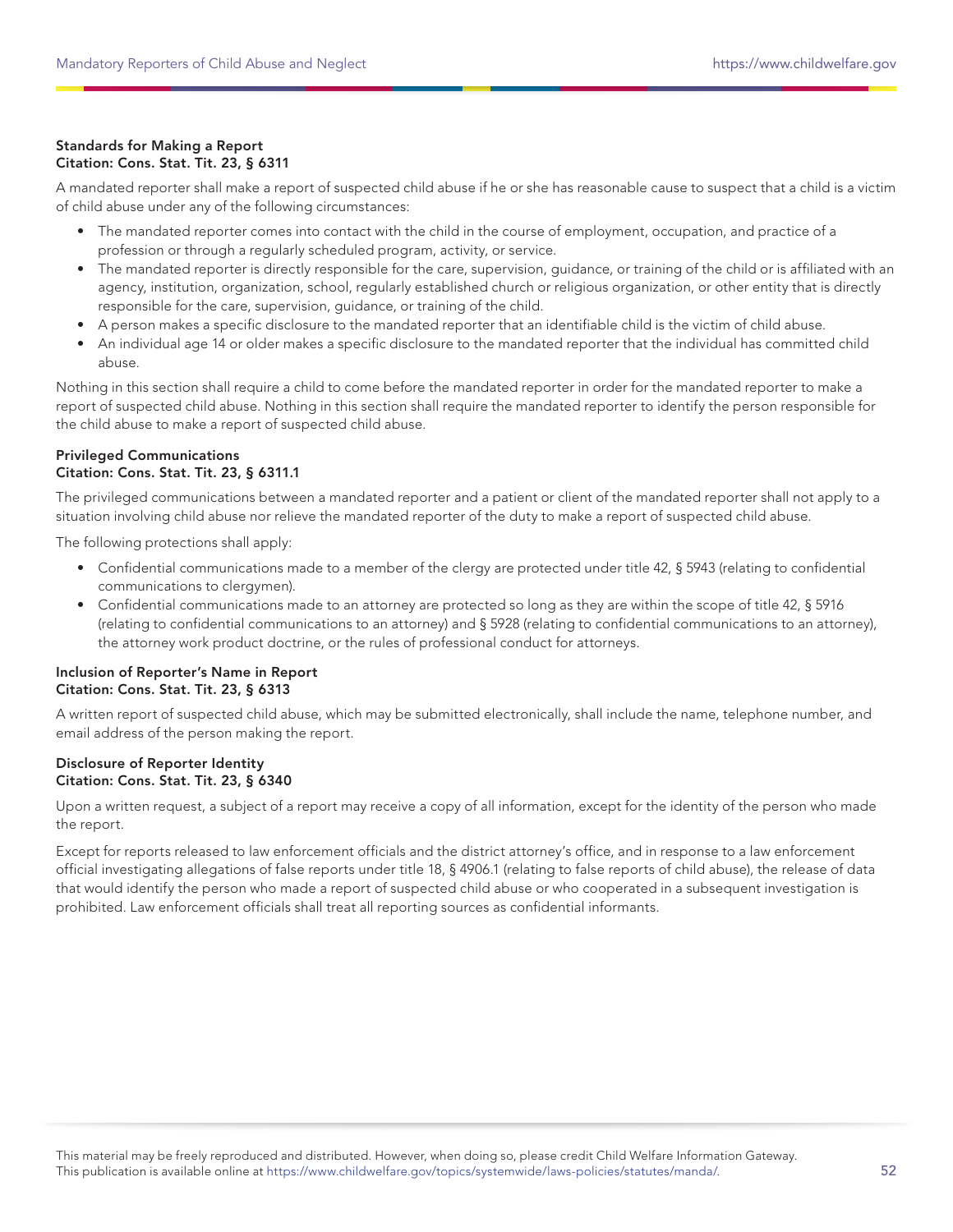## Puerto Rico

Current Through April 2019

#### Professionals Required to Report Citation: Ann. Laws Tit. 8, § 446

The following individuals and entities are required to report:

- Professionals or public officials
- Public, private, or privatized entities
- Professionals in the fields of health, justice, education, social work, or public order
- Persons who administer or work in caregiving institutions or centers, rehabilitation institutions, centers for minors, or foster homes
- Processors of film or photographs

#### Reporting by Other Persons Citation: Ann. Laws Tit. 8, § 446

Any person who has knowledge of or suspects that a minor is a victim of abuse or neglect must report.

## Institutional Responsibility to Report

This issue is not addressed in the statutes reviewed.

## Standards for Making a Report Citation: Ann. Laws Tit. 8, § 446

A report is required when either of the following apply:

- A person, in his or her professional capacity and in the performance of his or her functions, learns or comes to suspect that a minor is, has been, or is at risk of becoming a victim of abuse.
- A film processor has knowledge of or observes any motion picture, photograph, videotape, negative, or slide that depicts a minor involved in a sexual activity.

#### Privileged Communications

This issue is not addressed in the statutes reviewed.

#### Inclusion of Reporter's Name in Report

The reporter is not specifically required by statute to provide his or her name in the report.

#### Disclosure of Reporter Identity Citation: Ann. Laws Tit. 8, § 446

The identity of the person who made the report shall be kept in strict confidence.

## Rhode Island

Current Through April 2019

#### Professionals Required to Report Citation: Gen. Laws § 40-11-6

Any physician, duly certified registered nurse practitioner, or other health-care provider is required to report.

## Reporting by Other Persons Citation: Gen. Laws § 40-11-3(a)

Any person who has reasonable cause to know or suspect that a child has been abused or neglected must report.

#### Institutional Responsibility to Report

This issue is not addressed in the statutes reviewed.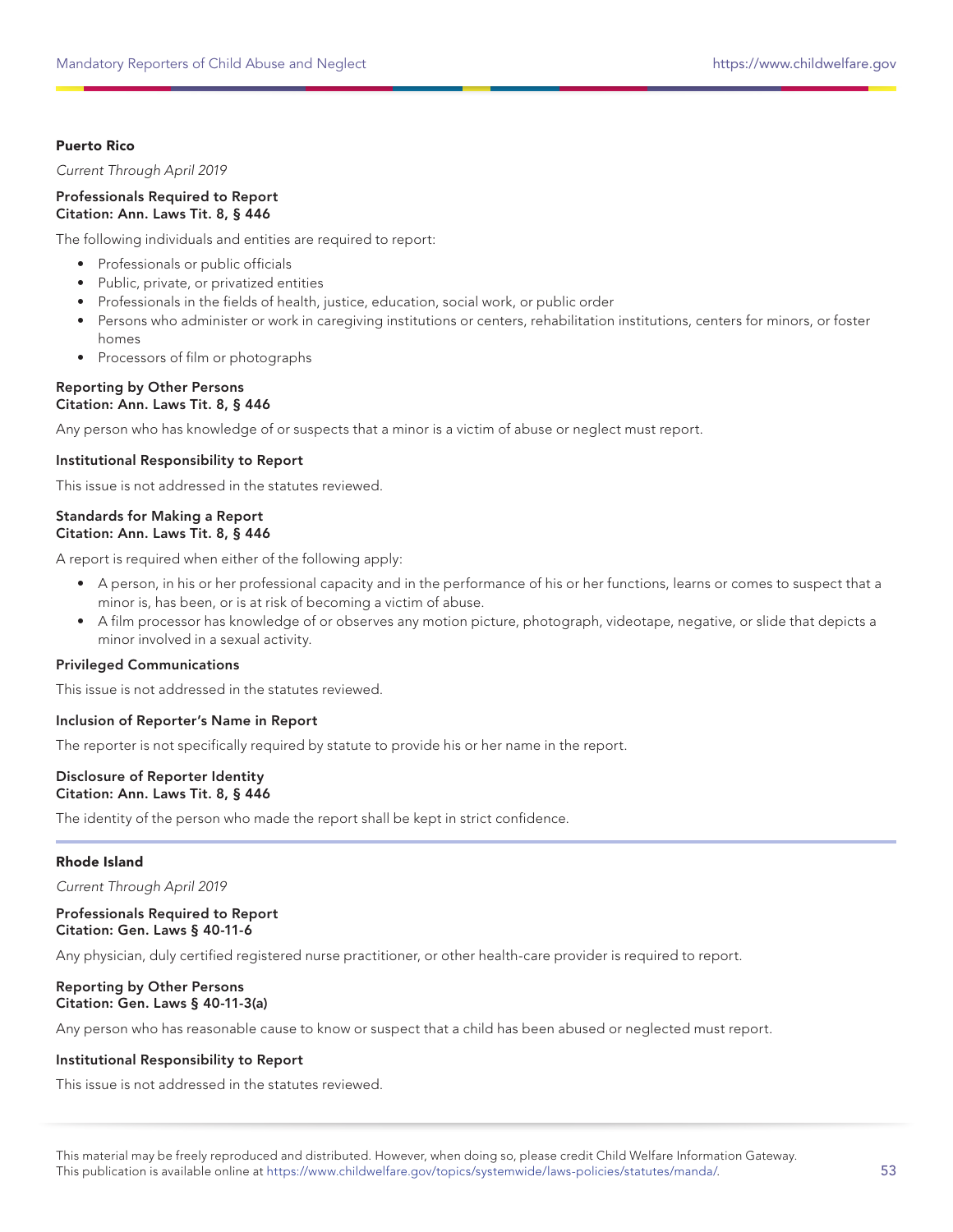## Standards for Making a Report Citation: Gen. Laws §§ 40-11-3(a); 40-11-6

A report is required when the following apply:

- A person has reasonable cause to know or suspect that a child has been abused or neglected.
- The following apply to a physician, nurse practitioner, or other health-care provider:
	- » He or she is involved in the delivery or care of infants born with, or identified as being affected by, substance abuse or withdrawal symptoms resulting from prenatal drug exposure or a fetal alcohol spectrum disorder.
	- » He or she has cause to suspect that a child brought to them for treatment is an abused or neglected child.
	- » He or she determines that a child younger than age 12 is suffering from any sexually transmitted disease.

## Privileged Communications Citation: Gen. Laws § 40-11-11

The privileged quality of communication between husband and wife and any professional person and his or her patient or client, except that between attorney and client, shall not constitute grounds for failure to report.

## Inclusion of Reporter's Name in Report

The reporter is not specifically required by statute to provide his or her name in the report.

## Disclosure of Reporter Identity

This issue is not addressed in the statutes reviewed.

## South Carolina

Current Through April 2019

#### Professionals Required to Report Citation: Ann. Code § 63-7-310

The following professionals are required to report:

- Physicians, nurses, dentists, optometrists, medical examiners, or coroners
- Employees of county medical examiner's or coroner's offices
- Any other medical, emergency medical services, mental health, or allied health professionals
- Members of the clergy, including Christian Science practitioners or religious healers
- Clerical or nonclerical religious counselors who charge for services
- School teachers, counselors, principals, assistant principals, or school attendance officers
- Social or public assistance workers, substance abuse treatment staff, or child care workers in a child care center or foster care facility
- Foster parents
- Police or law enforcement officers or juvenile justice workers
- Undertakers, funeral home directors, or employees of a funeral home
- Persons responsible for processing films or computer technicians
- Judges
- Volunteer nonattorney guardians ad litem serving on behalf of the South Carolina Guardian Ad Litem Program or the Richland County Court-Appointed Special Advocates program

#### Reporting by Other Persons Citation: Ann. Code § 63-7-310

A person who has reason to believe that a child's physical or mental health or welfare has been or may be adversely affected by abuse and neglect may report, and is encouraged to report, in accordance with this section.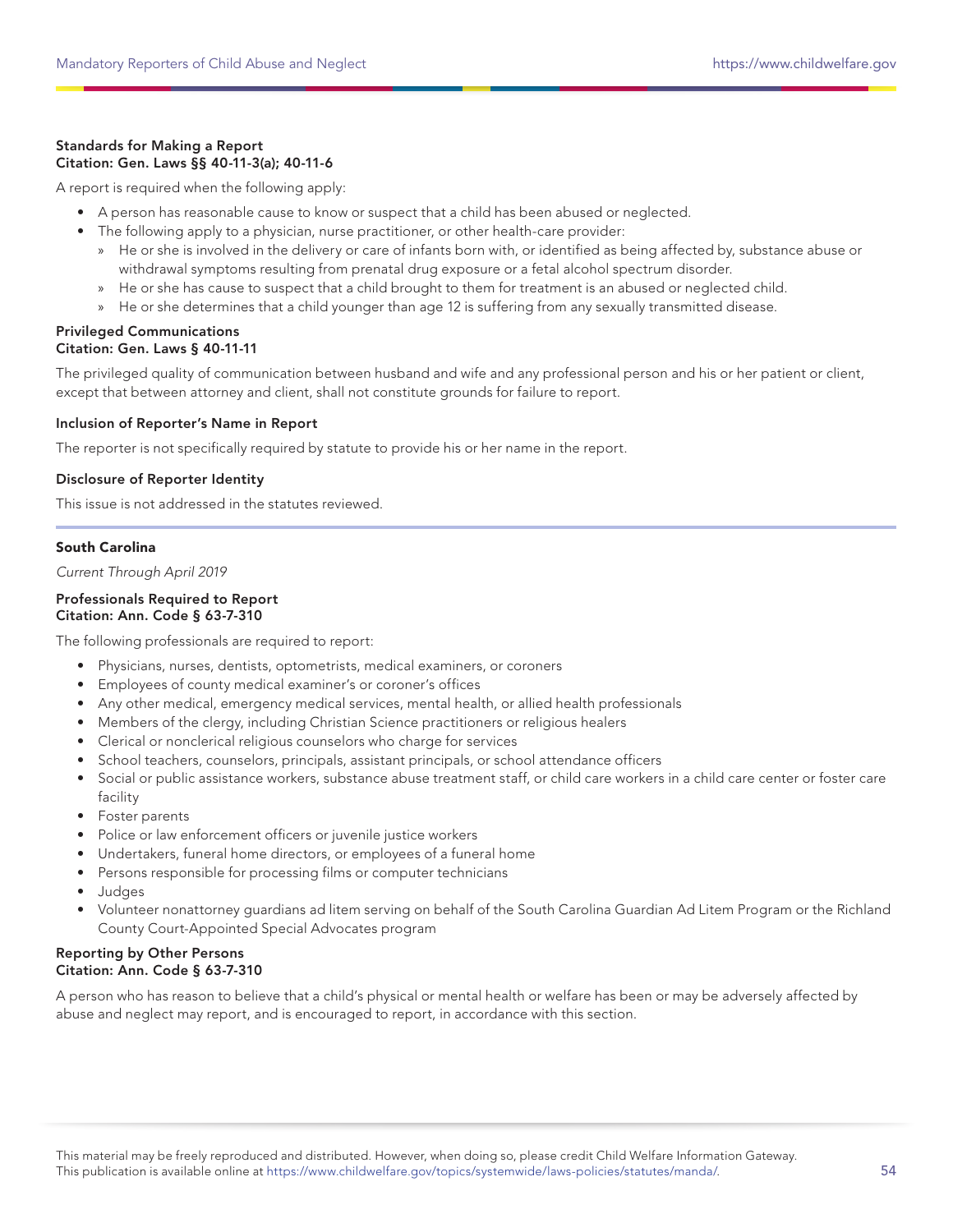## Institutional Responsibility to Report Citation: Ann. Code §§ 63-7-310; 63-7-315

A person who reports child abuse or neglect to a supervisor or person in charge of an institution, school, facility, or agency is not relieved of his or her individual duty to report in accordance with this section. The duty to report is not superseded by an internal investigation within the institution, school, facility, or agency.

An employer must not dismiss, demote, suspend, or otherwise discipline or discriminate against an employee who is required or permitted to report child abuse or neglect pursuant to § 63-7-310 based on the fact that the employee has made a report of child abuse or neglect.

An employee who is adversely affected by conduct that is in violation of this section may bring a civil action for reinstatement and back pay. An action brought pursuant to this section may be commenced against an employer, including the State; a political subdivision of the State; and an office, department, independent agency, authority, institution, association, or other body in State government.

#### Standards for Making a Report Citation: Ann. Code § 63-7-310

A report is required when a reporter, in his or her professional capacity, receives information that gives him or her reason to believe that a child has been or may be abused or neglected.

## Privileged Communications Citation: Ann. Code § 63-7-420

The privileged quality of communication between husband and wife and any professional person and his or her patient or client, except that between attorney and client or clergy member, including a Christian Science practitioner or religious healer, and penitent, does not constitute grounds for failure to report. However, a clergy member, including a Christian Science practitioner or religious healer, must report in accordance with this subarticle except when information is received from the alleged perpetrator of the abuse and neglect during a communication that is protected by the clergy and penitent privilege as provided for in § 19-11-90.

## Inclusion of Reporter's Name in Report

The reporter is not specifically required by statute to provide his or her name in the report.

## Disclosure of Reporter Identity Citation: Ann. Code § 63-7-330

The identity of the person making a report pursuant to this section must be kept confidential by the agency or department receiving the report and must not be disclosed, except as specifically provided for in statute.

## South Dakota

Current Through April 2019

#### Professionals Required to Report Citation: Ann. Laws § 26-8A-3

Mandatory reporters include the following:

- Physicians, dentists, osteopaths, chiropractors, optometrists, emergency medical technicians, paramedics, religious healing practitioners, podiatrists, hospital interns or residents, nurses, or coroners
- Teachers, school counselors, or officials
- Licensed or registered child welfare providers
- Mental health professionals or counselors, psychologists, social workers, chemical dependency counselors, employees or volunteers of domestic abuse shelters, or religious healing practitioners
- Employees or volunteers of child advocacy organizations or child welfare service providers
- Parole or court services officers or law enforcement officers
- Any safety-sensitive position (as defined in § 23-3-64), including any law enforcement officer authorized to carry firearms and any custody staff employed by any agency responsible for the rehabilitation or treatment of any adjudicated adult or juvenile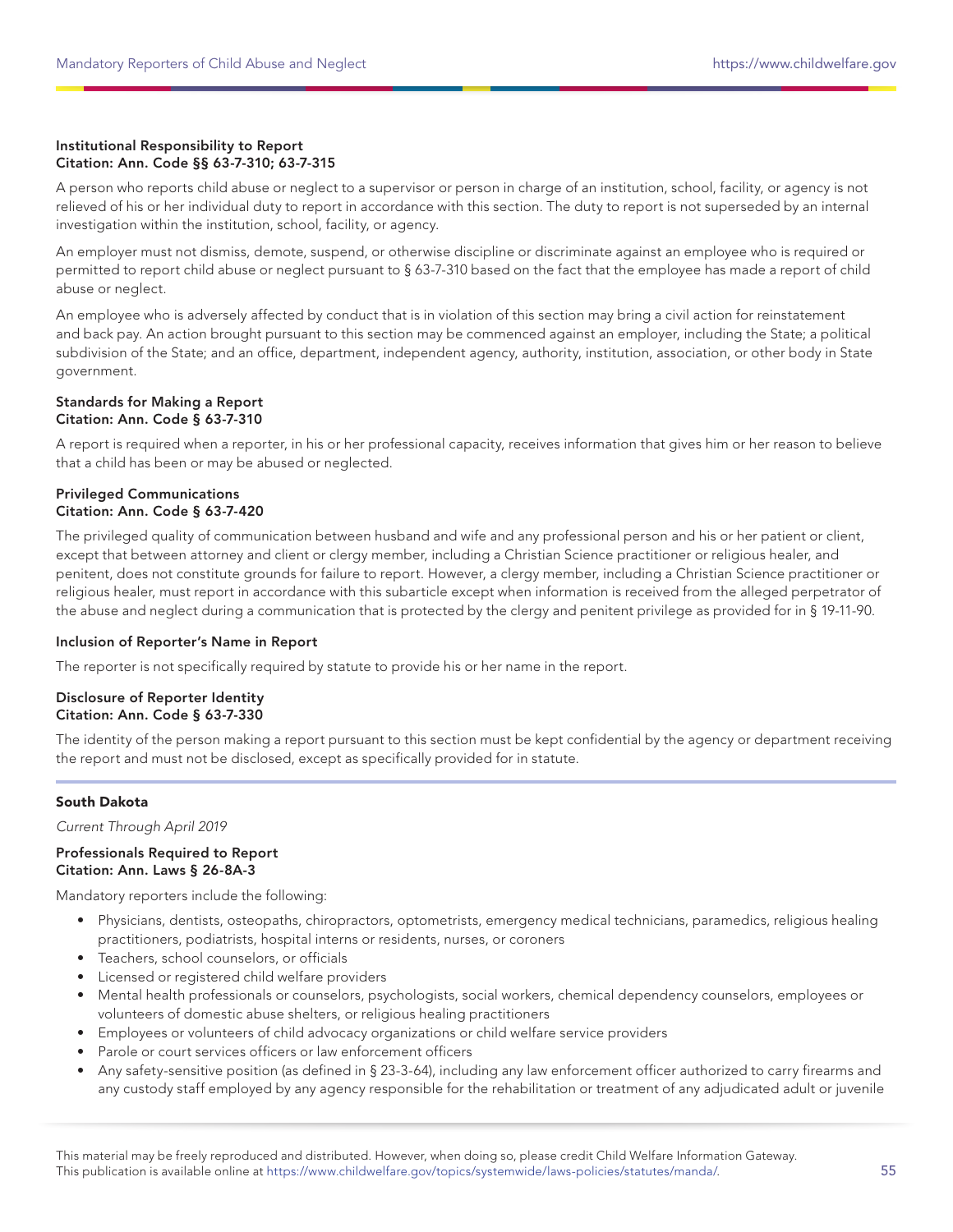## Reporting by Other Persons Citation: Ann. Laws § 26-8A-3

Any person who knows or has reasonable cause to suspect that a child younger than age 18 has been abused or neglected may report.

### Institutional Responsibility to Report Citation: Ann. Laws §§ 26-8A-6; 26-8A-7

Any person who has contact with a child through the performance of services as a member of a staff of a hospital or similar institution shall immediately notify the person in charge of the institution or his designee of suspected abuse or neglect. The person in charge shall report the information in accordance with the provisions of § 26-8A-8.

Any person who has contact with a child through the performance of services in any public or private school—whether accredited or unaccredited, as a teacher, school nurse, school counselor, school official, or administrator—or any person providing services pursuant to § 13-27-3 shall notify the school principal or school superintendent or designee of suspected abuse or neglect. The school principal or superintendent shall report the information in accordance with the provisions of § 26-8A-8. Each school district shall have a written policy on reporting of child abuse and neglect.

## Standards for Making a Report Citation: Ann. Laws § 26-8A-3

A report is required when a reporter has reasonable cause to suspect that a child has been abused or neglected.

## Privileged Communications Citation: Ann. Laws § 26-8A-15

The following privileges may not be claimed as a reason for not reporting:

- Physician-patient
- Husband-wife
- School counselor-student
- Social worker-client

## Inclusion of Reporter's Name in Report

The reporter is not specifically required by statute to provide his or her name in the report.

#### Disclosure of Reporter Identity Citation: Ann. Laws § 26-8A-11.1

The name of the reporter is not disclosed unless all of the following apply:

- The report is determined to be unsubstantiated.
- Within 30 days, the subject of the report requests disclosure of the reporter's identity.
- A hearing is held to determine whether the report was made with malice and without reasonable foundation and that release of the name will not endanger the life or safety of the reporter.

## Tennessee

Current Through April 2019

## Professionals Required to Report Citation: Ann. Code §§ 37-1-403; 37-1-605

Persons required to report include the following:

- Physicians, osteopaths, medical examiners, chiropractors, nurses, hospital personnel, or other health or mental health professionals
- Teachers, other school officials or personnel, or daycare center workers
- Other professional child care, foster care, residential, or institutional workers
- Social workers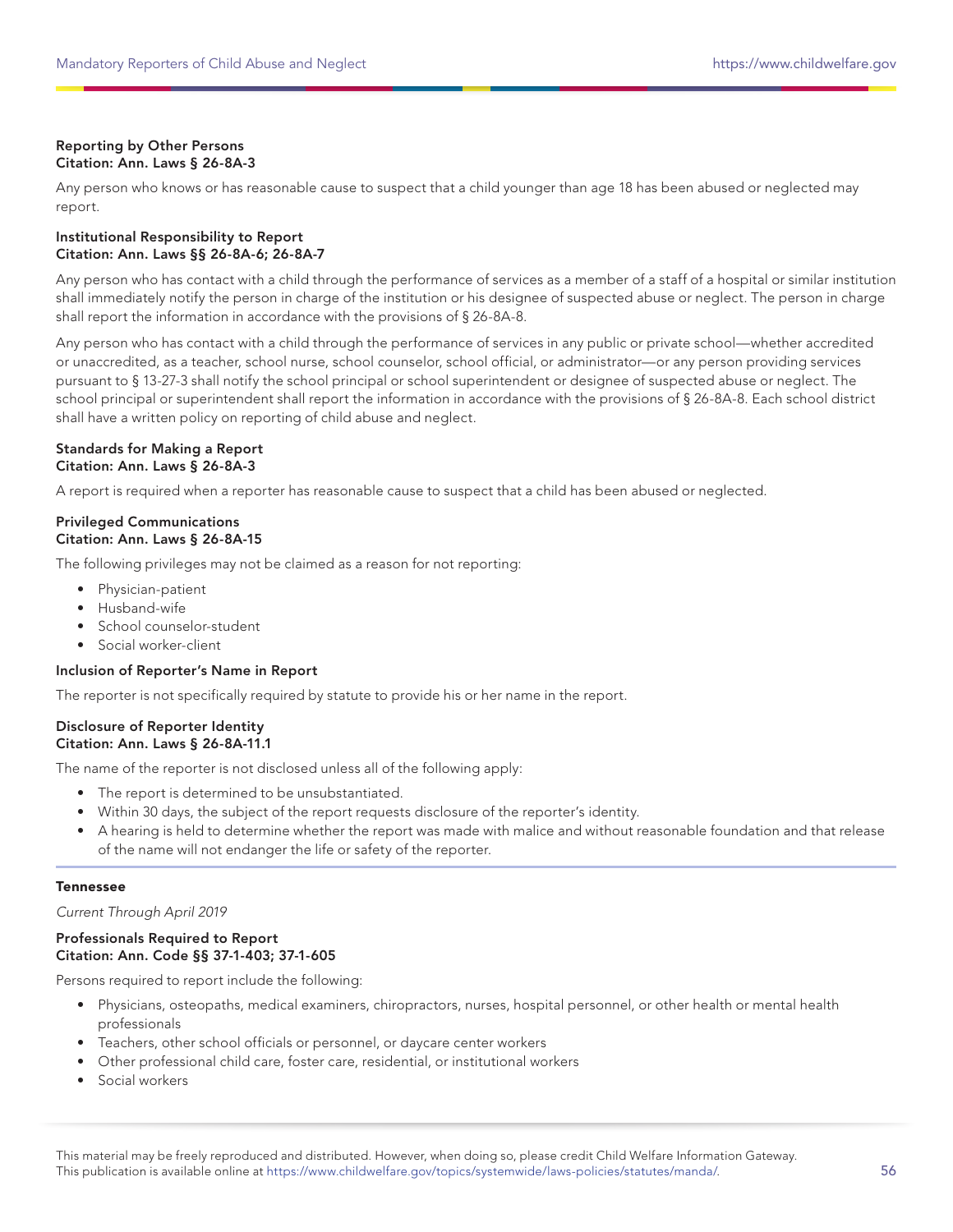- Practitioners who rely solely on spiritual means for healing
- Judges or law enforcement officers
- Neighbors, relatives, or friends
- Authority figures at community facilities, including any facility used for recreation or social assemblies or for educational, religious, social, health, or welfare purposes, including, but not limited to, facilities operated by schools, the Boy or Girl Scouts, the YMCA or YWCA, the Boys and Girls Club, or church or religious organizations
- Other persons

## Reporting by Other Persons Citation: Ann. Code §§ 37-1-403; 37-1-605

Any person who has knowledge that a child has been harmed by abuse or neglect must report.

## Institutional Responsibility to Report Citation: Ann. Code § 37-1-403

Nothing in this section shall be construed to prohibit any hospital, clinic, school, or other organization responsible for the care of children from developing a specific procedure for internally tracking, reporting, or otherwise monitoring a report made by a member of the organization's staff, including requiring a member of the organization's staff who makes a report to provide a copy of or notice concerning the report to the organization, so long as the procedure does not inhibit, interfere with, or otherwise affect the duty of a person to make a report as required by law.

Nothing in this section shall prevent staff of a hospital or clinic from gathering sufficient information, as determined by the hospital or clinic, in order to make an appropriate medical diagnosis or to provide and document care that is medically indicated and is needed to determine whether to report an incident as defined in this part. Those activities shall not interfere with nor serve as a substitute for any investigation by law enforcement officials or the department. However, if any hospital, clinic, school, or other organization responsible for the care of children develops a procedure for internally tracking, reporting, or otherwise monitoring a report, the identity of the person who made a report of harm shall be kept confidential.

## Standards for Making a Report Citation: Ann. Code §§ 37-1-403; 37-1-605

A report is required when any of the following apply:

- A person has knowledge that a child has been harmed by abuse or neglect.
- A person is called upon to render aid to any child who is suffering from an injury that reasonably appears to have been caused by abuse.
- A person knows or has reasonable cause to suspect that a child has been sexually abused.
- A physician diagnoses or treats any sexually transmitted disease in a child age 13 or younger or diagnoses pregnancy in an unemancipated minor.

Any school official, personnel, employee, or member of the board of education who is aware of a report or investigation of employee misconduct on the part of any employee of the school system that in any way involves known or alleged child abuse, including, but not limited to, child physical or sexual abuse or neglect, shall immediately upon knowledge of such information notify the Department of Children's Services or law enforcement official of the abuse or alleged abuse.

## Privileged Communications Citation: Ann. Code § 37-1-411

The following privileges may not be claimed:

- Husband-wife
- Psychiatrist-patient or psychologist-patient

## Inclusion of Reporter's Name in Report

The reporter is not specifically required by statute to provide his or her name in the report.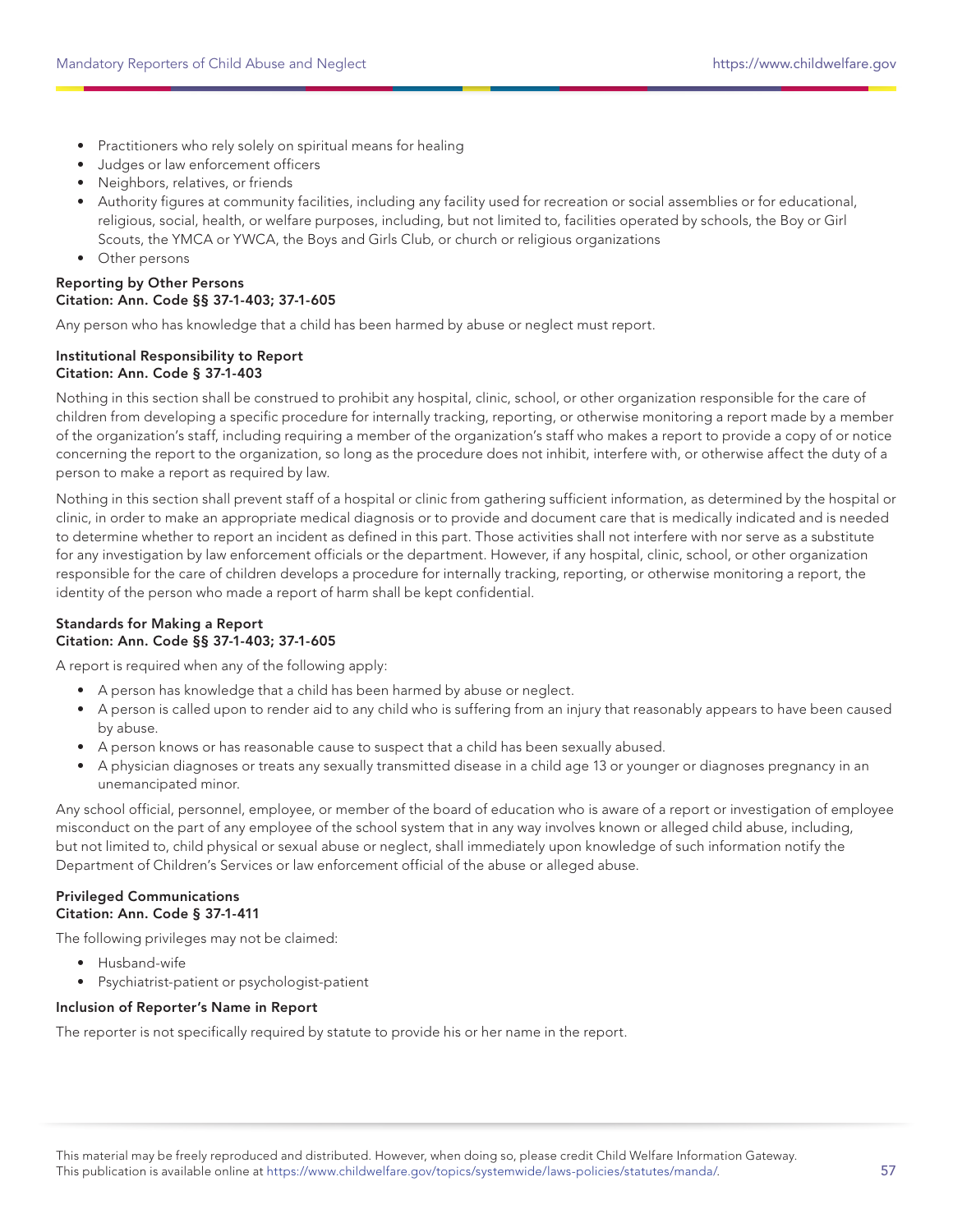## Disclosure of Reporter Identity Citation: Ann. Code § 37-1-409

Except as may be ordered by the juvenile court, the name of any person reporting child abuse or neglect shall not be released to any person, other than employees of the department or other child protection team members responsible for child protective services, the abuse registry, or the appropriate district attorney general upon subpoena of the Tennessee Bureau of Investigation, without the written consent of the person reporting.

The reporter's identity shall be irrelevant to any civil proceeding and shall, therefore, not be subject to disclosure by order of any court. This shall not prohibit the issuance of a subpoena to a person reporting child abuse when deemed necessary by the district attorney general or the department to protect a child who is the subject of a report, provided that the fact that the person made the report is not disclosed.

## Texas

Current Through April 2019

## Professionals Required to Report Citation: Fam. Code § 261.101

For purposes of the reporting laws, persons required to report include professionals who are licensed or certified by the State or who are employees of facilities licensed, certified, or operated by the State and who, in the normal course of official duties or duties for which licensure or certification is required, have direct contact with children. Professionals include the following:

- Teachers or daycare employees
- Nurses, doctors, or employees of a clinic or health-care facility that provides reproductive services
- Juvenile probation officers or juvenile detention or correctional officers

#### Reporting by Other Persons Citation: Fam. Code § 261.101

A person who has cause to believe that a child has been adversely affected by abuse or neglect shall immediately make a report.

#### Institutional Responsibility to Report Citation: Fam. Code §§ 261.101; 261.110

A professional may not delegate to or rely on another person to make the report.

An employer may not suspend or terminate the employment of, or otherwise discriminate against, a person who is a professional and who in good faith does any of the following:

- Reports child abuse or neglect to the person's supervisor, an administrator of the facility where the person is employed, a State regulatory agency, or a law enforcement agency
- Initiates or cooperates with an investigation or proceeding by a governmental entity relating to an allegation of child abuse or neglect

A person whose employment is suspended or terminated or who is otherwise discriminated against in violation of this section may sue for injunctive relief, damages, or both.

## Standards for Making a Report Citation: Fam. Code § 261.101

A report is required when a person has cause to believe that a child has been adversely affected by abuse or neglect.

In addition, a person or professional shall make a report if the person or professional has cause to believe that an adult was a victim of abuse or neglect as a child and the person or professional determines in good faith that disclosure of the information is necessary to protect the health and safety of another child, an elderly person, or person with a disability.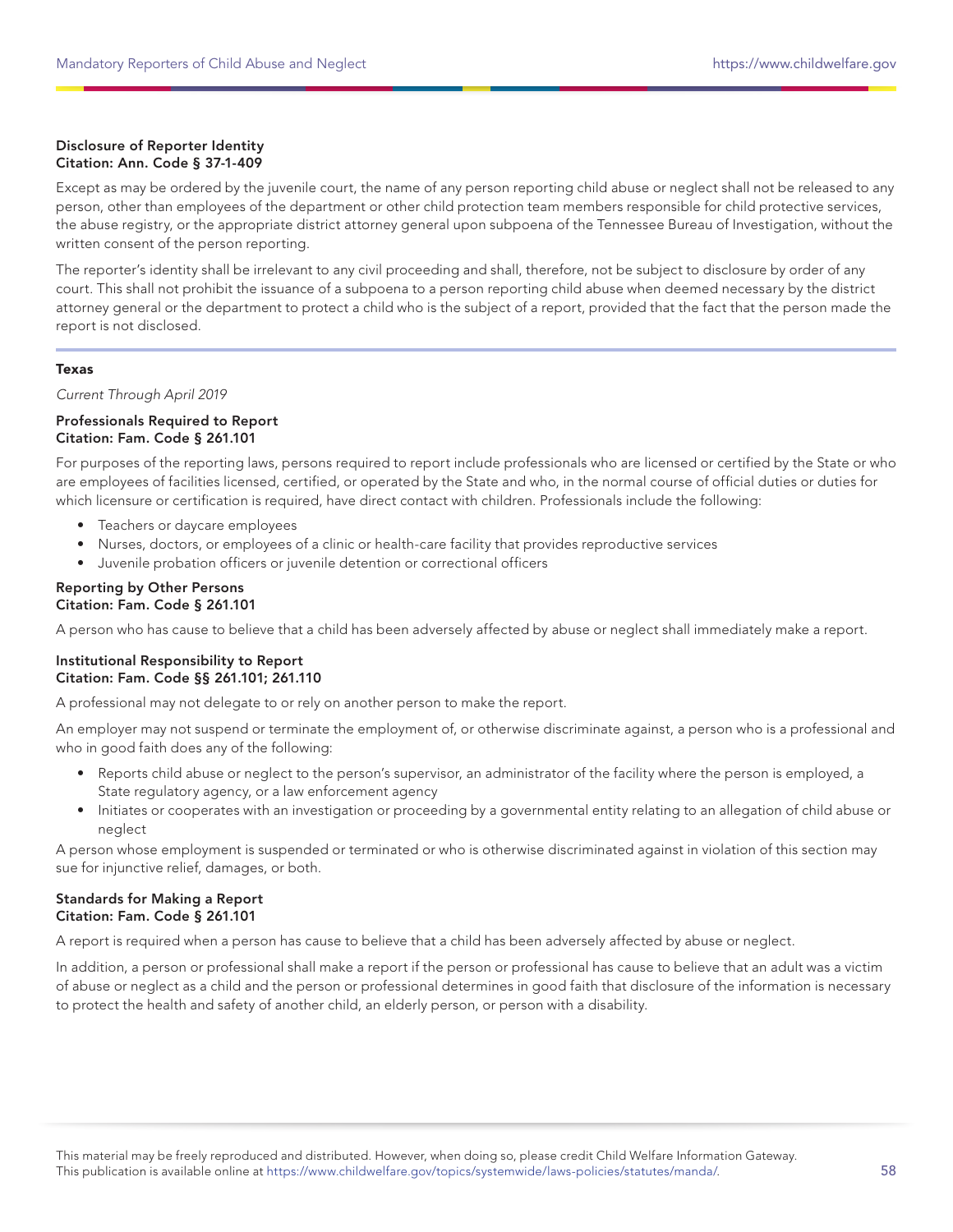## Privileged Communications Citation: Fam. Code §§ 261.101; 261.202

The requirement to report applies without exception to an individual whose personal communications may otherwise be privileged, including an attorney, a member of the clergy, a medical practitioner, a social worker, a mental health professional, an employee or member of a board that licenses or certifies a professional, and an employee of a clinic or health-care facility that provides reproductive services.

In a proceeding regarding the abuse or neglect of a child, evidence may not be excluded on the ground of privileged communication except in the case of communication between an attorney and client.

## Inclusion of Reporter's Name in Report

The reporter is not specifically required by statute to provide his or her name in the report.

#### Disclosure of Reporter Identity Citation: Fam. Code §§ 261.101; 261.201

Unless waived in writing by the person making the report, the identity of an individual making a report is confidential and may be disclosed only as follows:

- As provided by § 261.201
- To a law enforcement officer for the purposes of conducting a criminal investigation of the report

A report of alleged or suspected abuse or neglect and the identity of the person making the report are confidential. A court may order the disclosure of such confidential information if, after a hearing and an in camera review of the requested information, the court determines the disclosure is the following:

- Essential to the administration of justice
- Not likely to endanger the life or safety of a child who is the subject of the report, a person who made the report, or any other person who participates in an investigation of reported abuse or neglect or who provides care for the child

The Texas Youth Commission shall release a report of alleged or suspected abuse if the report relates to abuse or neglect involving a child committed to the commission. The commission shall edit any report disclosed under this section to protect the identity of the following:

- A child who is the subject of the report
- The person who made the report
- Any other person whose life or safety may be endangered by the disclosure

## Utah

Current Through April 2019

#### Professionals Required to Report Citation: Ann. Code § 62A-4a-403

Any person, including any person licensed under the Medical Practice Act or the Nurse Practice Act, is required to report.

## Reporting by Other Persons Citation: Ann. Code § 62A-4a-403

Any person who has reason to believe that a child has been subjected to abuse or neglect must report.

#### Institutional Responsibility to Report

This issue is not addressed in the statutes reviewed.

#### Standards for Making a Report Citation: Ann. Code § 62A-4a-403

A report is required when a person has reason to believe that a child has been subjected to abuse or neglect or observes a child being subjected to conditions or circumstances that would reasonably result in abuse or neglect.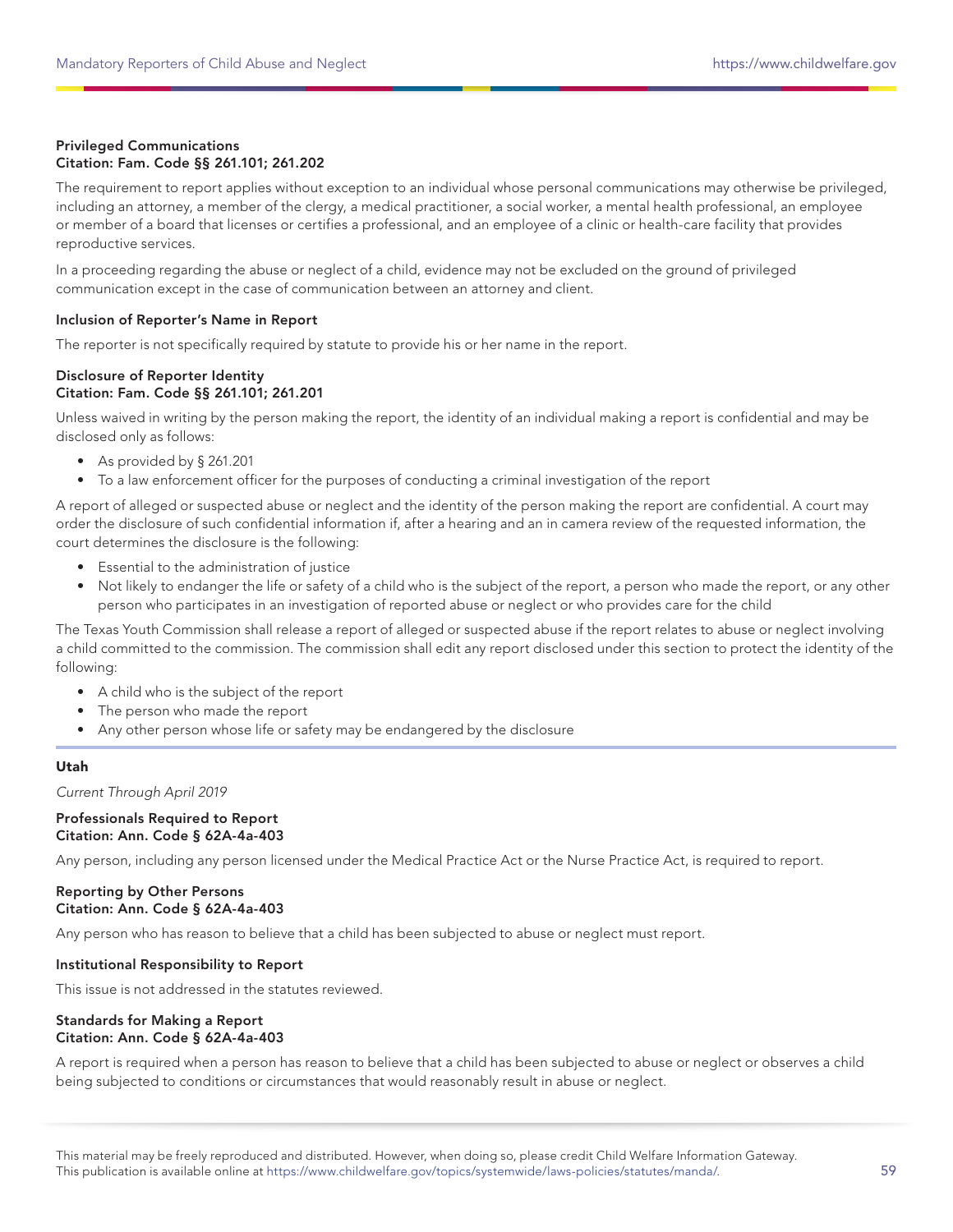## Privileged Communications Ann. Code §§ 62A-4a-403; 62A-4a-412(5)

The requirement to report does not apply to a member of the clergy, with regard to any confession made to the member of the clergy while functioning in the ministerial capacity of the member of the clergy and without the consent of the individual making the confession, if both of the following apply:

- The perpetrator made the confession directly to the member of the clergy.
- The member of the clergy is, under canon law or church doctrine or practice, bound to maintain the confidentiality of that confession.

The physician-patient privilege is not a ground for excluding evidence regarding a child's injuries or the cause of those injuries in any proceeding resulting from a report made in good faith pursuant to this part.

## Inclusion of Reporter's Name in Report

The reporter is not specifically required by statute to provide his or her name in the report.

#### Disclosure of Reporter Identity Citation: Ann. Code § 62A-4a-412(3)(b)

The name and contact information of the reporter shall be deleted prior to any release of records to the subject of the report.

## Vermont

Current Through April 2019

#### Professionals Required to Report Citation: Ann. Stat. Tit. 33, § 4913

Mandatory reporters include the following:

- Health-care providers, including physicians, surgeons, osteopaths, chiropractors, physician assistants, resident physicians, interns, hospital administrators, nurses, medical examiners, emergency medical personnel, dentists, psychologists, and pharmacists
- Individuals who are employed or contracted and paid by a school district or an approved or recognized independent school, including school superintendents, headmasters, teachers, student teachers, school librarians, school principals, and school guidance counselors
- Child care workers
- Mental health professionals and social workers
- Police officers and probation officers
- Employees, contractors, and grantees of the Agency of Human Services who have contact with clients
- Camp owners, camp administrators, and camp counselors
- Members of the clergy

#### Reporting by Other Persons Citation: Ann. Stat. Tit. 33, § 4913

Any other concerned person who has reasonable cause to believe that a child has been abused or neglected may report.

## Institutional Responsibility to Report Citation: Ann. Stat. Tit. 33, § 4913

An employer or supervisor shall not discharge; demote; transfer; reduce pay, benefits, or work privileges; prepare a negative work performance evaluation; or take any other action detrimental to any employee because that employee filed a good-faith report in accordance with the provisions of this subchapter. Any person making a report under this subchapter shall have a civil cause of action for appropriate compensatory and punitive damages against any person who causes detrimental changes in the employment status of the reporting party by reason of his or her making a report.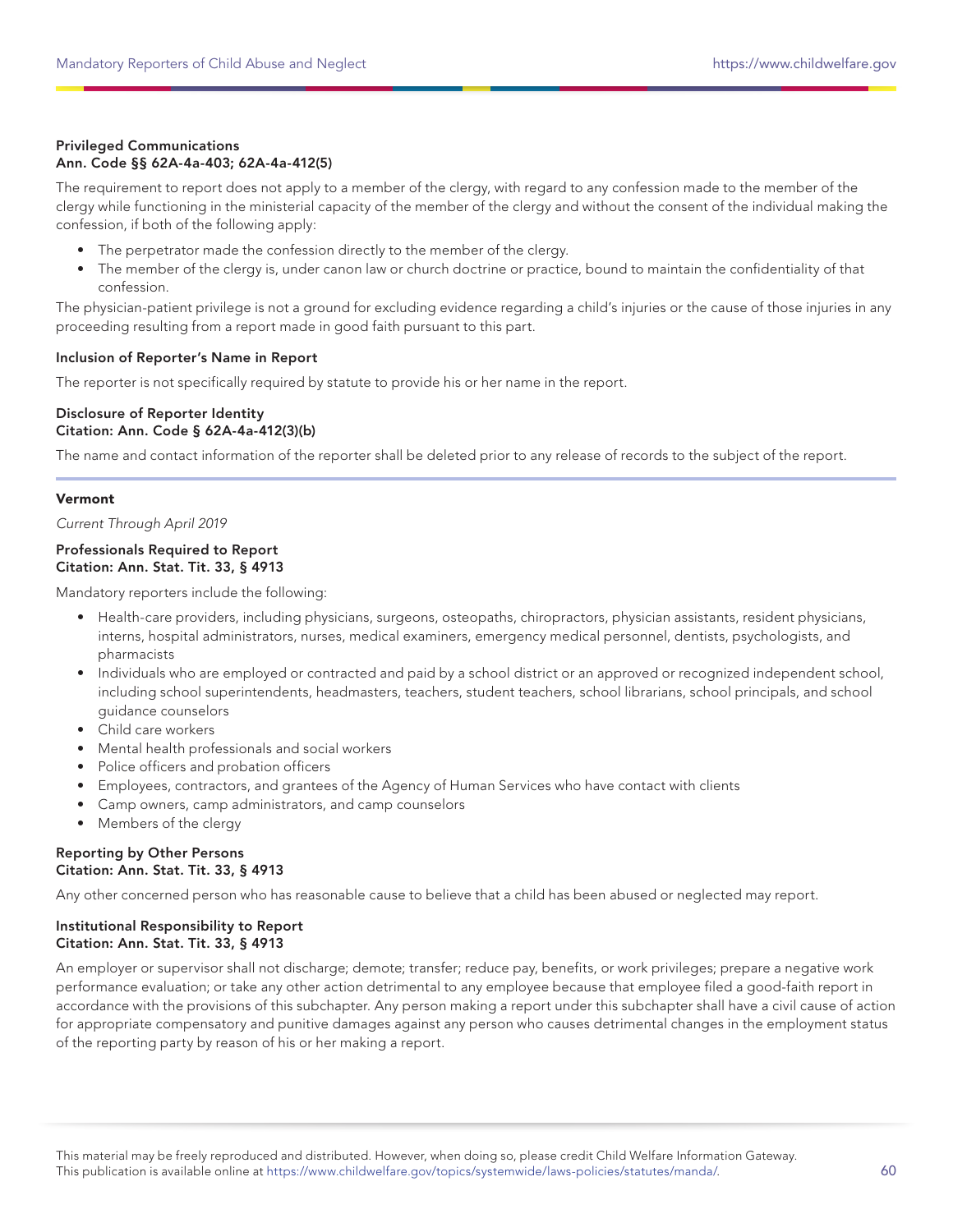## Standards for Making a Report Citation: Ann. Stat. Tit. 33, § 4913

A report is required when a mandated reporter reasonably suspects the abuse or neglect of a child.

## Privileged Communications Citation: Ann. Stat. Tit. 33, § 4913

A person may not refuse to make a report required by this section on the grounds that making the report would violate a privilege or disclose a confidential communication, except that a member of the clergy is not required to report if the knowledge comes from a communication that is required to be kept confidential by religious doctrine.

## Inclusion of Reporter's Name in Report Citation: Ann. Stat. Tit. 33, § 4914

Reports shall contain the name and address or other contact information of the reporter.

#### Disclosure of Reporter Identity Citation: Ann. Stat. Tit. 33, § 4913

The name of and any identifying information about either the person making the report or any person mentioned in the report shall be confidential unless any of the following apply:

- The person making the report specifically allows disclosure.
- A Human Services Board proceeding or judicial proceeding results from the report.
- A court, after a hearing, finds probable cause to believe that the report was not made in good faith and orders the department to make the name of the reporter available.
- A review has been requested pursuant to § 4916a of this title, and the department has determined that identifying information can be provided without compromising the safety of the reporter or the persons mentioned in the report.

## Virgin Islands

Current Through April 2019

#### Professionals Required to Report Citation: Ann. Code Tit. 5, § 2533

The following professionals are required to report:

- Physicians, hospital personnel, nurses, dentists, or any other medical or behavioral health professionals
- Teachers or other school personnel, social service workers, daycare workers, or other child care or foster care workers
- Peace officers or law enforcement officials

#### Reporting by Other Persons Citation: Ann. Code Tit. 5, § 2533

Any other person who has reasonable cause to suspect that a child has been abused or neglected may report.

## Institutional Responsibility to Report Citation: Ann. Code Tit. 5, § 2533

Whenever any person is required to report in his or her capacity as a member of the staff of a medical or other public or private institution, school, facility, or agency, he or she shall immediately notify the person in charge of such institution, school, facility, or agency, or his or her designated agent, who then also shall become responsible to report or cause reports to be made. Nothing in this subchapter is intended to require more than one report from any such institution, school, or agency, but neither is it intended to prevent individuals from reporting on their own behalf.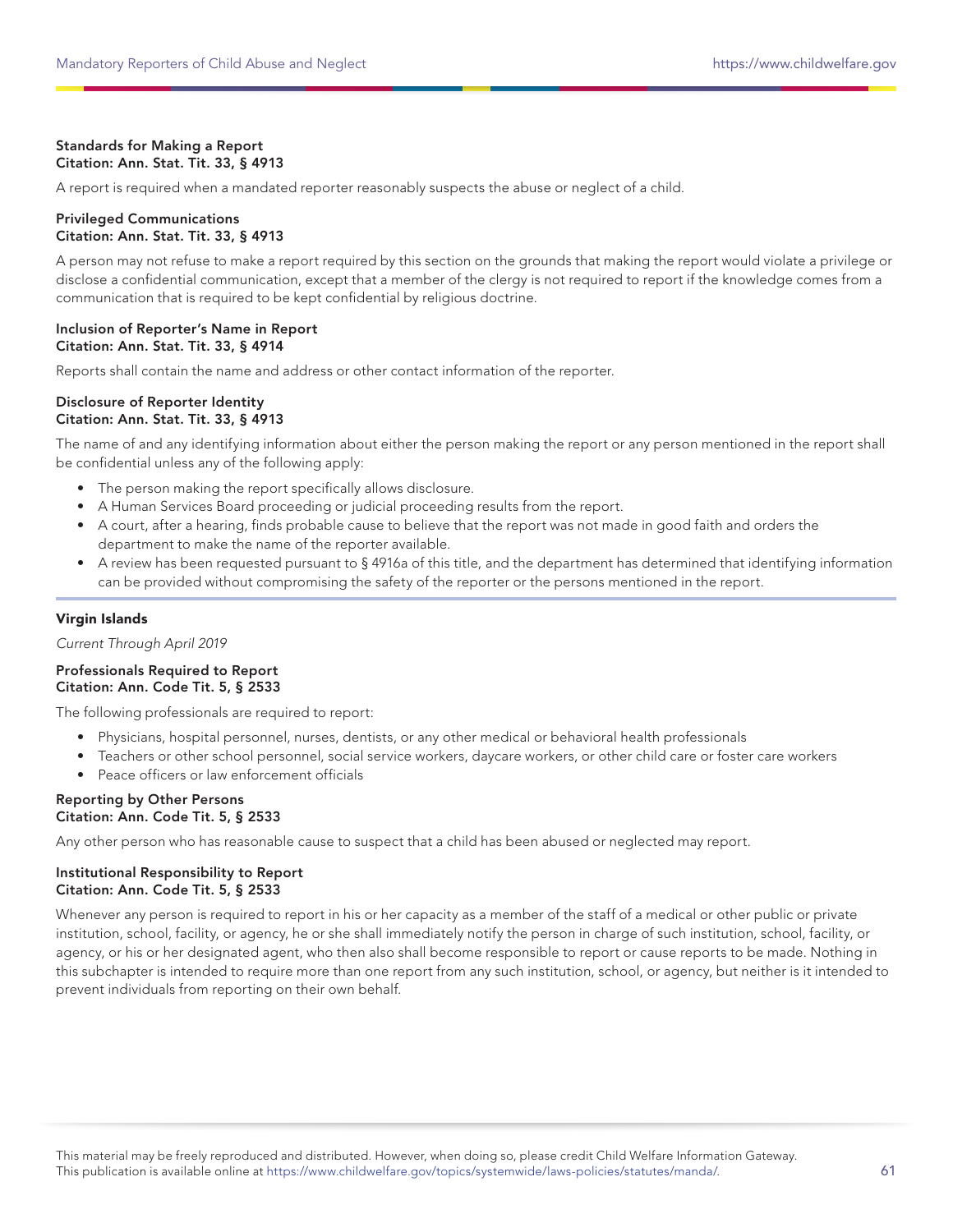## Standards for Making a Report Citation: Ann. Code Tit. 5, § 2533

A report is required when any of the following apply:

- A reporter has reasonable cause to suspect that a child has been subjected to abuse, sexual abuse, or neglect.
- A reporter observes the child being subjected to conditions or circumstances that would reasonably result in abuse or neglect.

## Privileged Communications Citation: Ann. Code Tit. 5, § 2538

The privileged quality of communications between husband and wife and between any professional person and his or her patient or client, except that between attorney and client, shall not constitute grounds for failure to report.

## Inclusion of Reporter's Name in Report Citation: Ann. Code Tit. 5, § 2534

The report shall include the name, address, and occupation of the reporter.

## Disclosure of Reporter Identity

This issue is not addressed in the statutes reviewed.

## Virginia

Current Through April 2019

#### Professionals Required to Report Citation: Ann. Code § 63.2-1509

The following professionals are required to report:

- Persons licensed to practice medicine or any of the healing arts
- Hospital residents or interns and nurses
- Social workers, family-services specialists, or probation officers
- Teachers or other employees at public or private schools, kindergartens, or nursery schools
- Persons providing full-time or part-time child care for pay on a regular basis
- Mental health professionals
- Law enforcement officers, animal control officers, or mediators
- Professional staff employed by private or State-operated hospitals, institutions, or facilities to which children have been placed for care and treatment
- Persons age 18 or older associated with or employed by any public or private organization responsible for the care, custody, or control of children
- Court-appointed special advocates
- Persons age 18 or older who have received training approved by the Department of Social Services for the purposes of recognizing and reporting child abuse and neglect
- Persons employed by a local department who determine eligibility for public assistance
- Emergency medical services providers, unless such providers immediately report the matter directly to the attending physician at the hospital to which the child is transported
- Persons employed by public or private institutions of higher education, other than an attorney who is employed by a public or private institution of higher education as it relates to information gained in the course of providing legal representation to a client
- Athletic coaches, directors, or other persons age 18 or older employed by or volunteering with private sports organizations or teams
- Administrators or employees age 18 or older of public or private day camps, youth centers, and youth recreation programs
- Ministers, priests, rabbis, imams, or duly accredited practitioners of any religious organization or denomination usually referred to as a church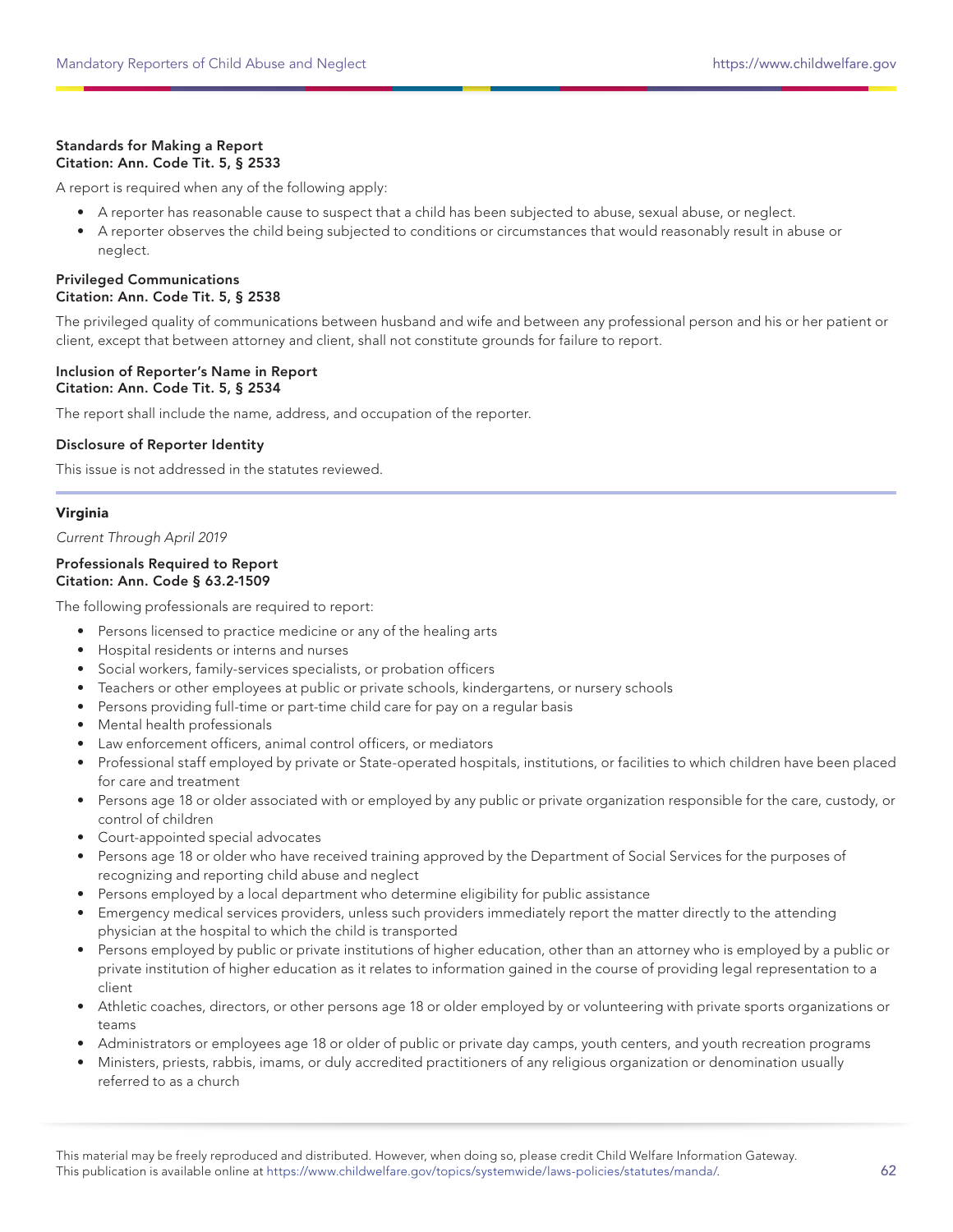## Reporting by Other Persons Citation: Ann. Code § 63.2-1510

Any person who suspects that a child is abused or neglected may report.

### Institutional Responsibility to Report Citation: Ann. Code § 63.2-1509

If the information is received by a teacher, staff member, resident, intern, or nurse in the course of professional services in a hospital, school, or similar institution, such person may, in place of making a report, immediately notify the person in charge of the institution or department, or his or her designee, who shall make the report forthwith. If the initial report of suspected abuse or neglect is made to the person in charge of the institution or department or his or her designee, such person shall notify the teacher, staff member, resident, intern, or nurse who made the initial report when the report of suspected child abuse or neglect is made to the local department or to the toll-free child abuse and neglect hotline, and of the name of the individual receiving the report, and shall forward any communication resulting from the report, including any information about any actions taken regarding the report.

#### Standards for Making a Report Citation: Ann. Code § 63.2-1509

A report is required when, in his or her professional or official capacity, a reporter has reason to suspect that a child is abused or neglected. For purposes of this section, 'reason to suspect that a child is abused or neglected' shall include the following:

- A finding made by a health-care provider within 6 weeks of the birth of a child that the child was born affected by substance abuse or experiencing withdrawal symptoms resulting from in utero drug exposure
- A diagnosis made by a health-care provider within 4 years following a child's birth that the child has an illness, disease, or condition that, to a reasonable degree of medical certainty, is attributable to maternal abuse of a controlled substance during pregnancy
- A diagnosis made by a health-care provider within 4 years following a child's birth that the child has a fetal alcohol spectrum disorder attributable to in utero exposure to alcohol

When 'reason to suspect' is based upon this subsection, that fact shall be included in the report along with the facts relied upon by the person making the report.

## Privileged Communications Citation: Ann. Code §§ 63.2-1509; 63.2-1519

A minister, priest, rabbi, imam, or duly accredited practitioner of any religious organization or denomination must report, unless the information supporting the suspicion of child abuse or neglect is required by the doctrine of the religious organization or denomination to be kept in a confidential manner.

The physician-patient or husband-wife privilege is not permitted.

## Inclusion of Reporter's Name in Report

The reporter is not specifically required by statute to provide his or her name in the report.

## Disclosure of Reporter Identity Citation: Ann. Code § 63.2-1514

Any person who is the subject of an unfounded report who believes that the report was made in bad faith or with malicious intent may petition the court for the release of the records of the investigation or family assessment. If the court determines that there is a reasonable question of fact as to whether the report was made in bad faith or with malicious intent and that disclosure of the identity of the reporter would not be likely to endanger the life or safety of the reporter, it shall provide to the petitioner a copy of the records of the investigation or family assessment.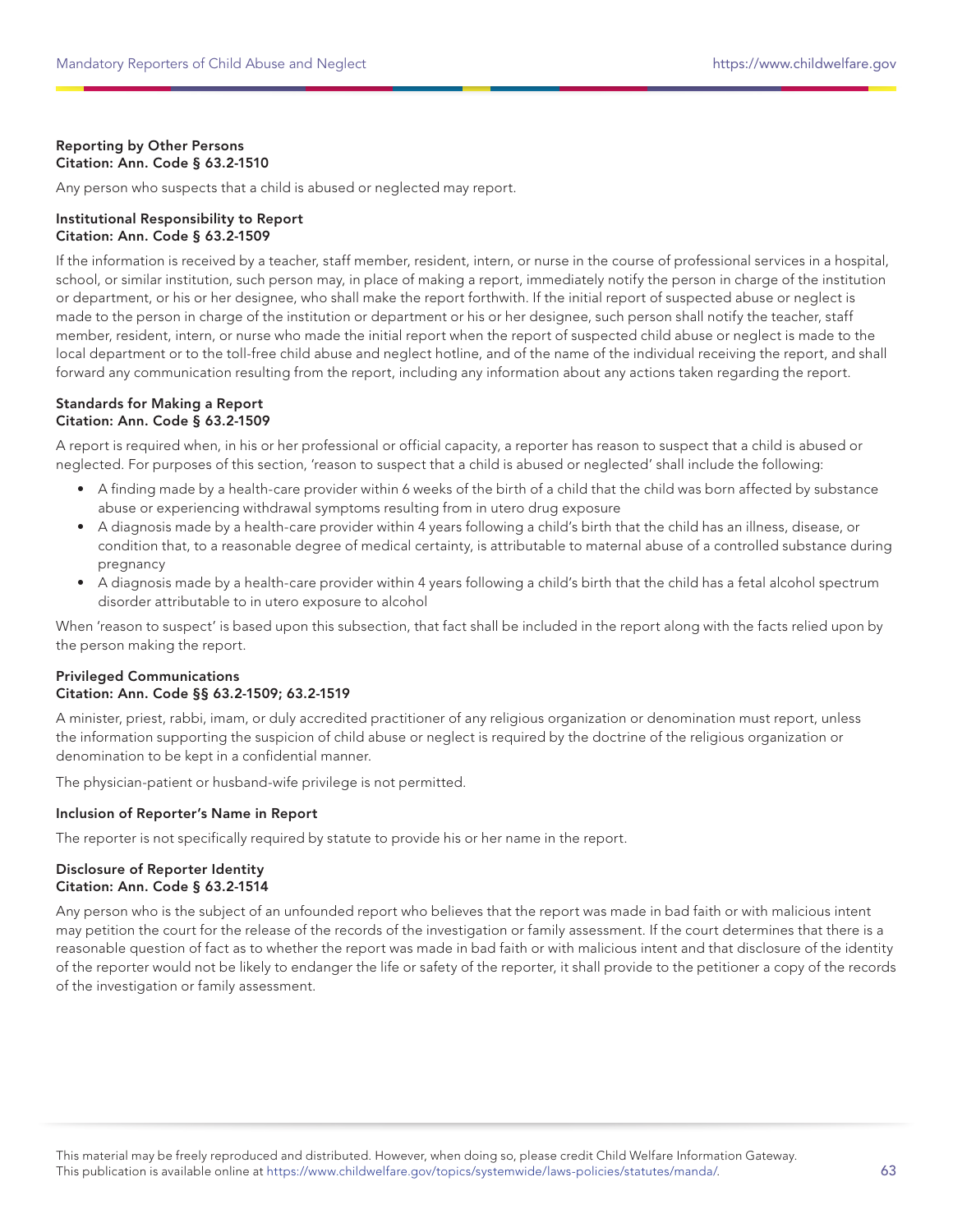## Washington

Current Through April 2019

## Professionals Required to Report Citation: Rev. Code § 26.44.030

The following persons are required to report:

- Practitioners, county coroners, or medical examiners
- Law enforcement officers
- Professional school personnel
- Registered or licensed nurses, social service counselors, psychologists, or pharmacists
- Employees of the Department of Children, Youth, and Families
- Licensed or certified child care providers or their employees
- Employees of the Department of Social and Health Services
- Juvenile probation officers
- Placement and liaison specialists, responsible living skills program staff, or HOPE center staff
- State family and children's ombudsman or any volunteer in the ombudsman's office
- Host home programs
- Persons who supervise employees or volunteers who train, educate, coach, or counsel children or have regular unsupervised access to children
- Department of Corrections personnel
- Any adult with whom a child resides
- Guardians ad litem and court-appointed special advocates

The reporting requirement also applies to administrative and academic or athletic department employees, including student employees, of public and private institutions of higher education.

#### Reporting by Other Persons Citation: Rev. Code § 26.44.030

Any person who has reasonable cause to believe that a child has suffered abuse or neglect may report.

## Institutional Responsibility to Report

This issue is not addressed in the statutes reviewed.

#### Standards for Making a Report Citation: Rev. Code § 26.44.030

A report is required when any of the following apply:

- A reporter has reasonable cause to believe that a child has suffered abuse or neglect.
- Any person, in his or her official supervisory capacity with a nonprofit or for-profit organization, has reasonable cause to believe that a child has suffered abuse or neglect caused by a person over whom he or she regularly exercises supervisory authority.
- Department of Corrections personnel observe offenders or the children with whom the offenders are in contact and, as a result of these observations, have reasonable cause to believe that a child has suffered abuse or neglect.
- Any adult has reasonable cause to believe that a child who resides with him or her has suffered severe abuse.

## Privileged Communications Citation: Rev. Code §§ 26.44.030; 26.44.060

No one shall be required to report when he or she obtains the information solely as a result of a privileged communication as provided in § 5.6.060.

Information considered privileged by statute and not directly related to reports required by this section must not be divulged without a valid written waiver of the privilege.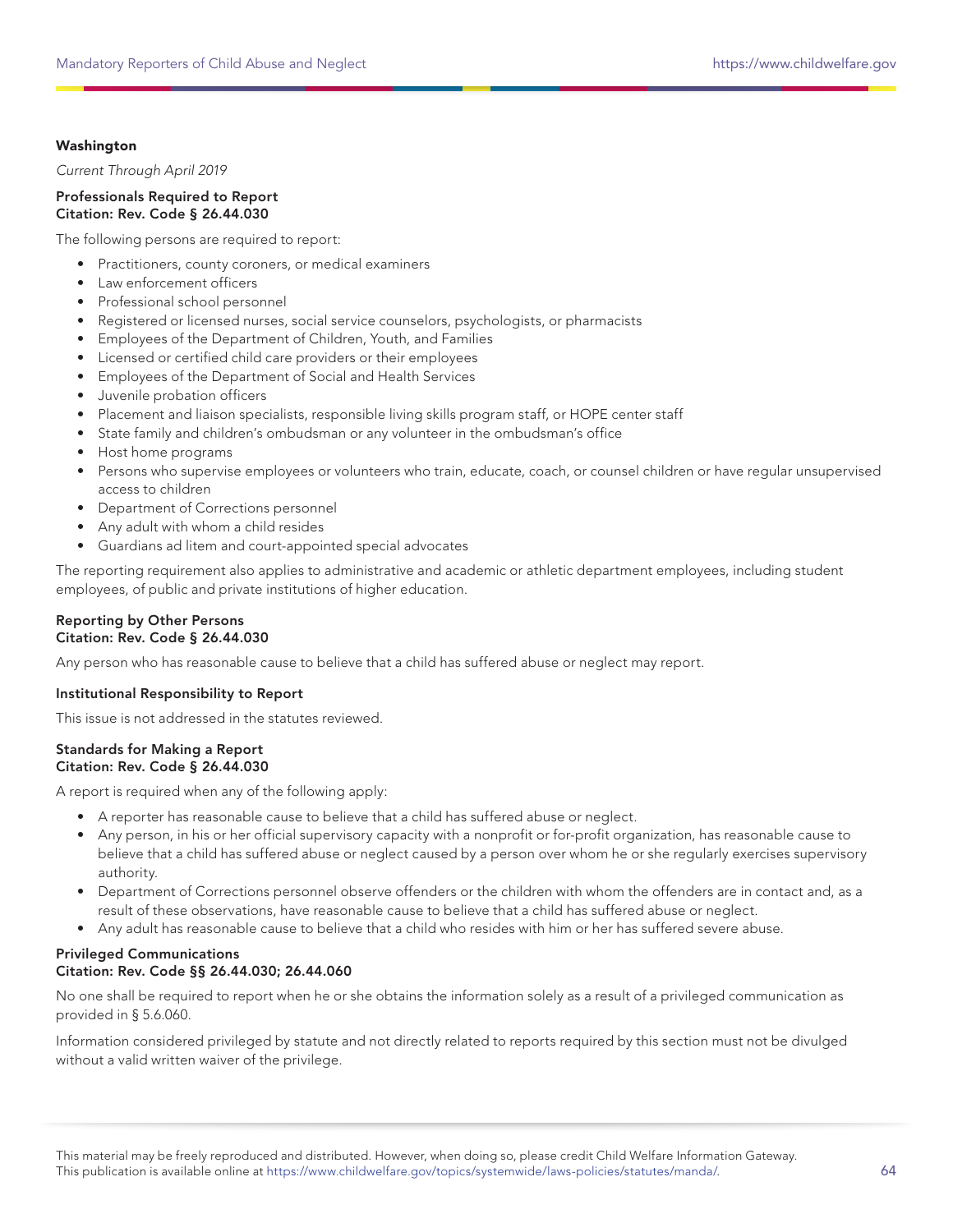Conduct conforming with reporting requirements shall not be deemed a violation of the confidential communication privilege of §§ 5.60.060 (3) and (4) (regarding clergy-penitent and physician-patient privilege), 18.53.200 (regarding optometrist-patient privilege), and 18.83.110 (regarding psychologist-client privilege).

## Inclusion of Reporter's Name in Report Citation: Rev. Code § 26.44.030

The department shall make reasonable efforts to learn the name, address, and telephone number of the reporter.

## Disclosure of Reporter Identity Citation: Rev. Code § 26.44.030

The department shall provide assurances of appropriate confidentiality of the identification of persons reporting under this section.

## West Virginia

Current Through April 2019

#### Professionals Required to Report Citation: Ann. Code § 49-2-803

The following professionals are required to report:

- Medical, dental, or mental health professionals
- Christian Science practitioners or religious healers
- Teachers or other school personnel
- Social service, child care, or foster care workers
- Emergency medical services personnel
- Peace officers, law enforcement officials, or humane officers
- Members of the clergy
- Circuit court judges, family court judges, employees of the Division of Juvenile Services, or magistrates
- Youth camp administrators, counselors, employees, coaches, or volunteers of entities that provide organized activities for children
- Commercial film or photographic print processors

## Reporting by Other Persons Citation: Ann. Code § 49-2-803

Nothing in this article is intended to prevent individuals from reporting suspected abuse or neglect on their own behalf. In addition to those persons and officials specifically required to report situations involving suspected abuse or neglect of children, any other person may make a report if that person has reasonable cause to suspect that a child has been abused or neglected in a home or institution or observes the child being subjected to conditions or circumstances that would reasonably result in abuse or neglect.

## Institutional Responsibility to Report Citation: Ann. Code § 49-2-803

Any person required to report who is a member of the staff or volunteer of a public or private institution, school, entity that provides organized activities for children, facility, or agency also shall immediately notify the person in charge of the institution, school, entity that provides organized activities for children, facility, or agency, or a designated agent thereof, who may supplement the report or cause an additional report to be made. Notifying a person in charge, supervisor, or superior does not exempt a person from his or her mandate to report suspected abuse or neglect.

#### Standards for Making a Report Citation: Ann. Code § 49-2-803

Any mandatory reporter who has reasonable cause to suspect that a child is neglected or abused or observes the child being subjected to conditions that are likely to result in abuse or neglect, including sexual abuse or sexual assault, shall report the circumstances to the Department of Health and Human Resources. In any case where the reporter believes that the child suffered serious physical abuse or sexual abuse or sexual assault, the reporter shall also immediately report, or cause a report to be made, to the State police and any law enforcement agency having jurisdiction to investigate the complaint.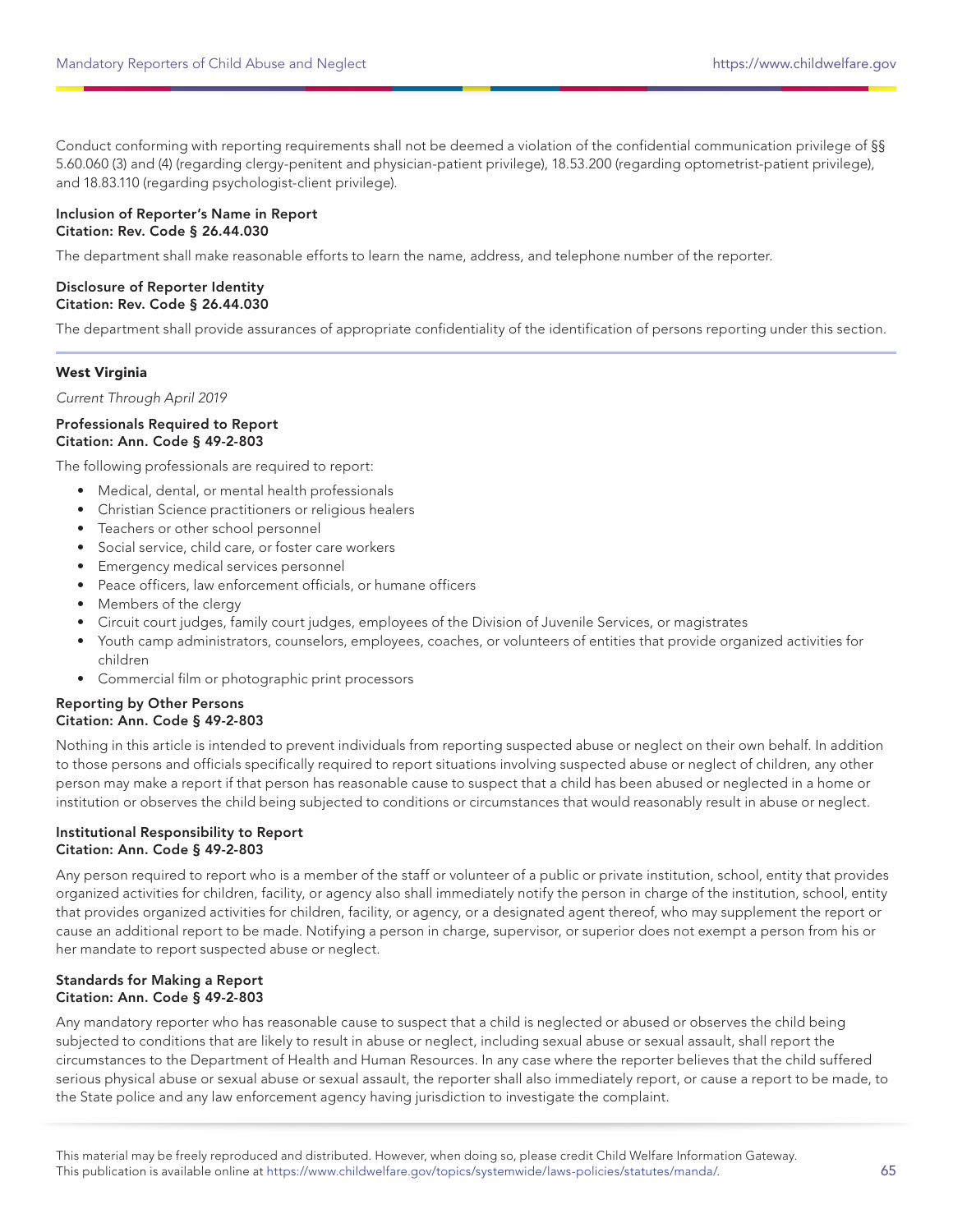## Privileged Communications Citation: Ann. Code § 49-2-811

The privileged quality of communications between husband and wife and between any professional person and his or her patient or client, except that between attorney and client, cannot be invoked in situations involving suspected or known child abuse or neglect.

## Inclusion of Reporter's Name in Report

The reporter is not specifically required by statute to provide his or her name in the report.

## Disclosure of Reporter Identity Citation: Ann. Code § 49-5-101

Information related to child abuse or neglect proceedings, except information relating to the identity of the person reporting or making a complaint of child abuse or neglect, shall be made available, upon request, to the agencies and entities listed in the statute.

## Wisconsin

Current Through April 2019

## Professionals Required to Report Citation: Ann. Stat. § 48.981

The following professionals are required to report:

- Physicians, coroners, medical examiners, nurses, dentists, chiropractors, optometrists, acupuncturists, other medical or mental health professionals, physical therapists, physical therapist assistants, dietitians, occupational therapists, speechlanguage pathologists, audiologists, emergency medical technicians, or emergency medical services practitioners
- Schoolteachers, administrators, or counselors
- School employees not otherwise specified above
- Child care workers in child care centers, group homes, or residential care centers, or child care providers
- Alcohol or other drug abuse counselors, marriage and family therapists, professional counselors, or members of the treatment staff employed by or working under contract with a county department or a residential care center for children and youth
- Social workers, public assistance workers (including financial and employment planners), emergency medical responders, police or law enforcement officers, mediators, or court-appointed special advocates
- Members of the clergy or a religious order, including brothers, ministers, monks, nuns, priests, rabbis, or sisters

## Reporting by Other Persons Citation: Ann. Stat. § 48.981

Any person not specified above, including an attorney, who has reason to suspect that a child has been abused or neglected or who has reason to believe that a child has been threatened with abuse or neglect and that abuse or neglect of the child will occur may report.

## Institutional Responsibility to Report Citation: Ann. Stat. § 48.981

No person making a report in good faith may be discharged from employment, disciplined, or otherwise discriminated against in regard to employment or threatened with any such treatment for so doing.

#### Standards for Making a Report Citation: Ann. Stat. § 48.981

A mandatory reporter is required to report when he or she has reasonable cause to suspect that a child seen by him or her in the course of professional duties has been abused or neglected or when he or she has reason to believe that a child seen by him or her in the course of professional duties has been threatened with abuse or neglect and that abuse or neglect of the child will occur.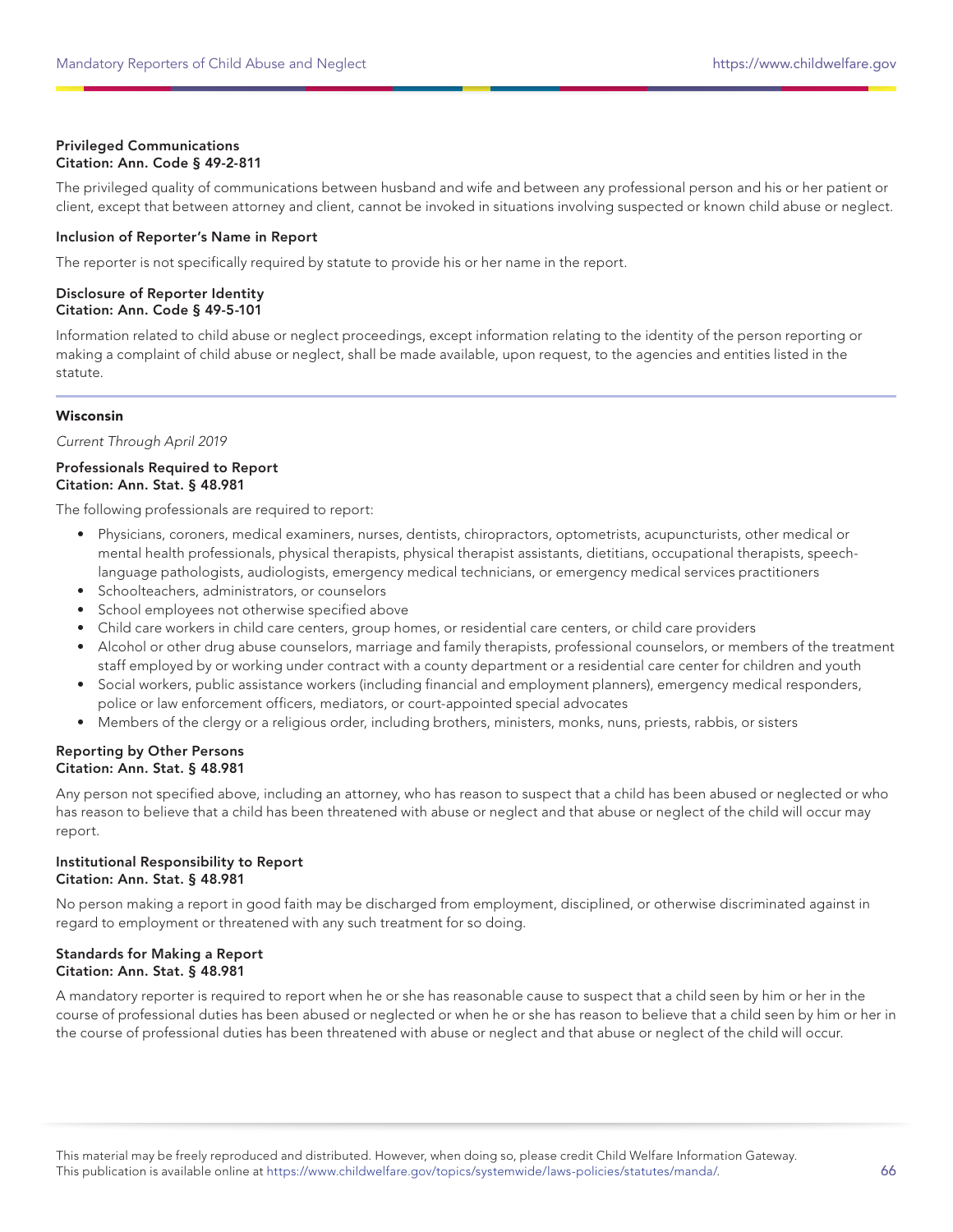A health-care provider shall report if he or she has reason to suspect any of the following regarding a child in the provider's care:

- That sexual intercourse or sexual contact occurred or is likely to occur with a caregiver
- That the child suffered or suffers from a mental illness or mental deficiency that rendered or renders the child temporarily or permanently incapable of understanding or evaluating the consequences of his or her actions
- That the child, because of his or her age or immaturity, was or is incapable of understanding the nature or consequences of sexual intercourse or sexual contact
- That the child was unconscious at the time of the act or for any other reason was physically unable to communicate unwillingness to engage in sexual intercourse or sexual contact
- That another participant in the sexual contact or sexual intercourse was or is exploiting the child
- That the provider has any reasonable doubt as to the voluntariness of the child's participation in the sexual contact or sexual intercourse

## Privileged Communications Citation: Ann. Stat. § 48.981

A member of the clergy is not required to report child abuse information that he or she receives solely through confidential communications made to him or her privately or in a confessional setting if he or she is authorized to hear or is accustomed to hearing such communications and, under the disciplines, tenets, or traditions of his or her religion, has a duty or is expected to keep those communications secret. Those disciplines, tenets, or traditions need not be in writing.

A person delegated care and custody of a child under § 48.979 is not required to report any suspected or threatened abuse or neglect of the child. Such a person who has reason to suspect that the child has been abused or neglected or who has reason to believe that the child has been threatened with abuse or neglect and that the abuse or neglect of the child will occur may report.

## Inclusion of Reporter's Name in Report

The reporter is not specifically required by statute to provide his or her name in the report.

#### Disclosure of Reporter Identity Citation: Ann. Stat. § 48.981

The identity of the reporter shall not be disclosed to the subject of the report.

## Wyoming

Current Through April 2019

#### Professionals Required to Report

No professional groups are specified in statute; all persons are required to report.

#### Reporting by Other Persons Citation: Ann. Stat. § 14-3-205

All persons must report.

#### Institutional Responsibility to Report Citation: Ann. Stat. § 14-3-205(b)

If a person reporting child abuse or neglect is a member of the staff of a medical or other public or private institution, school, facility, or agency, he or she shall notify the person in charge or his or her designated agent, who is thereupon also responsible to make the report or cause the report to be made, as soon as possible. Nothing in this subsection is intended to relieve individuals of their obligation to report on their own behalf, unless a report has already been made or will be made.

Any employer, public or private, who discharges, suspends, disciplines, or penalizes an employee solely for making a report of neglect or abuse is guilty of a misdemeanor punishable by imprisonment for no more than 6 months or a fine of no more than \$750, or both.